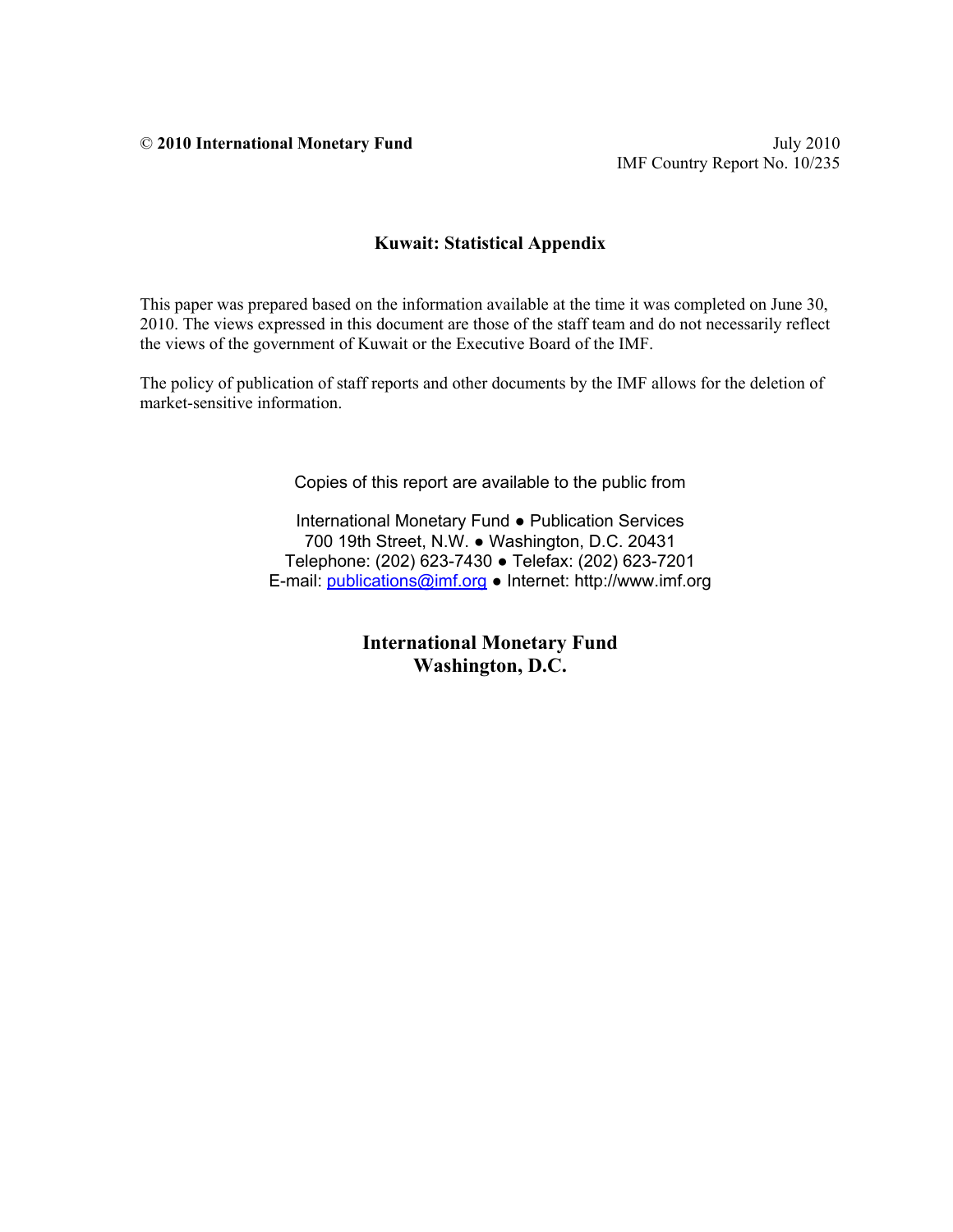## INTERNATIONAL MONETARY FUND

# KUWAIT

# **Statistical Appendix**

### Prepared by a staff team consisting of Ms. Khamis (head); Messrs. Cevik, Charap, Prasad, and Rodriguez (all MCD)

# Approved by the Middle East and Central Asia Department

June 30, 2010

### Tables

| 2. Sectoral Origin of Gross Domestic Product at Constant 2000 Prices, 2004-074           |  |
|------------------------------------------------------------------------------------------|--|
|                                                                                          |  |
|                                                                                          |  |
|                                                                                          |  |
|                                                                                          |  |
|                                                                                          |  |
|                                                                                          |  |
|                                                                                          |  |
|                                                                                          |  |
| 11. Distribution of Employees by Economic Activity and Nationality, 2004–09 13           |  |
|                                                                                          |  |
|                                                                                          |  |
|                                                                                          |  |
|                                                                                          |  |
|                                                                                          |  |
| 17. Government Capital Expenditures and Land Purchases, 2004/05-2008/0919                |  |
|                                                                                          |  |
|                                                                                          |  |
|                                                                                          |  |
|                                                                                          |  |
| 22. Distribution of Local Bank Domestic Credit Outstanding to the                        |  |
|                                                                                          |  |
|                                                                                          |  |
| 24. Interest Rates on Kuwaiti Dinar and U.S. Dollar Deposits with Local Banks, 2004-0926 |  |
|                                                                                          |  |
|                                                                                          |  |
|                                                                                          |  |
|                                                                                          |  |
|                                                                                          |  |
| 30. External Services, Investment Income, and Current Transfers, 2004-0932               |  |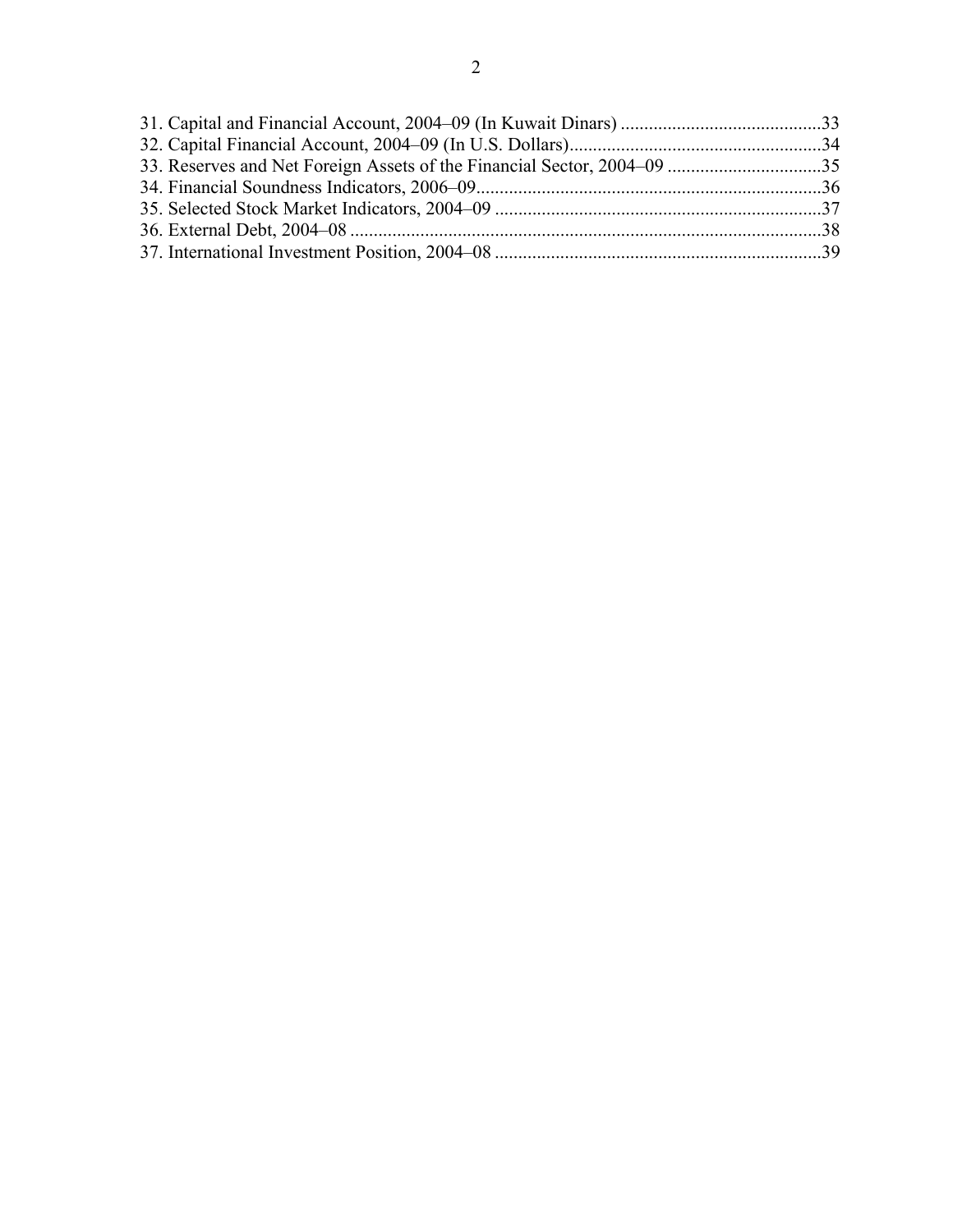### **Table 1. Kuwait: Sectoral Origin of Gross Domestic Product at Current Prices, 2004–08 1/**

|  | (In millions of Kuwaiti dinars) |  |  |
|--|---------------------------------|--|--|
|  |                                 |  |  |

|                                           | Rev.   |          |          |                |          |
|-------------------------------------------|--------|----------|----------|----------------|----------|
|                                           | 2004   | 2005     | 2006     | 2007           | 2008     |
| Oil sector (crude oil, gas, and refining) | 8,618  | 13,203   | 17,308   | 18,254         | 24,953   |
| Crude oil and gas                         | 7,822  | 12,233   | 16,478   | 17,348         | 23,608   |
| Petroleum and refining                    | 796    | 970      | 829      | 907            | 1,345    |
| Non-oil sector                            | 9,462  | 11,271   | 13,316   | 15,725         | 16,310   |
| Agriculture and fisheries                 | 71     | 71       | 70       | 70             | 72       |
| Mining (non-oil) and quarrying            | 23     | 32       | 39       | 47             | 47       |
| Manufacturing                             | 660    | 745      | 785      | 851            | 877      |
| Food, beverage and tobacco                | 81     | 74       | 77       | 79             | 82       |
| Textile, clothing and leather products    | 45     | 47       | 48       | 50             | 53       |
| Wood and wood products                    | 21     | 23       | 24       | 28             | 31       |
| Paper, printing, and publishing           | 50     | 55       | 59       | 64             | 67       |
| Chemicals, fertilizers, and plastic       | 249    | 296      | 275      | 288            | 292      |
| Non-metallic minerals                     | 80     | 96       | 104      | 113            | 115      |
| <b>Basic metals</b>                       | 8      | 13       | 22       | 26             | 29       |
| Fabricated metal products                 | 120    | 135      | 171      | 196            | 201      |
| Other manufacturing                       | 5      | 5        | 5        | $\overline{7}$ | 8        |
| Electricity, gas and water                | 307    | 319      | 335      | 337            | 326      |
| Construction                              | 402    | 437      | 534      | 582            | 590      |
| Hotels and restaurants                    | 171    | 168      | 206      | 227            | 249      |
| Whole sale and retail trade               | 950    | 1,018    | 1,057    | 1,098          | 1,129    |
| Transport, storage and communications     | 1,048  | 1,231    | 1,937    | 2,142          | 2,179    |
| Financial institutions and insurance      | 1,559  | 2,571    | 3,272    | 4,723          | 4,811    |
| Real estate and business services         | 1,322  | 1,451    | 1,506    | 1,519          | 1,435    |
| Community, social and personal services   | 2,950  | 3,228    | 3,576    | 4,131          | 4,597    |
| Public administration and defense         | 1,325  | 1,456    | 1,574    | 1.775          | 2,022    |
| Personal and household services           | 309    | 337      | 353      | 428            | 431      |
| Other                                     | 1,316  | 1,436    | 1,648    | 1,929          | 2,145    |
| Imputed bank service charges              | $-724$ | $-1,052$ | $-1,341$ | $-1,609$       | $-1,689$ |
| GDP at factor cost                        | 17,355 | 23,422   | 29,283   | 32,371         | 39,575   |
| Import duties                             | 162    | 174      | 187      | 216            | 213      |
| GDP at current market prices              | 17,517 | 23,595   | 29,470   | 32,586         | 39,787   |

Source: Central Statistical Office.

1/ Based on the International Standard Industrial Classification (ISIC) Revision 3.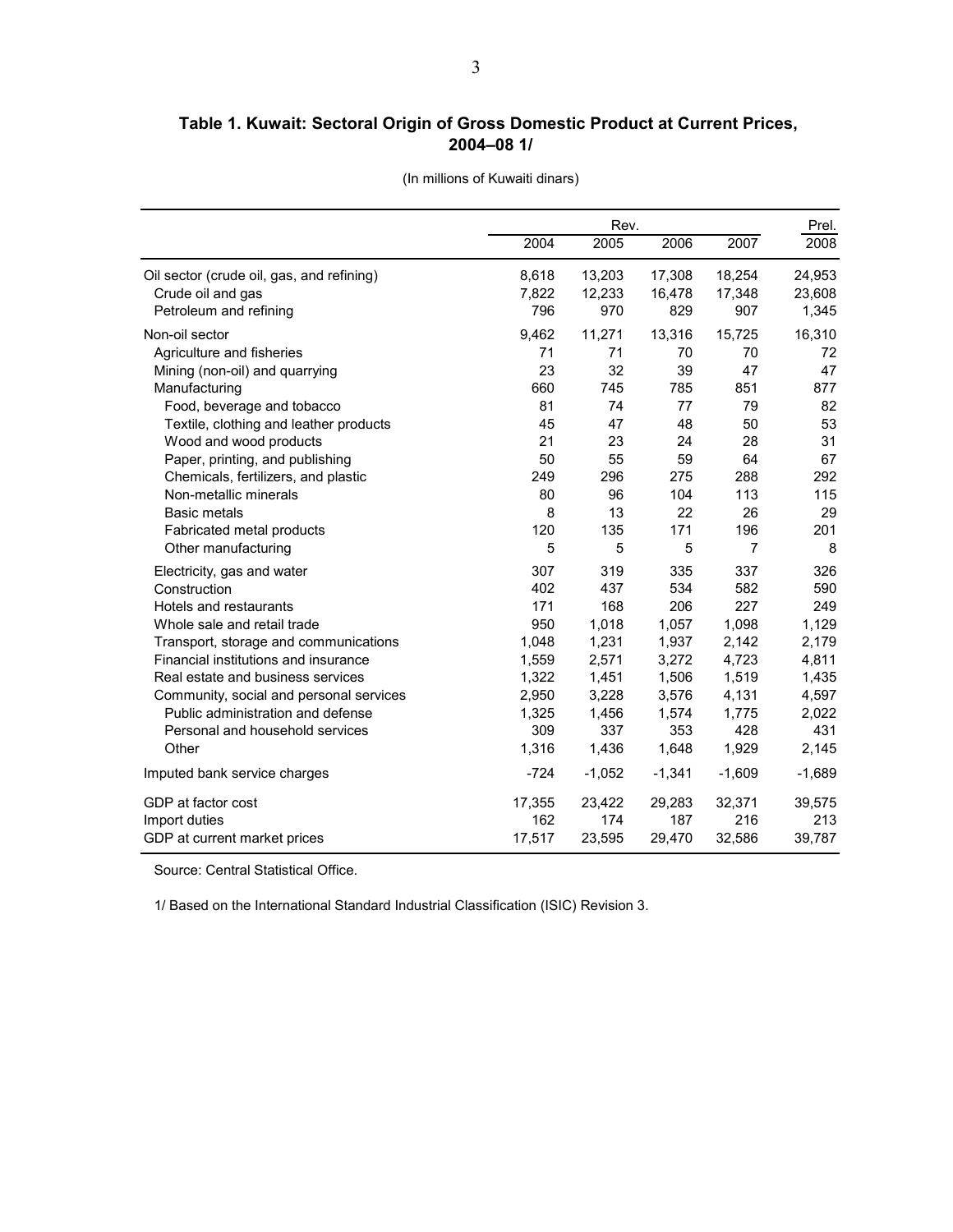### **Table 2. Kuwait: Sectoral Origin of Gross Domestic Product at Constant 2000 Prices, 2004–07 1/**

|                                           | 2004           | Rev.<br>2005   | 2006           | 2007     |  |  |
|-------------------------------------------|----------------|----------------|----------------|----------|--|--|
|                                           |                |                |                | 7.766    |  |  |
| Oil sector (crude oil, gas, and refining) | 6,939<br>6,370 | 7,727<br>7.143 | 7,950<br>7,341 | 7,147    |  |  |
| Crude oil and gas                         | 569            | 584            | 609            | 619      |  |  |
| Petroleum and refining                    |                |                |                |          |  |  |
| Non-oil sector                            | 8,943          | 9,892          | 10,712         | 11,898   |  |  |
| Agriculture and fisheries                 | 62             | 60             | 59             | 54       |  |  |
| Mining (non-oil) and quarrying            | 18             | 19             | 18             | 16       |  |  |
| Manufacturing                             | 682            | 731            | 751            | 772      |  |  |
| Food, beverage and tobacco                | 88             | 75             | 76             | 78       |  |  |
| Textile, clothing and leather products    | 40             | 40             | 40             | 39       |  |  |
| Wood and wood products                    | 20             | 21             | 22             | 21       |  |  |
| Paper, printing, and publishing           | 82             | 63             | 65             | 70       |  |  |
| Chemicals, fertilizers, and plastic       | 251            | 303            | 277            | 284      |  |  |
| Non-metallic minerals                     | 64             | 75             | 81             | 86       |  |  |
| <b>Basic metals</b>                       | 59             | 61             | 69             | 73       |  |  |
| Fabricated metal products                 | 74             | 88             | 119            | 119      |  |  |
| Other manufacturing                       | 4              | 4              | 3              | 3        |  |  |
| Electricity, gas and water                | 454            | 586            | 569            | 589      |  |  |
| Construction                              | 359            | 366            | 434            | 450      |  |  |
| Hotels and restaurants                    | 139            | 132            | 140            | 146      |  |  |
| Whole sale and retail trade               | 900            | 925            | 935            | 917      |  |  |
| Transport, storage and communications     | 1,085          | 1,150          | 1,347          | 1.903    |  |  |
| Financial institutions and insurance      | 1,247          | 1,646          | 2,037          | 2,634    |  |  |
| Real estate and business services         | 1,262          | 1,366          | 1,379          | 1,305    |  |  |
| Community, social and personal services   | 2,734          | 2,912          | 3,044          | 3,112    |  |  |
| Public administration and defense         | 1,199          | 1,266          | 1,323          | 1,338    |  |  |
| Personal and household services           | 284            | 322            | 337            | 366      |  |  |
| Other                                     | 1,251          | 1,324          | 1,384          | 1,407    |  |  |
| Imputed bank service charges              | $-581$         | $-682$         | $-840$         | $-1,048$ |  |  |
| GDP at factor cost                        | 15,301         | 16,937         | 17,821         | 18,616   |  |  |
| Import duties                             | 148            | 152            | 160            | 149      |  |  |
| GDP at constant prices                    | 15,449         | 17,088         | 17,981         | 18,765   |  |  |

(In millions of Kuwaiti dinars)

Source: Central Statistical Office.

1/ Based on the International Standard Industrial Classification (ISIC) Revision 3.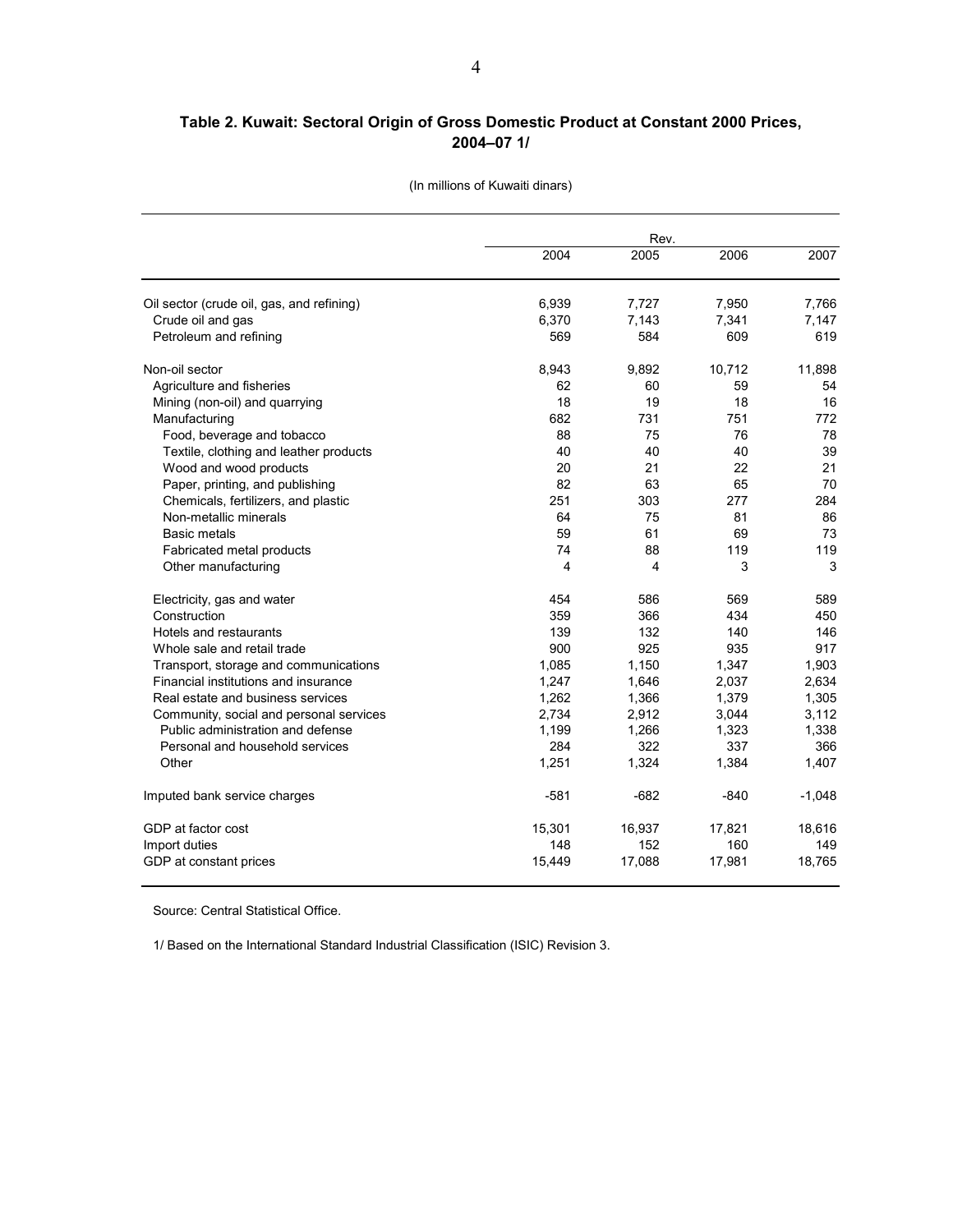### **Table 3. Kuwait: Gross Domestic Expenditure at Current Market Prices, 2004–08**

|                                             |        | Rev.   |          |          |          |  |
|---------------------------------------------|--------|--------|----------|----------|----------|--|
|                                             | 2004   | 2005   | 2006     | 2007     | 2008     |  |
| Final consumption                           | 10,033 | 11,293 | 12,514   | 14,245   | 16,023   |  |
| Government                                  | 3,478  | 3,707  | 4,095    | 4,563    | 5,004    |  |
| Private 1/                                  | 6,555  | 7,586  | 8,419    | 9,682    | 11,019   |  |
| Gross domestic investment                   | 2,623  | 3,450  | 4,696    | 6,821    | 7,532    |  |
| Net exports of goods and nonfactor services | 4,298  | 8,425  | 12,194   | 11,435   | 16,232   |  |
| Exports of goods and services 2/            | 9,970  | 15,094 | 19,316   | 20,661   | 26,434   |  |
| Imports of goods and services 2/            | 5,672  | 6,669  | 7,122    | 9,226    | 10,202   |  |
| Gross domestic product                      | 17,517 | 23,593 | 29,470   | 32,586   | 39,787   |  |
| Net factor income from abroad               | 1,529  | 2,097  | 3,182    | 3,522    | 2,720    |  |
| Gross national product                      | 19,046 | 25,690 | 32,652   | 36,109   | 42,508   |  |
| Net transfers                               | $-727$ | $-974$ | $-1,033$ | $-1,649$ | $-1,550$ |  |
| Gross national disposable product           | 18,319 | 24,717 | 31,619   | 34,460   | 40,958   |  |
| Gross saving                                | 8,286  | 13,424 | 19,105   | 20,215   | 24,935   |  |
| $S-I=CAB$                                   | 5,662  | 9,974  | 14,408   | 13,394   | 17,403   |  |
| Current account                             | 4,596  | 8,806  | 13,181   | 13,309   | 17,404   |  |
| Memorandum items:                           |        |        |          |          |          |  |
| Final consumption                           | 57.3   | 47.9   | 42.5     | 43.7     | 40.3     |  |
| Government                                  | 19.9   | 15.7   | 13.9     | 14.0     | 12.6     |  |
| Private 1/                                  | 37.4   | 32.2   | 28.6     | 29.7     | 27.7     |  |
| Gross domestic investment                   | 15.0   | 14.6   | 15.9     | 20.9     | 18.9     |  |
| Saving                                      | 47.3   | 56.9   | 64.8     | 62.0     | 62.7     |  |
| Current account                             | 26.2   | 37.3   | 44.7     | 40.8     | 43.7     |  |

(In millions of Kuwaiti dinars)

Source: Central Statistical Office.

1/ Includes government-owned enterprises. 2/ Including re-exports.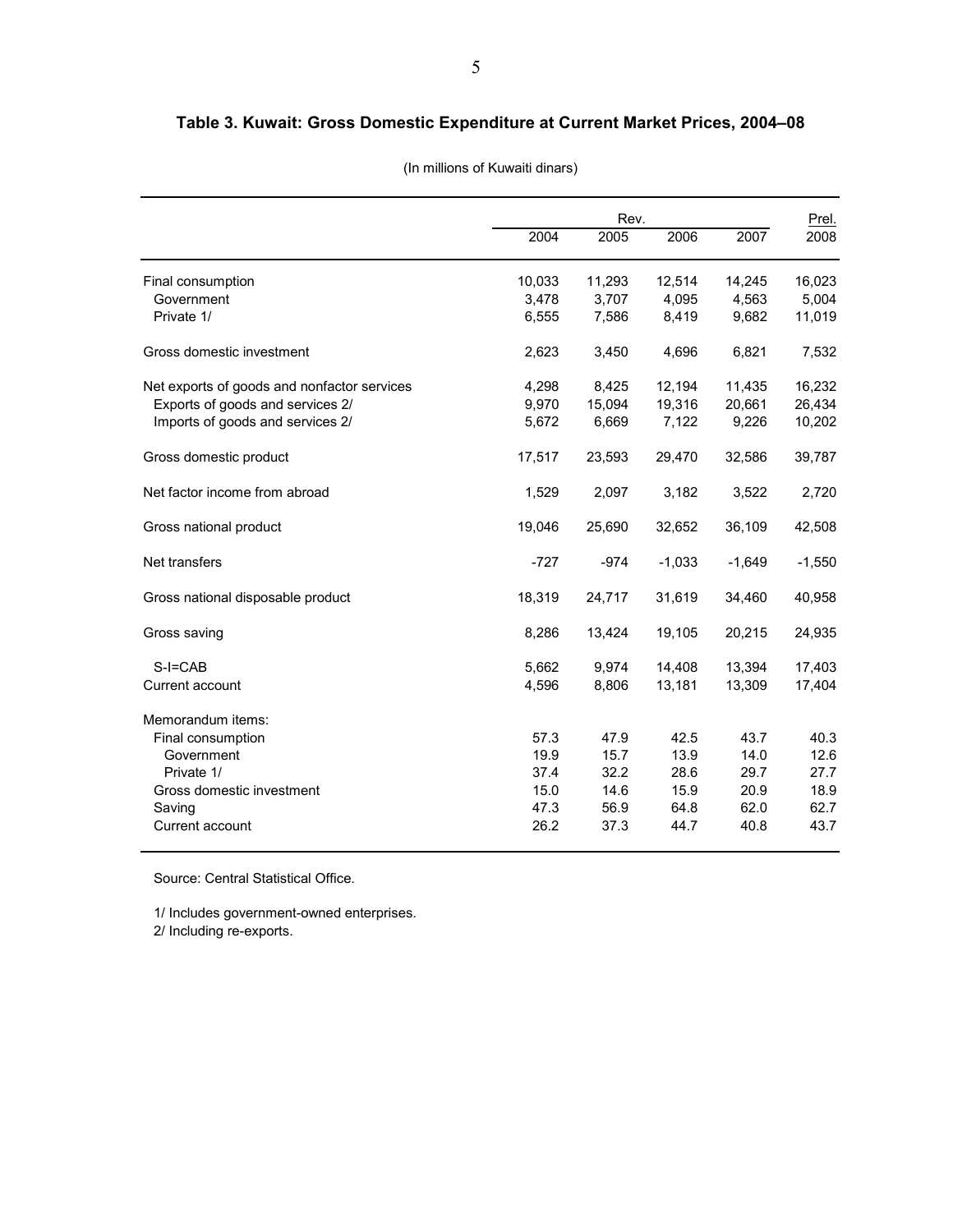# **Table 4. Kuwait: Gross Domestic Expenditure at Constant 2000 Prices, 2004–07**

|                                             | 2004   | 2005   | 2006   | 2007   |
|---------------------------------------------|--------|--------|--------|--------|
|                                             |        |        |        |        |
| Final consumption                           | 9,233  | 10,101 | 10,779 | 11,500 |
| Government                                  | 2,960  | 3,129  | 3,268  | 3,316  |
| Private 1/                                  | 6,273  | 6,972  | 7,511  | 8,184  |
| Gross domestic investment                   | 2,841  | 3,310  | 4,007  | 4,985  |
| Of which:                                   |        |        |        |        |
| Government                                  | n.a    | n.a    | n.a    |        |
| Private                                     | n.a    | n.a    | n.a    |        |
| Net exports of goods and nonfactor services | 2,933  | 3,012  | 2,765  | 1,016  |
| Exports of goods and services               | 8,120  | 8,833  | 8,861  | 8,911  |
| Imports of goods and services               | 5,187  | 5,821  | 6,096  | 7,896  |
|                                             |        |        |        |        |
| Statistical discrepancy                     | 442    | 665    | 430    | 1,264  |
| GDP at constant prices                      | 15,449 | 17,088 | 17,981 | 18,765 |
|                                             |        |        |        |        |

(In millions of Kuwaiti dinars)

Sources: Central Statistical Office, and Fund staff estimates.

1/ Includes government-owned enterprises.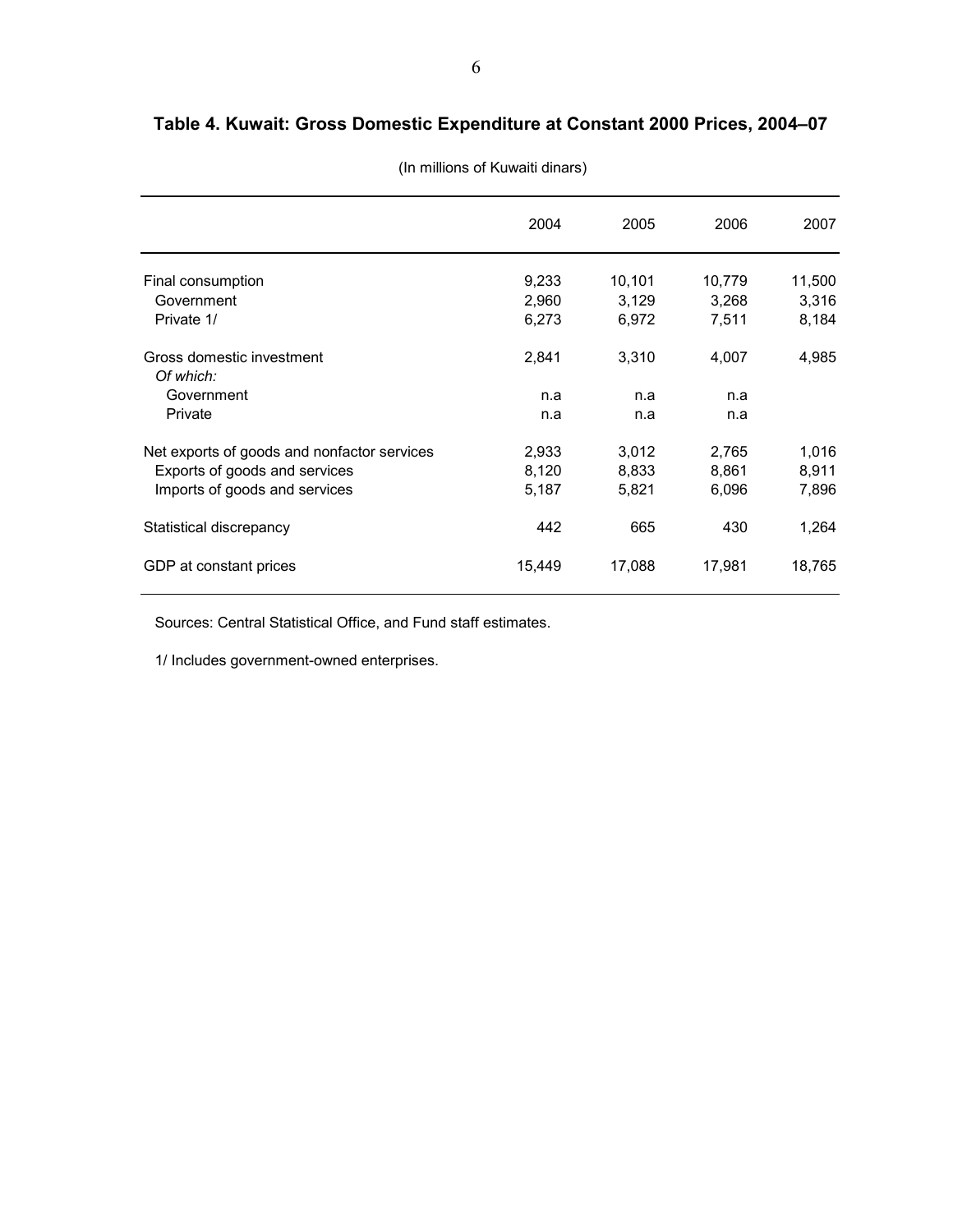|                                           | 2004   | 2005   | 2006                              | 2007                     | 2008   | 2009    |
|-------------------------------------------|--------|--------|-----------------------------------|--------------------------|--------|---------|
|                                           |        |        | (In thousands of barrels per day) |                          |        |         |
| Crude oil output                          | 2,288  | 2,572  | 2.644                             | 2.574                    | 2.677  | 2.261   |
|                                           |        |        |                                   | (In millions of barrels) |        |         |
| Crude and LPG output                      | 877    | 977    | 1007                              | 978                      | 1022   | 864     |
| Crude oil output                          | 837    | 939    | 965                               | 940                      | 980    | 825     |
| Of which: Refined locally 1/              | 304    | 315    | 327                               | 335                      | 328    | 331     |
| <b>LPG</b>                                | 40     | 38     | 41                                | 39                       | 42     | 38      |
| Crude and LPG disposal                    | 864    | 959    | 996                               | 962                      | 1013   | 836     |
| Domestic consumption                      | 85     | 91     | 101                               | 92.9                     | 107.0  | 92.5    |
| Refined products                          | 84     | 89     | 100                               | 91.5                     | 105.6  | 91.0    |
| <b>LPG</b>                                | 1.1    | 1.3    | 1.3                               | 1.4                      | 1.5    | 1.5     |
| Exports                                   | 777    | 861    | 889                               | 864                      | 895    | 777     |
| Crude oil                                 | 518    | 603    | 629                               | 589                      | 636    | 492     |
| Refined products (including bunker oil)   | 219    | 222    | 219                               | 239                      | 219    | 249     |
| <b>LPG</b>                                | 39     | 37     | 41                                | 37                       | 41     | 36      |
| Stocks <sub>2/</sub>                      | 2.9    | 6.4    | 5.6                               | 4.3                      | 10.7   | $-33.6$ |
| Refinery loss & reinjection               | 13     | 18     | 11                                | 17                       | 8      | 28      |
| Domestic oil product prices (in KD/Liter) |        |        |                                   |                          |        |         |
| Leaded gasoline 95 octane                 | 0.070  | 0.070  | 0.070                             | 0.070                    | 0.070  | 0.070   |
| Unleaded gasoline 95 octane               | 0.065  | 0.065  | 0.065                             | 0.065                    | 0.065  | 0.065   |
| Unleaded gasoline 91 octane               | 0.060  | 0.060  | 0.060                             | 0.060                    | 0.060  | 0.060   |
| <b>Diesel</b>                             | 0.055  | 0.055  | 0.055                             | 0.055                    | 0.055  | 0.055   |
| Kerosene                                  | 0.055  | 0.055  | 0.055                             | 0.055                    | 0.055  | 0.055   |
| Memorandum items                          |        |        |                                   |                          |        |         |
| Export value (US\$ millions)              | 26,501 | 42,246 | 53,329                            | 59,151                   | 82,600 | 45,855  |
| Export value (KD)                         | 7861   | 12393  | 15430                             | 16780                    | 22200  | 13398   |
| Export price (US\$/barrel) 3/             | 34.08  | 49.05  | 59.95                             | 68.42                    | 92.18  | 59.14   |
| Crude price (US\$/barrel)                 | 31.6   | 46.8   | 58.2                              | 65.5                     | 90.1   | 60.4    |
| LPG price (US\$/barrel)                   | 29.8   | 37.0   | 43.8                              | 52.1                     | 66.5   | 42.8    |
| Refined products prices (US\$/barrel)     | 40.8   | 57.3   | 68.0                              | 78.2                     | 103.2  | 58.5    |

**Table 5. Kuwait: Production, Disposal, and Prices of Oil and LPG, 2004–09**

Sources: Ministry of Energy; Kuwait Petroleum Corporation; Central Bank of Kuwait; and Fund staff estimates.

1/ Excludes bunkers and stocks.

2/ Includes statistical discrepancy.

3/ Average price of crude, LPG, and refined products.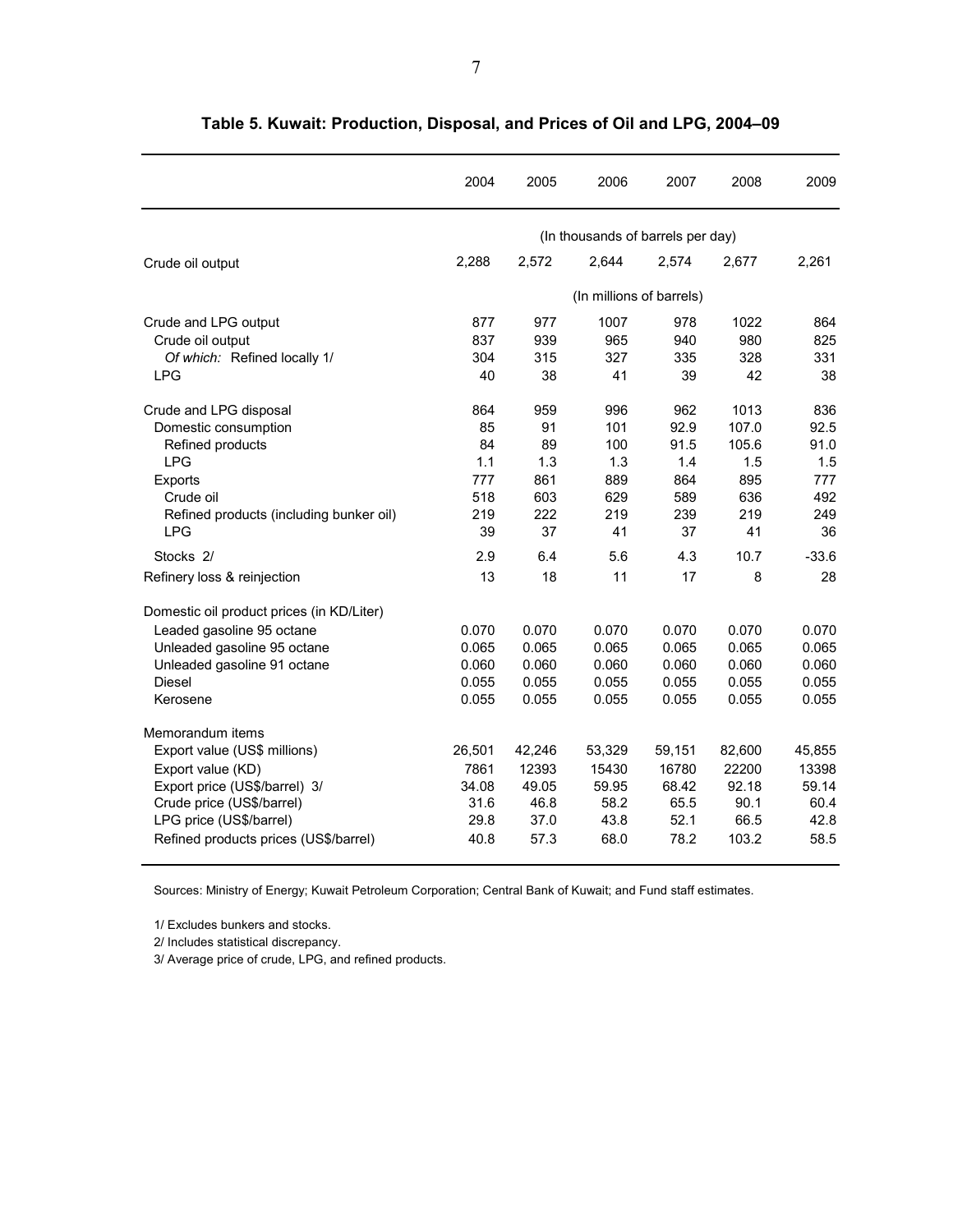|                                                            | Relative<br>Weight | 2004          | 2005                        | 2006       | 2007       | 2008        | 2009          |
|------------------------------------------------------------|--------------------|---------------|-----------------------------|------------|------------|-------------|---------------|
|                                                            |                    |               | (Annual average)            |            |            |             |               |
|                                                            |                    |               | $(2000=100)$                |            |            |             |               |
| Overall index                                              | 1,000.0            | 104.5         | 108.8                       | 112.1      | 118.3      | 130.8       | 136.0         |
| Food                                                       | 182.9              | 110.0         | 119.4                       | 124.0      | 129.9      | 145.0       | 149.6         |
| Beverages and tobacco                                      | 6.6                | 111.2         | 112.2                       | 114.3      | 122.3      | 145.6       | 159.1         |
| Clothing and footwear                                      | 88.6               | 111.0         | 118.1                       | 122.8      | 128.6      | 137.9       | 144.7         |
| Housing                                                    | 267.5              | 104.6         | 105.3                       | 108.0      | 116.1      | 131.0       | 137.7         |
| Household goods and services                               | 147.1              | 96.0          | 99.5                        | 102.2      | 105.8      | 122.6       | 129.8         |
| Transport and communications                               | 161.4              | 99.8          | 100.7                       | 102.6      | 110.2      | 115.0       | 114.9         |
| Education and medical care                                 | 46.8               | 116.6         | 123.2                       | 126.2      | 132.0      | 145.1       | 151.3         |
| Other goods and services                                   | 99.1               | 102.0         | 110.0                       | 115.3      | 118.2      | 128.1       | 133.0         |
|                                                            |                    |               | (Annual percentage changes) |            |            |             |               |
| Overall index                                              |                    | 1.3           | 4.1                         | 3.1        | 5.5        | 10.6        | 4.0           |
| Food                                                       |                    | 3.2           | 8.5                         | 3.9        | 4.8        | 11.6        | 3.2           |
| Beverages and tobacco                                      |                    | 3.4           | 0.9                         | 1.9        | 7.0        | 19.1        | 9.3           |
| Clothing and footwear                                      |                    | 2.8           | 6.3                         | 4.1        | 4.7        | 7.2         | 4.9           |
| Housing                                                    |                    | 0.8           | 0.7                         | 2.6        | 7.5        | 12.8        | 5.1           |
| Household goods and services                               |                    | $-4.3$<br>6.4 | 3.6<br>0.9                  | 2.7<br>1.8 | 3.5<br>7.4 | 15.9<br>4.3 | 5.9<br>$-0.1$ |
| Transport and communications<br>Education and medical care |                    | 3.7           | 5.7                         | 2.4        | 4.6        | 9.9         | 4.3           |
| Other goods and services                                   |                    | $-3.5$        | 7.8                         | 4.8        | 2.5        | 8.4         | 3.8           |
|                                                            |                    |               |                             |            |            |             |               |

# **Table 6. Kuwait: Consumer Price Index, 2004–09**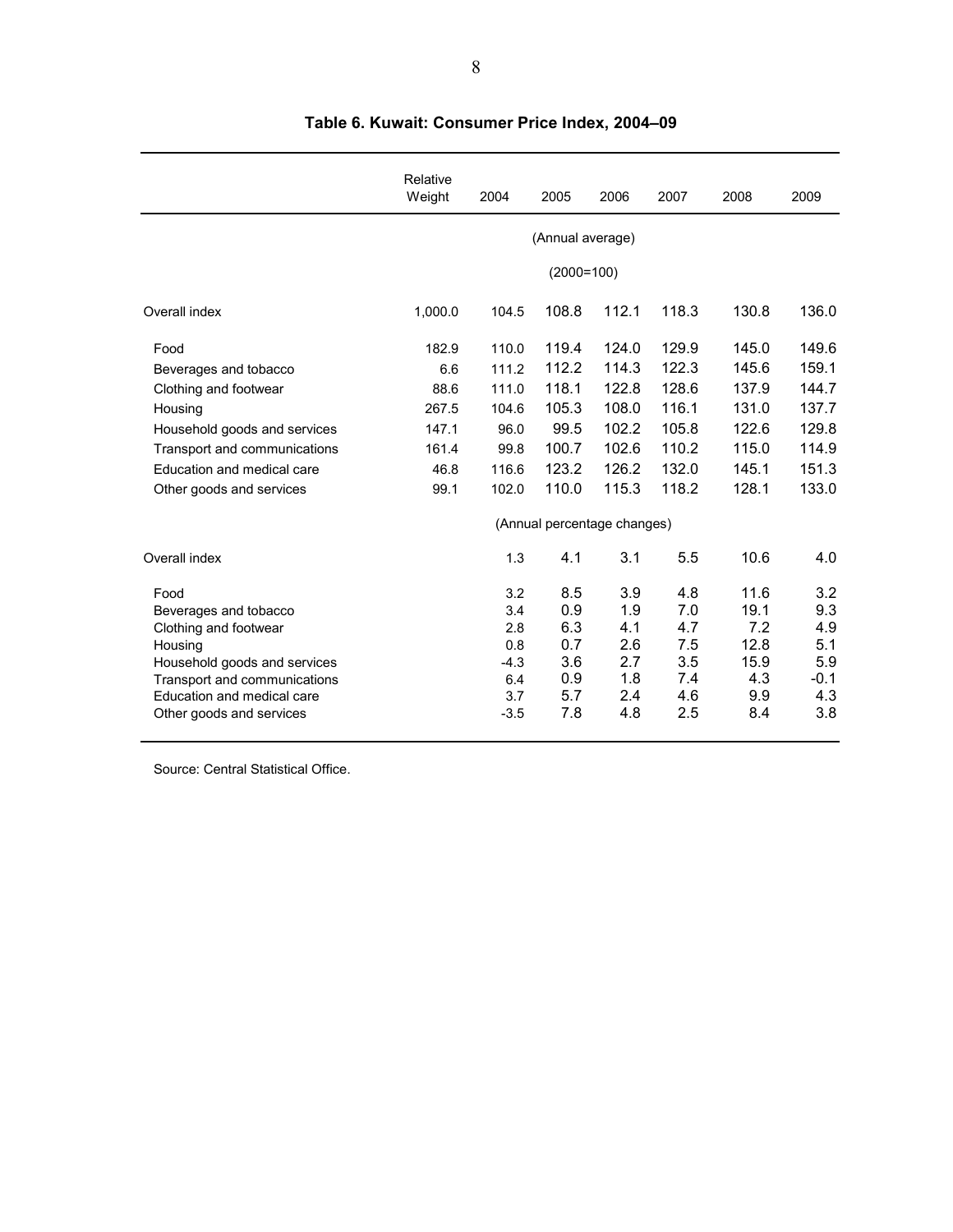### **Table 7. Kuwait: Wholesale Price Index, 2004–07 (1980=100)**

|                                     | <b>Relative Weights</b> |          |         |       |       |       |       |
|-------------------------------------|-------------------------|----------|---------|-------|-------|-------|-------|
|                                     |                         | Locally  | All     |       |       |       |       |
|                                     | Imported                | Produced | Items   | 2004  | 2005  | 2006  | 2007  |
| All groups                          | 769.2                   | 230.8    | 1,000.0 | 175.8 | 183.6 | 187.5 | 194.8 |
| Agriculture, livestock, and fishing | 47.4                    | 6.1      | 53.4    | 144.9 | 166.1 | 175.3 | 188.3 |
| Agriculture                         | 30.0                    | 1.9      | 31.9    | 141.1 | 158.4 | 172.6 | 188.6 |
| Livestock                           | 17.3                    | 2.1      | 19.5    | 139.8 | 164.4 | 168.3 | 171.2 |
| Fishing                             | 0.0                     | 2.1      | 2.1     | 242.6 | 284.2 | 283.1 | 320.5 |
| Mining (non-oil) and quarrying      | 0.0                     | 7.8      | 7.8     | 177.1 | 203.3 | 207.6 | 216.3 |
| Manufacturing                       | 721.8                   | 216.9    | 938.8   | 177.5 | 184.5 | 188.0 | 195.0 |
| Food, beverages, and tobacco        | 79.8                    | 51.0     | 130.9   | 168.6 | 178.3 | 183.1 | 186.2 |
| <b>Textiles</b>                     | 125.9                   | 0.0      | 125.9   | 262.4 | 284.9 | 310.1 | 326.7 |
| Wood and wood products              | 9.9                     | 20.4     | 30.2    | 169.8 | 174.2 | 179.6 | 209.3 |
| Paper and paper products            | 14.2                    | 2.0      | 16.1    | 124.1 | 139.2 | 135.6 | 137.2 |
| Chemicals and chemical products     | 49.7                    | 43.2     | 92.9    | 148.6 | 144.5 | 146.3 | 152.7 |
| Nonmetallic mineral products        | 43.7                    | 51.2     | 94.9    | 171.1 | 174.5 | 172.6 | 179.3 |
| Basic metal products                | 61.6                    | 2.4      | 64.0    | 134.0 | 149.4 | 161.8 | 175.2 |
| Fabricated metal products           | 327.8                   | 46.8     | 374.6   | 171.3 | 172.8 | 170.3 | 172.8 |
| Other                               | 9.4                     | 0.0      | 9.4     | 176.7 | 185.6 | 189.5 | 195.5 |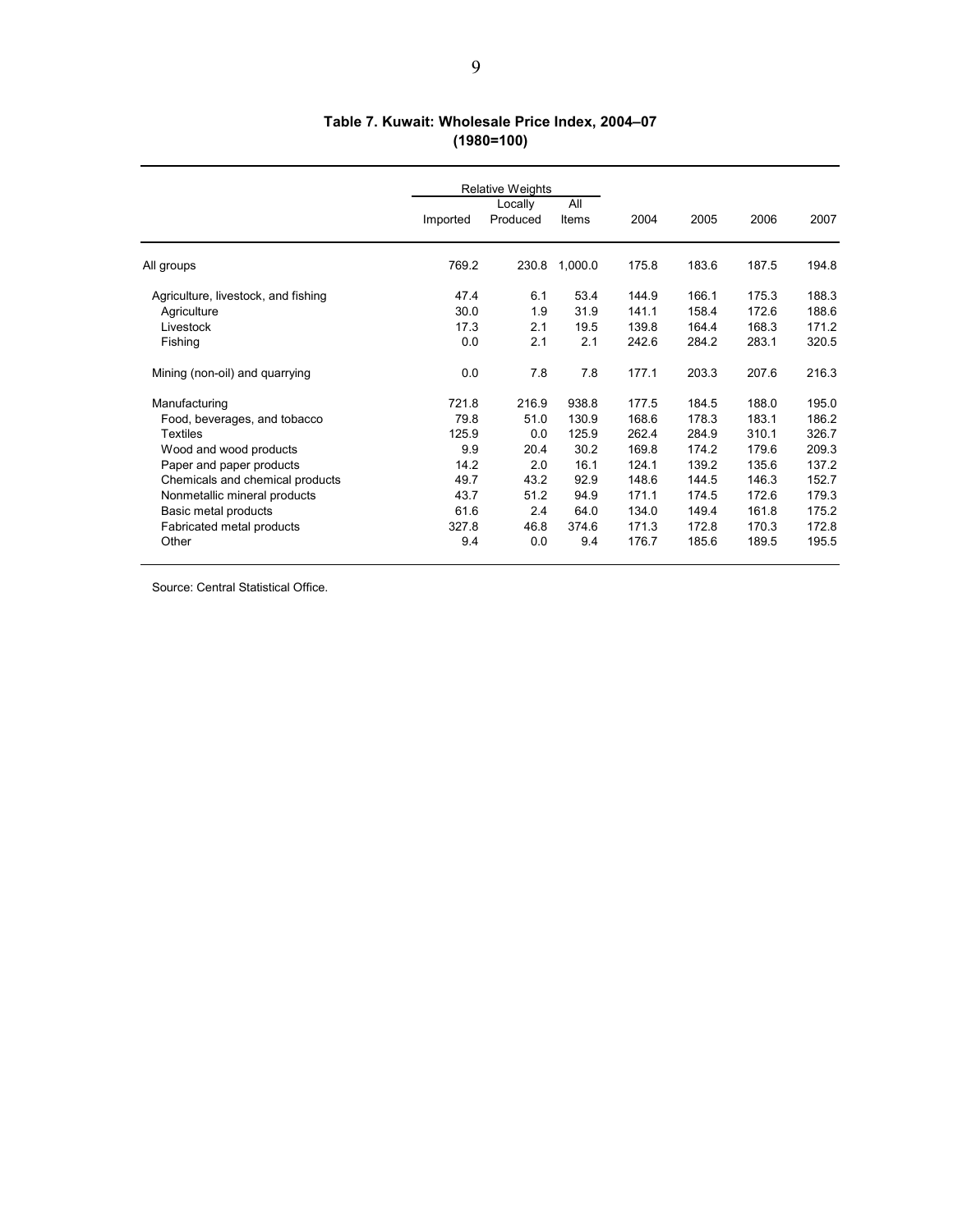| Product              | Unit                   | 2004   | 2005   | 2006   | 2007  | 2008  |
|----------------------|------------------------|--------|--------|--------|-------|-------|
| <b>Brakish water</b> | <b>Billion gallons</b> | 33.2   | 33.9   | 33.9   | 32.3  | 29.3  |
| Potable water        | <b>Billion gallons</b> | 97.9   | 105.1  | 108.0  | 113.1 | 119.9 |
| Electric energy      | bn kwh                 | 41.3   | 43.7   | 47.6   | 48.8  | 51.7  |
| Sand lime bricks     | Thousand metric meters | 601.4  | 630.0  | 393.2  | 370.0 | 478.9 |
| Cement               | Thousand tons          | 2635.0 | 2690.1 | 2837.3 | 3232  | n.a   |
| Bran and flour       | Thousand tons          | 281.6  | 318.3  | 309.1  | 345.0 | 336.7 |
| Urea                 | Thousand metric tons   | 731.8  | 784.0  | 925.1  | 935.0 | 961.7 |
| Chlorine             | Thousand tons          | 27.2   | 23.1   | 21.9   | 25.2  | 24.7  |
| Caustic soda         | Thousand tons          | 32.6   | 32.2   | 30.5   | 36.4  | 37.0  |
| Salt                 | Thousand tons          | 10.2   | 8.1    | 13.2   | 8.4   | 9.0   |
| Hydrochloric acid    | Million gallons        | 16     | 3.4    | 3.4    | 4.8   | 5.8   |
| Sodium hypochlorite  | Thousand tons          | 15.6   | 3.1    | 3.4    | 4.4   | 2.8   |
| Hydrogen gas         | Thousand cubic meters  | 62.1   | 70.2   | 66.9   | 59.7  | 79.1  |

**Table 8. Kuwait: Output of Major Industrial Products, 2004–08**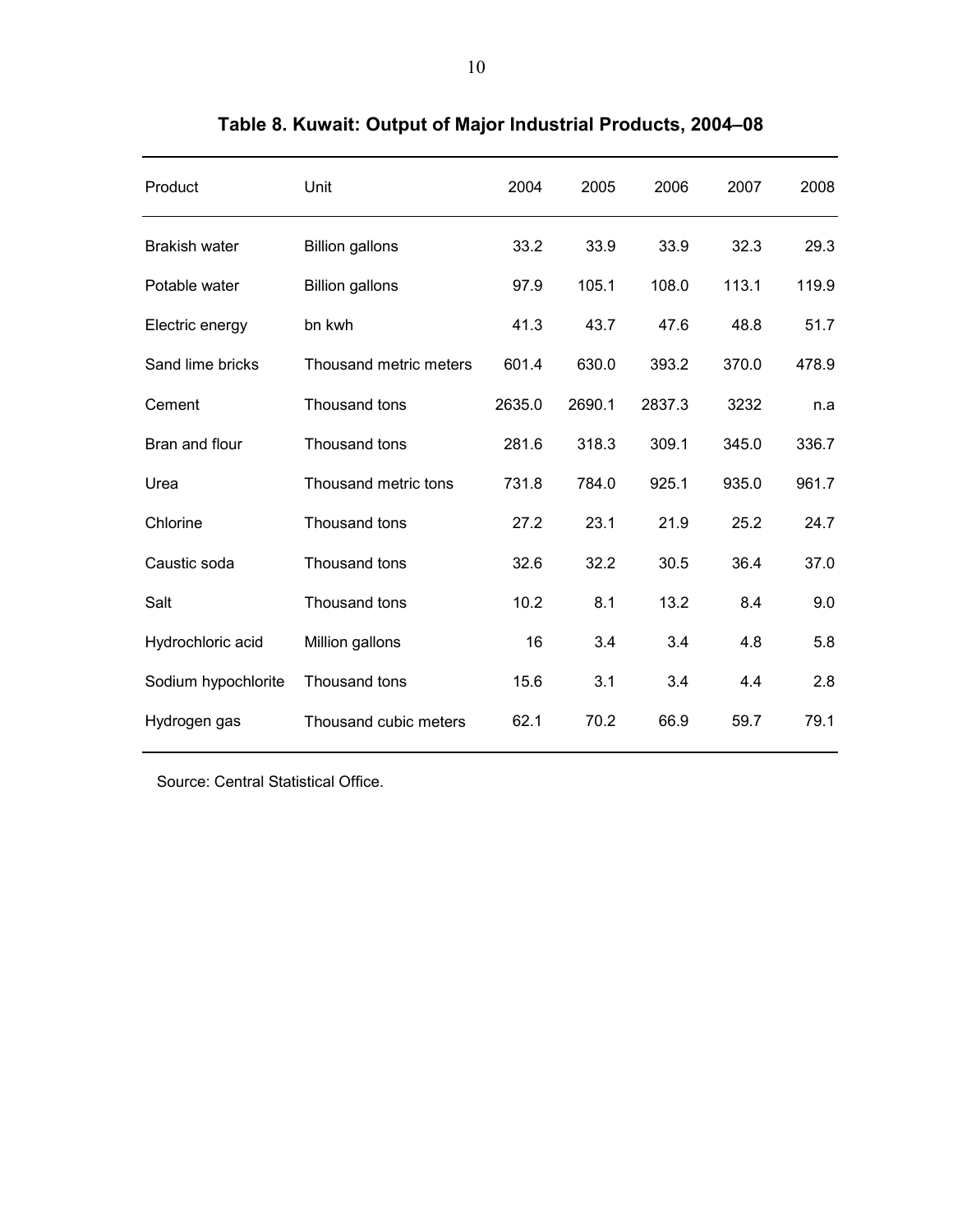|                          | 2003/04 | 2004/05 | 2005/06 | 2006/07  |
|--------------------------|---------|---------|---------|----------|
| Vegetable and field crop | 611.15  | 950.15  | 672.00  | $\cdots$ |
| Wool                     | 326.00  | 289.00  | 296.00  | $\cdots$ |
| Meat                     | 36.09   | 41.45   | 36.72   | $\cdots$ |
| Milk                     | 35.97   | 42.68   | 41.88   | $\cdots$ |
| Eggs (millions)          | 390.40  | 282.40  | 363.80  | $\cdots$ |
| Fish                     | 5.90    | n.a.    | 5.60    | 4.40     |
|                          |         |         |         |          |

(In thousands of metric tons)

Sources: Central Statistical Office; and the Public Authority for Agriculture.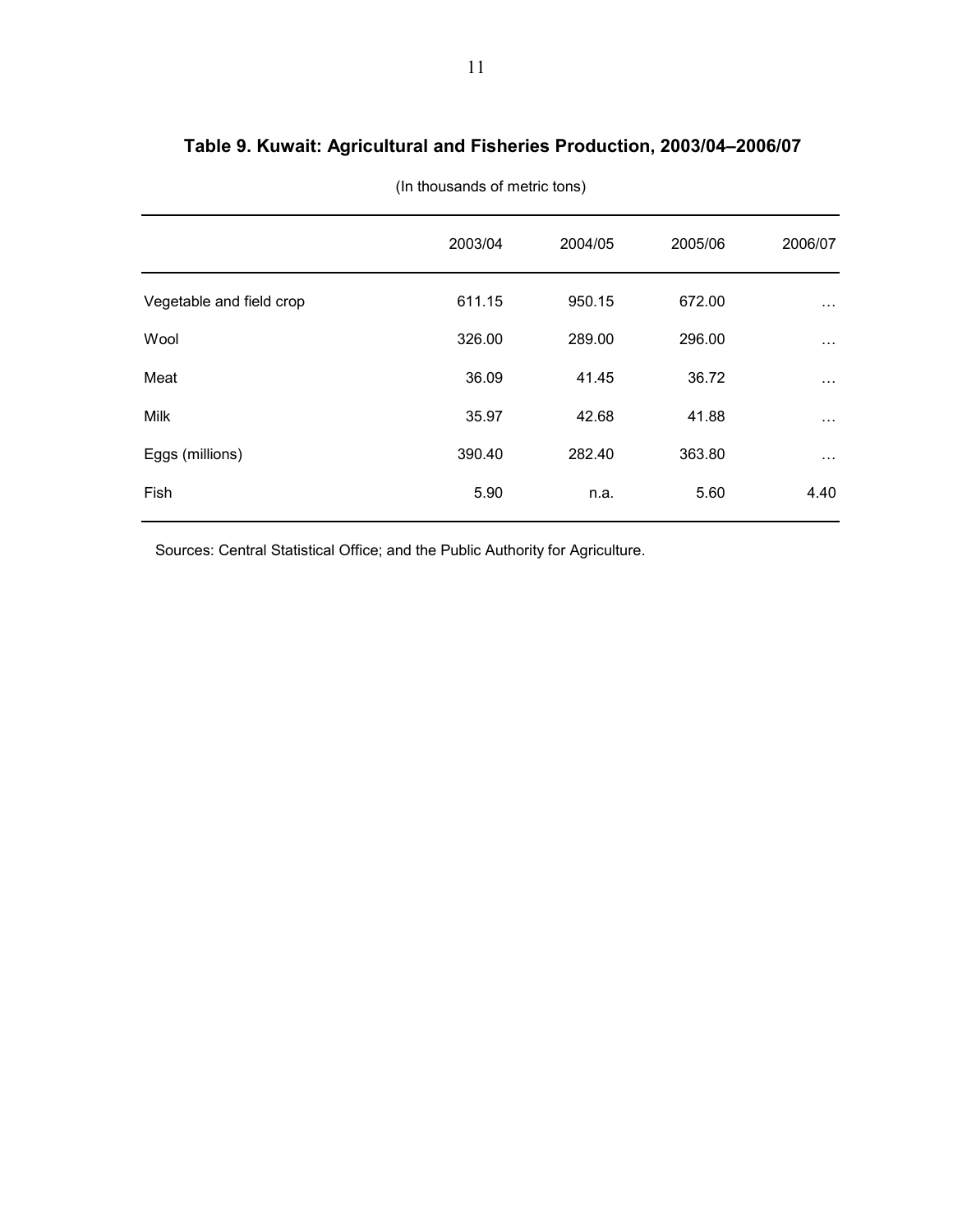# **Table 10. Kuwait: Population and Employment, 2004–09**

(In thousands)

|                                  |        | Kuwaiti |         |                     | Non-Kuwaiti |         |         | Total           |         |
|----------------------------------|--------|---------|---------|---------------------|-------------|---------|---------|-----------------|---------|
|                                  | Female | Male    |         | <b>Total Female</b> | Male        | Total   | Female  | Male            | Total   |
| 2004                             |        |         |         |                     |             |         |         |                 |         |
| Employed                         | 113.0  | 174.6   | 287.6   | 278.0               | 1,045.5     | 1,323.5 |         | 391.0 1,220.1   | 1,611.1 |
| Total labor force 1/             | 119.6  | 179.6   | 299.3   | 283.0               | 1,052.0     | 1,335.0 | 402.6   | 1,231.7         | 1,634.3 |
| Population                       | 479.5  | 463.4   | 956.2   | 538.8               | 1,163.1     | 1,797.4 | 1,018.3 | 1,626.5         | 2,753.7 |
| Participation ratio (in percent) | 25.0   | 38.8    | 31.3    | 52.5                | 90.5        | 74.3    | 39.5    | 75.7            | 59.4    |
| 2005                             |        |         |         |                     |             |         |         |                 |         |
| Employed                         | 124.8  | 183.4   | 308.2   | 301.9               | 1,181.6     | 1,483.4 | 426.6   | 1,365.0         | 1,791.6 |
| Total labor force 1/             | 131.4  | 189.1   | 320.5   | 307.3               | 1,188.3     | 1,495.6 | 438.7   | 1,377.3         | 1,816.1 |
| Population                       | 506.1  | 486.1   | 992.2   | 607.7               | 1,391.3     | 1,999.0 | 1,113.8 | 1,877.4         | 2,991.2 |
| Participation ratio (in percent) | 26.0   | 38.9    | 32.3    | 50.6                | 85.4        | 74.8    | 39.4    | 73.4            | 60.7    |
| 2006                             |        |         |         |                     |             |         |         |                 |         |
| Employed                         | 135.5  | 192.1   | 327.7   | 320.3               | 1,288.1     | 1,608.4 |         | 455.9 1,480.2   | 1,936.1 |
| Total labor force 1/             | 142.3  | 198.8   | 341.2   | 326.6               | 1,295.2     | 1,621.8 | 468.9   | 1,494.0         | 1,963.0 |
| Population                       | 522.2  | 501.1   | 1,023.3 | 648.8               | 1,510.8     | 2,159.6 |         | 1,171.0 2,012.0 | 3,183.0 |
| Participation ratio (in percent) | 27.3   | 39.7    | 33.3    | 50.3                | 85.7        | 75.1    | 40.0    | 74.3            | 61.7    |
| 2007                             |        |         |         |                     |             |         |         |                 |         |
| Employed                         | 131.2  | 173.3   | 304.4   | 376.5               | 1,376.0     | 1,752.5 | 507.6   | 1,549.3         | 2,056.9 |
| Total labor force 1/             | 141.7  | 182.6   | 324.3   | 384.0               | 1,384.2     | 1,768.2 | 525.8   | 1,566.7         | 2,092.5 |
| Population                       | 538.0  | 516.6   | 1,054.6 | 729.8               | 1,615.3     | 2,345.0 |         | 1,267.7 2,131.9 | 3,399.6 |
| Participation ratio (in percent) | 26.3   | 35.3    | 30.8    | 52.6                | 85.7        | 75.4    | 41.5    | 73.5            | 61.6    |
| 2008                             |        |         |         |                     |             |         |         |                 |         |
| Employed                         | 141.0  | 178.7   | 319.7   | 364.6               | 1,368.9     | 1,733.5 | 505.5   | 1,547.6         | 2,053.1 |
| Total labor force 1/             | 149.9  | 186.3   | 336.3   | 373.8               | 1,377.8     | 1,751.7 | 523.7   | 1,564.2         | 2,088.0 |
| Population                       | 555.0  | 532.6   | 1.087.6 | 735.5               | 1,618.8     | 2,354.3 |         | 1,290.5 2,151.3 | 3,441.8 |
| Participation ratio (in percent) | 27.0   | 35.0    | 30.9    | 50.8                | 85.1        | 74.4    | 40.6    | 72.7            | 60.7    |
| 2009 (June)                      |        |         |         |                     |             |         |         |                 |         |
| Employed                         | 154.1  | 184.7   | 338.8   | 387.3               | 1,332.8     | 1,720.1 | 541.4   | 1,564.2         | 2,058.9 |
| Total labor force 1/             | 160.8  | 190.6   | 351.5   | 398.4               | 1,343.3     | 1,741.7 |         | 559.2 2,151.3   | 2,093.2 |
| Population                       | 570.6  | 548.3   | 1,118.9 | 774.0               | 1,591.9     | 2,366.0 | 1,344.7 | 120.1           | 3,484.9 |
| Participation ratio (in percent) | 28.2   | 34.8    | 31.4    | 51.5                | 84.4        | 73.6    | 41.6    | 1,791.2         | 60.1    |

Sources: Central Statistical Office; and Civil Information Authority.

1/ Labor force includes population 15 years old and over.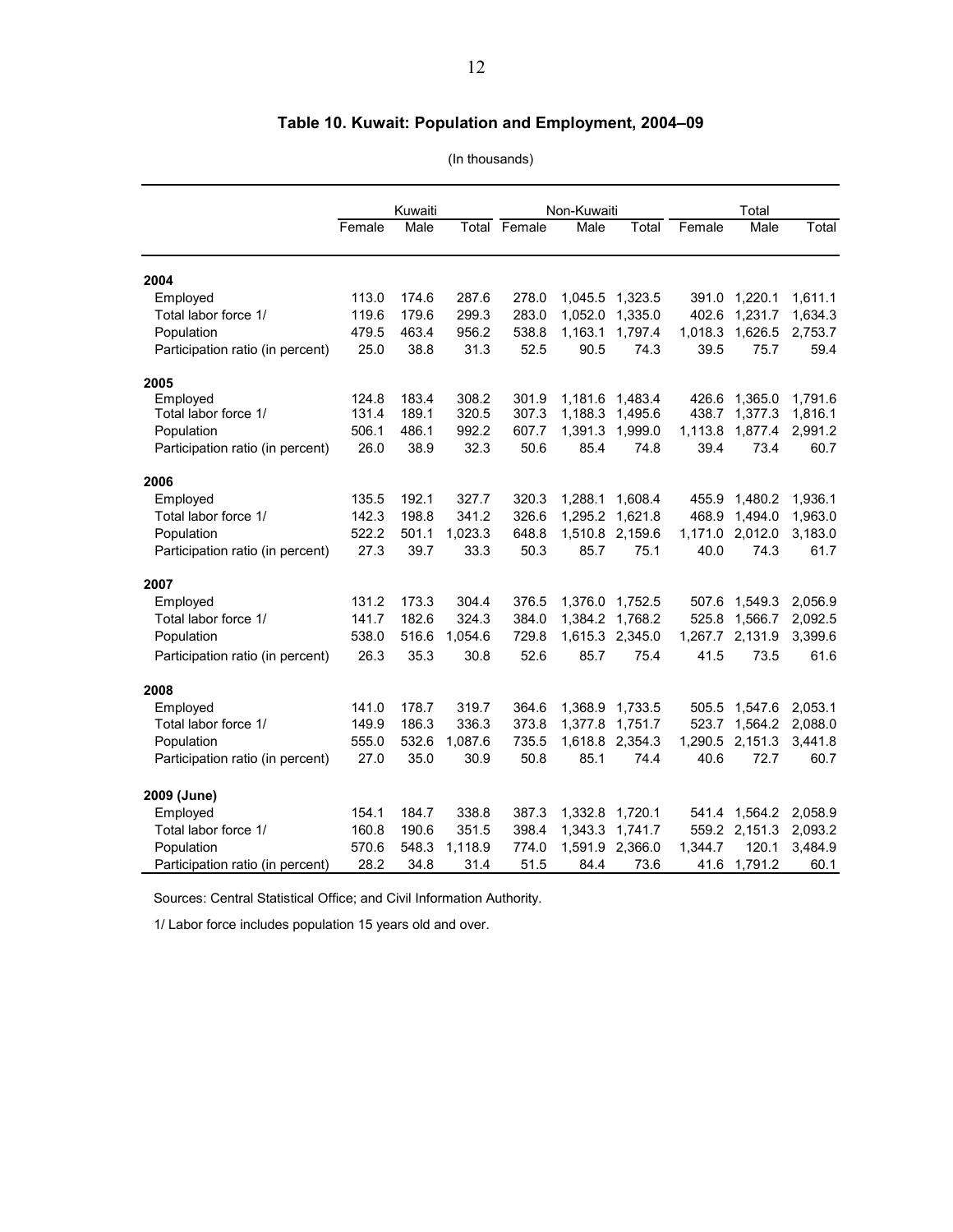|                                                   |         | 2004          |         |         | 2005          |         |         | 2006    |                |                                       | 2007         |         |         | 2008    |         |         | 2009    |         |
|---------------------------------------------------|---------|---------------|---------|---------|---------------|---------|---------|---------|----------------|---------------------------------------|--------------|---------|---------|---------|---------|---------|---------|---------|
|                                                   |         | Non-          |         |         | Non-          |         |         | Non-    |                |                                       | Non-         |         |         | Non-    |         |         | Non-    |         |
| Economic sectors                                  | Kuwaiti | Kuwaiti Total |         | Kuwaiti | Kuwaiti Total |         | Kuwaiti | Kuwaiti | Total          | Kuwaiti                               | Kuwaiti      | Total   | Kuwaiti | Kuwaiti | Total   | Kuwaiti | Kuwaiti | Total   |
|                                                   |         |               |         |         |               |         |         |         | (In thousands) |                                       |              |         |         |         |         |         |         |         |
| Agriculture and fisheries                         | 0.1     | 29.9          | 30.0    | 0.1     | 33.4          | 33.5    | 0.2     | 34.6    | 34.8           | 0.3                                   | 36.0         | 36.3    | 0.3     | 35.6    | 35.8    | 0.3     | 37.8    | 38.1    |
| Mining and quarrying                              | 4.6     | 2.5           | 7.0     | 4.9     | 2.0           | 6.9     | 4.7     | 1.6     | 6.3            | 4.1                                   | 1.5          | 5.6     | 4.2     | 1.6     | 5.8     | 4.6     | 1.7     | 6.2     |
| Manufacturing                                     | 8.3     | 83.8          | 92.1    | 8.6     | 90.9          | 99.6    | 9.1     | 97.3    | 106.4          | 7.8                                   | 106.1        | 113.9   | 8.2     | 111.7   | 119.8   | 8.8     | 109.2   | 118.0   |
| Construction                                      | 2.3     | 112.9         | 115.2   | 2.9     | 132.1         | 135.0   | 4.4     | 155.4   | 159.8          | 5.3                                   | 164.1        | 169.4   | 6.7     | 167.3   | 174.0   | 8.2     | 161.5   | 169.6   |
| Electricity, water, and gas                       | 7.7     | 2.5           | 10.2    | 8.4     | 2.5           | 10.9    | 9.2     | 2.5     | 11.7           | 9.0                                   | 2.3          | 11.3    | 9.5     | 2.3     | 11.9    | 10.3    | 2.1     | 12.4    |
| Wholesale and retail trade                        | 5.7     | 231.7         | 237.4   | 6.6     | 244.8         | 251.4   | 8.2     | 258.9   | 267.0          | 9.4                                   | 302.1        | 311.5   | 10.1    | 312.9   | 323.0   | 11.5    | 308.5   | 320.0   |
| Transportation and communications                 | 7.1     | 41.1          | 48.2    | 7.7     | 46.1          | 53.9    | 8.6     | 53.4    | 62.0           | 7.6                                   | 54.6         | 62.1    | 8.1     | 56.3    | 64.4    | 8.7     | 58.4    | 67.1    |
| Finance and business services                     | 10.2    | 59.2          | 69.4    | 11.5    | 71.0          | 82.6    | 13.7    | 77.9    | 91.6           | 14.6                                  | 85.2         | 99.8    | 16.0    | 90.9    | 106.9   | 18.3    | 89.1    | 107.3   |
| Public administration                             | 237.0   | 604.5         | 841.5   | 251.1   | 656.9         | 908.0   | 260.5   | 672.7   | 933.2          | 233.7                                 | 734.7        | 968.4   | 240.4   | 658.6   | 899.0   | 247.0   | 648.8   | 895.7   |
| Unclassified                                      | 16.3    | 167.0         | 183.3   | 18.5    | 215.8         | 234.3   | 22.5    | 267.5   | 290.0          | 32.6                                  | 281.6        | 314.1   | 32.8    | 314.7   | 347.5   | 34.0    | 324.8   | 358.7   |
| Total                                             | 299.3   | 1,335.0       | 1,634.3 | 320.5   | 1,495.6       | 1,816.1 | 341.2   | 1,621.8 | 1,963.0        | 324.3                                 | 1,768.2      | 2,092.5 | 336.3   | 1,751.7 | 2,088.0 | 351.5   | 1,741.7 | 2,093.2 |
|                                                   |         |               |         |         |               |         |         |         |                | (In percent of total, by sector)      |              |         |         |         |         |         |         |         |
| Agriculture and fisheries                         | 0.0     | 2.2           | 1.8     | 0.0     | 2.2           | 1.8     | 0.1     | 2.1     | 1.8            | 0.1                                   | 2.0          | 1.7     | 0.1     | 2.0     | 1.7     | 0.1     | 2.2     | 1.8     |
| Mining and quarrying                              | 1.5     | 0.2           | 0.4     | 1.5     | 0.1           | 0.4     | 1.4     | 0.1     | 0.3            | 1.3                                   | 0.1          | 0.3     | 1.2     | 0.1     | 0.3     | 1.3     | 0.1     | 0.3     |
| Manufacturing                                     | 2.8     | 6.3           | 5.6     | 2.7     | 6.1           | 5.5     | 2.7     | 6.0     | 5.4            | 2.4                                   | 6.0          | 5.4     | 2.4     | 6.4     | 5.7     | 2.5     | 6.3     | 5.6     |
| Construction                                      | 0.8     | 8.5           | 7.0     | 0.9     | 8.8           | 7.4     | 1.3     | 9.6     | 8.1            | 1.6                                   | 9.3          | 8.1     | 2.0     | 9.5     | 8.3     | 2.3     | 9.3     | 8.1     |
| Electricity, water, and gas                       | 2.6     | 0.2           | 0.6     | 2.6     | 0.2           | 0.6     | 2.7     | 0.2     | 0.6            | 2.8                                   | 0.1          | 0.5     | 2.8     | 0.1     | 0.6     | 2.9     | 0.1     | 0.6     |
| Wholesale and retail trade                        | 1.9     | 17.4          | 14.5    | 2.1     | 16.4          | 13.8    | 2.4     | 16.0    | 13.6           | 2.9                                   | 17.1         | 14.9    | 3.0     | 17.9    | 15.5    | 3.3     | 17.7    | 15.3    |
| Transportation and communications                 | 2.4     | 3.1           | 2.9     | 2.4     | 3.1           | 3.0     | 2.5     | 3.3     | 3.2            | 2.3                                   | 3.1          | 3.0     | 2.4     | 3.2     | 3.1     | 2.5     | 3.4     | 3.2     |
| Finance and business services                     | 3.4     | 4.4           | 4.2     | 3.6     | 4.7           | 4.5     | 4.0     | 4.8     | 4.7            | 4.5                                   | 4.8          | 4.8     | 4.8     | 5.2     | 5.1     | 5.2     | 5.1     | 5.1     |
| Public administration                             | 79.2    | 45.3          | 51.5    | 78.3    | 43.9          | 50.0    | 76.4    | 41.5    | 47.5           | 72.1                                  | 41.5<br>15.9 | 46.3    | 71.5    | 37.6    | 43.1    | 70.3    | 37.3    | 42.8    |
| Unclassified                                      | 5.4     | 12.5          | 11.2    | 5.8     | 14.4          | 12.9    | 6.6     | 16.5    | 14.8<br>100.0  | 10.0                                  |              | 15.0    | 9.8     | 18.0    | 16.6    | 9.7     | 18.6    | 17.1    |
| Total                                             | 100.0   | 100.0         | 100.0   | 100.0   | 100.0         | 100.0   | 100.0   | 100.0   |                | 100.0<br>(In percent, by nationality) | 100.0        | 100.0   | 100.0   | 100.0   | 100.0   | 100.0   | 100.0   | 100.0   |
|                                                   | 0.4     | 99.6          | 100.0   | 0.4     | 99.6          | 100.0   | 0.6     | 99.4    | 100.0          |                                       | 99.3         | 100.0   | 0.8     | 99.2    | 100.0   | 0.8     | 99.2    | 100.0   |
| Agriculture and fisheries<br>Mining and quarrying | 65.1    | 34.9          | 100.0   | 71.2    | 28.8          | 100.0   | 74.8    | 25.2    | 100.0          | 0.7<br>72.6                           | 27.4         | 100.0   | 72.1    | 27.9    | 100.0   | 73.4    | 26.6    | 100.0   |
| Manufacturing                                     | 9.0     | 91.0          | 100.0   | 8.7     | 91.3          | 100.0   | 8.6     | 91.4    | 100.0          | 6.9                                   | 93.1         | 100.0   | 6.8     | 93.2    | 100.0   | 7.4     | 92.6    | 100.0   |
| Construction                                      | 2.0     | 98.0          | 100.0   | 2.1     | 97.9          | 100.0   | 2.8     | 97.2    | 100.0          | 3.1                                   | 96.9         | 100.0   | 3.8     | 96.2    | 100.0   | 4.8     | 95.2    | 100.0   |
| Electricity, water, and gas                       | 75.4    | 24.6          | 100.0   | 77.2    | 22.8          | 100.0   | 78.6    | 21.4    | 100.0          | 79.4                                  | 20.6         | 100.0   | 80.4    | 19.6    | 100.0   | 82.9    | 17.1    | 100.0   |
| Wholesale and retail trade                        | 2.4     | 97.6          | 100.0   | 2.6     | 97.4          | 100.0   | 3.1     | 96.9    | 100.0          | 3.0                                   | 97.0         | 100.0   | 3.1     | 96.9    | 100.0   | 3.6     | 96.4    | 100.0   |
| Transportation and communications                 | 14.7    | 85.3          | 100.0   | 14.4    | 85.6          | 100.0   | 13.9    | 86.1    | 100.0          | 12.2                                  | 87.8         | 100.0   | 12.6    | 87.4    | 100.0   | 13.0    | 87.0    | 100.0   |
| Finance and business services                     | 14.7    | 85.3          | 100.0   | 14.0    | 86.0          | 100.0   | 15.0    | 85.0    | 100.0          | 14.6                                  | 85.4         | 100.0   | 15.0    | 85.0    | 100.0   | 17.0    | 83.0    | 100.0   |
| Public administration                             | 28.2    | 71.8          | 100.0   | 27.7    | 72.3          | 100.0   | 27.9    | 72.1    | 100.0          | 24.1                                  | 75.9         | 100.0   | 26.7    | 73.3    | 100.0   | 27.6    | 72.4    | 100.0   |
| Unclassified                                      | 8.9     | 91.1          | 100.0   | 7.9     | 92.1          | 100.0   | 7.7     | 92.3    | 100.0          | 10.4                                  | 89.6         | 100.0   | 9.4     | 90.6    | 100.0   | 9.5     | 90.5    | 100.0   |
| Total                                             | 18.3    | 81.7          | 100.0   | 17.6    | 82.4          | 100.0   | 17.4    | 82.6    | 100.0          | 15.5                                  | 84.5         | 100.0   | 16.1    | 83.9    | 100.0   | 16.8    | 83.2    | 100.0   |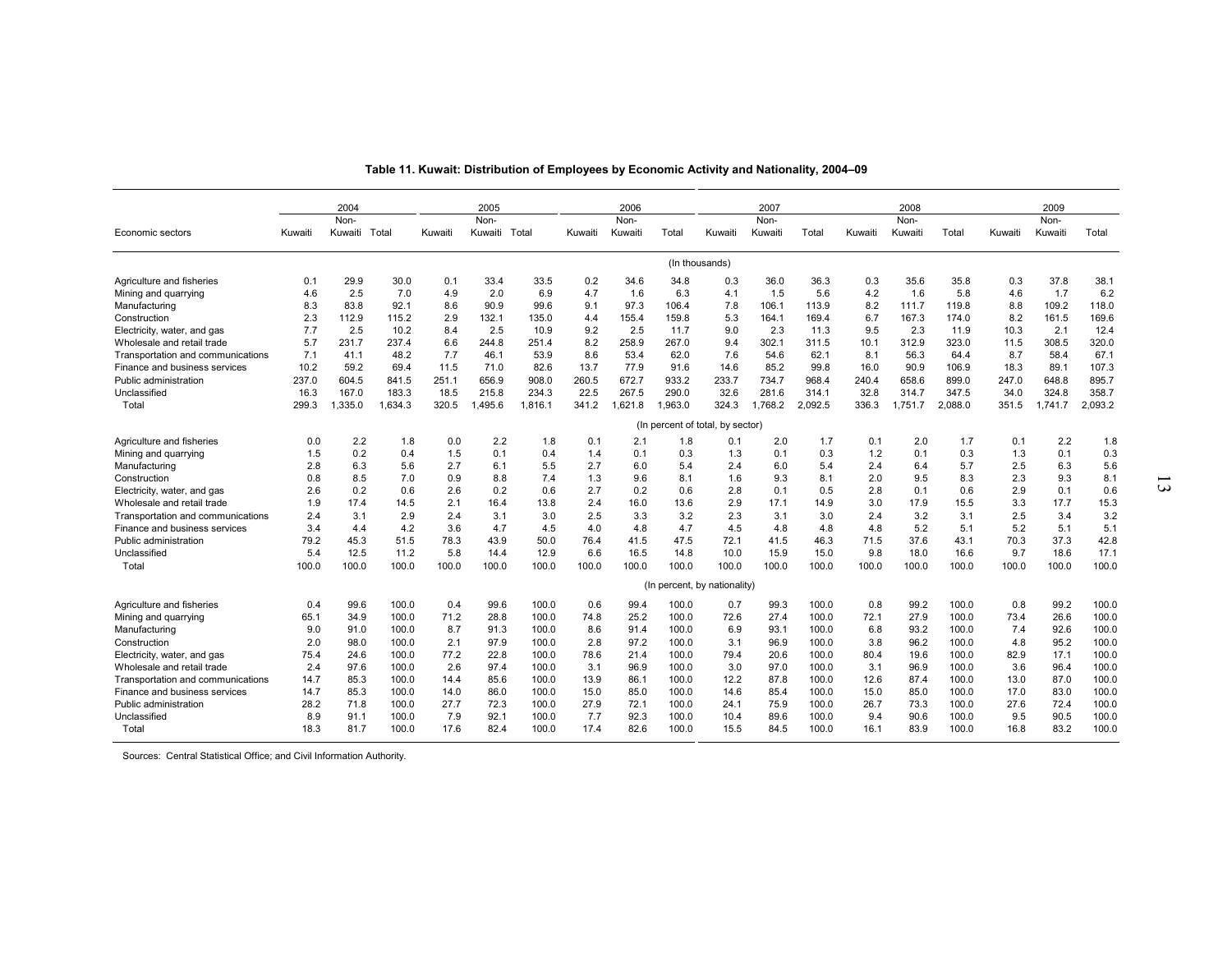| Year | Entry<br>Visa<br>for Work 1/ | Work<br>Permits<br>Issued<br>First time | Cancellation<br>of Work<br>Permits | Net Issuance<br>of Work<br>Permits |
|------|------------------------------|-----------------------------------------|------------------------------------|------------------------------------|
| 1997 | n.a                          | n.a                                     | n.a                                | n.a                                |
| 1998 | 91.1                         | 71.4                                    | 26.6                               | 44.8                               |
| 1999 | 77.5                         | 60.8                                    | 22.2                               | 38.6                               |
| 2000 | 58.3                         | 40.3                                    | 5.9                                | 34.4                               |
| 2001 | 83.5                         | 59.7                                    | n.a                                | 59.7                               |
| 2002 | 113.0                        | 87.5                                    | n.a                                | 87.5                               |
| 2003 | 128.4                        | 96.7                                    | n.a                                | 96.7                               |
| 2004 | 168.4                        | 131.7                                   | n.a                                | 131.7                              |
| 2005 | n.a                          | n.a                                     | n.a                                | n.a                                |
| 2006 | 173.2                        | 146.7                                   | n.a                                | 146.7                              |
| 2007 | n.a                          | n.a                                     | n.a                                | n.a                                |
| 2008 | n.a                          | n.a                                     | n.a                                | n.a                                |
| 2009 | n.a                          | n.a                                     | n.a                                | n.a                                |

# **Table 12. Kuwait: Permits for Expatriate Workers, 1997–2009**

(In thousands)

Source: Central Statistical Office, Annual Statistical Abstract.

1/ Entry visa must be obtained separately from work permit.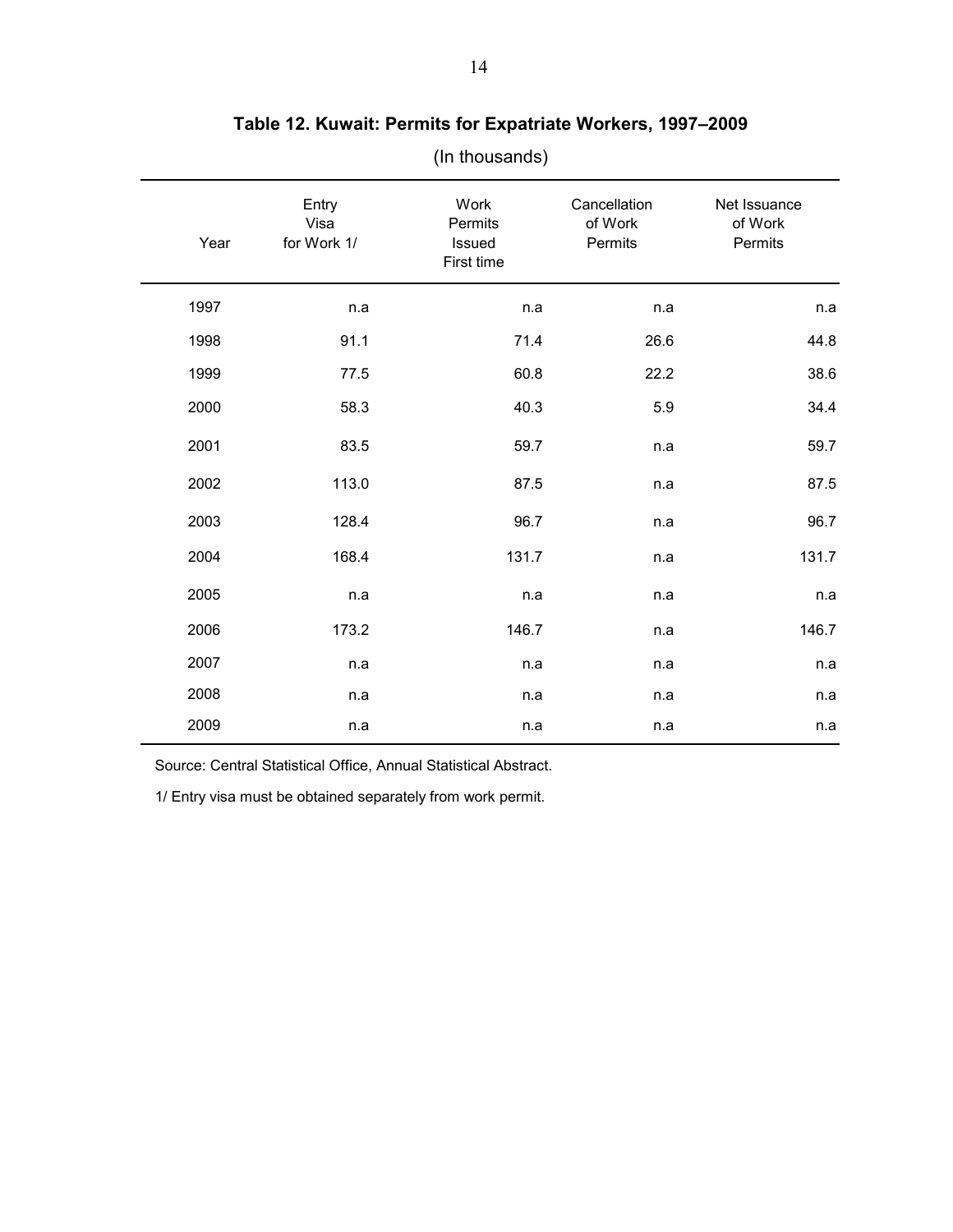| Residential | Commercial/Industrial | Total    |
|-------------|-----------------------|----------|
| 6,145       | 646                   | 6,791    |
| 13,338      | 1,055                 | 14,393   |
| 12,955      | 1,459                 | 14,414   |
| 13,172      | 1,173                 | 14,345   |
| 14,297      | 1,367                 | 15,664   |
| 13,700      | 1,447                 | 15,147   |
| 13,249      | 1,254                 | 14,503   |
| 12,145      | 1,290                 | 13,435   |
| 11,608      | 1,716                 | 13,324   |
| 11,183      | 1,148                 | 12,331   |
| 11,097      | 1,254                 | 12,351   |
| $\cdots$    | $\cdots$              | $\cdots$ |
| 9,846       | 1,223                 | 11,069   |
| 10,715      | 1,490                 | 12,205   |
| 11,460      | 2,624                 | 14,084   |
| 13,135      | 2,519                 | 15,654   |
| 13,113      | 2,234                 | 15,347   |
|             |                       |          |

# **Table 13. Kuwait: Number of Construction Permits Issued, 1991–2009**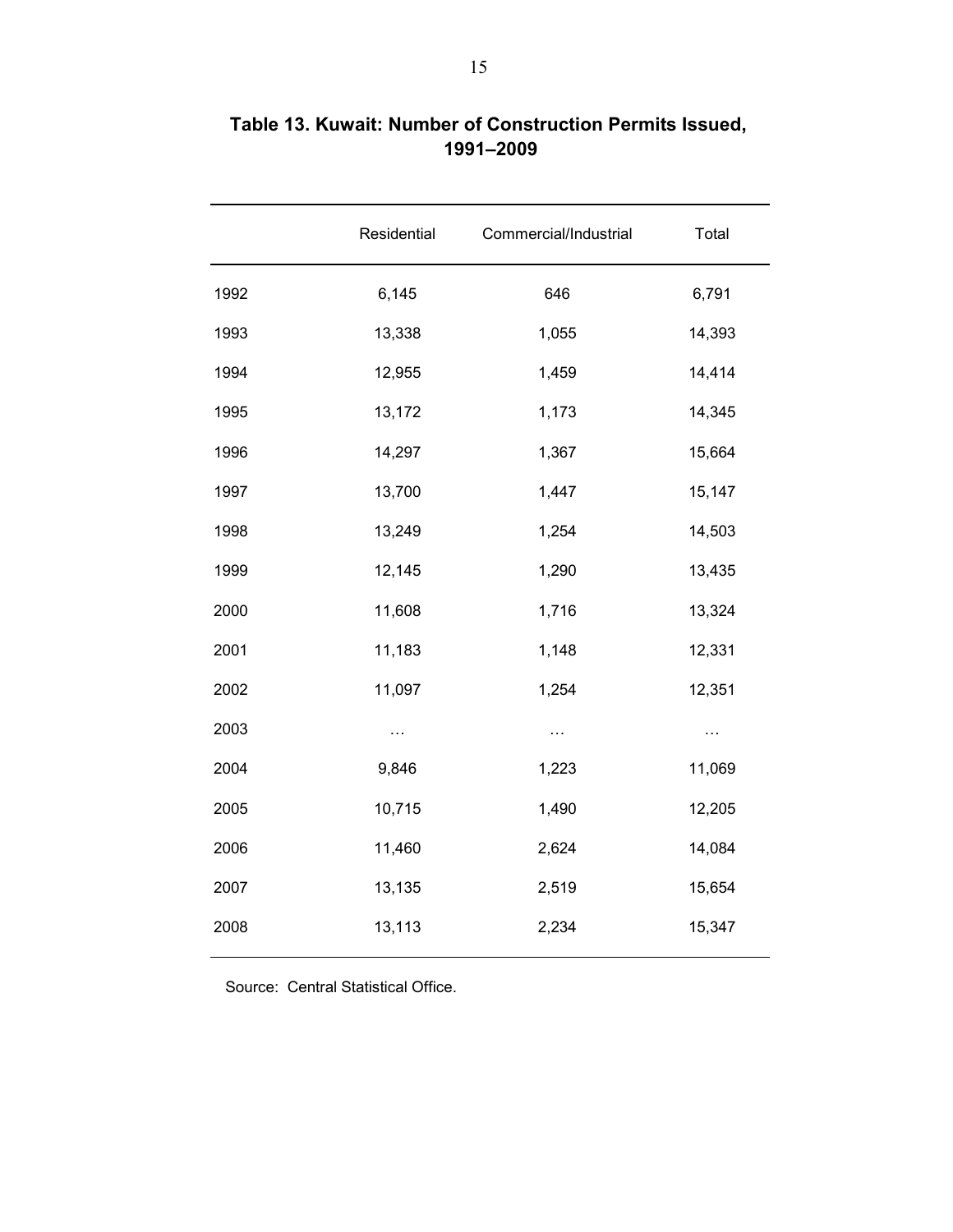|                                       | 2004/05  | 2005/06   | 2006/07                        | 2007/08   | 2008/09  |
|---------------------------------------|----------|-----------|--------------------------------|-----------|----------|
|                                       |          |           | (In million of Kuwaiti Dinars) |           |          |
| Total revenue                         | 10,539   | 18,957    | 20,130                         | 23,587    | 24,016   |
| Oil and gas                           | 8,171    | 12,956    | 14,511                         | 17,720    | 19,711   |
| Investment income and transfer        |          |           |                                |           |          |
| of profits of public entities 2/      | 1,713    | 5,364     | 4,744                          | 4,731     | 3,234    |
| Other 3/                              | 655      | 637       | 875                            | 1,136     | 1,071    |
| Total expenditure                     | 6,242    | 6,809     | 10,264                         | 9,604     | 18,103   |
| Current                               | 5,440    | 5,910     | 9,040                          | 8,182     | 16,456   |
| Wages and salaries                    | 1,940    | 2,125     | 2,467                          | 2,780     | 3,353    |
| Goods and services                    | 1,421    | 1,442     | 1,577                          | 1,785     | 1,906    |
| Of which: Military Equipment          |          |           |                                | 112       | 37       |
| Interest on domestic debt 4/          | 76       | 95        | 95                             | 79        | 65       |
| Transfers abroad                      | 132      | 180       | 196                            | 365       | 535      |
| Subsidies and transfers               | 1,871    | 2,068     | 4,705                          | 3,173     | 10,597   |
| Capital                               | 802      | 899       | 1,224                          | 1,422     | 1,647    |
| Of which: land purchases              | 147      | 182       | 361                            | 268       | 179      |
| Overall balance                       | 4,297    | 12,148    | 9,866                          | 13,983    | 5,913    |
| Financing                             | $-4,297$ | $-12,148$ | $-9,866$                       | $-13,983$ | $-5,913$ |
|                                       |          |           | (In percent of GDP)            |           |          |
| Revenue                               | 55.4     | 75.6      | 66.5                           | 78.0      | 60.4     |
| Oil and gas                           | 42.9     | 51.7      | 48.0                           | 58.6      | 49.5     |
| Investment income                     | 9.0      | 21.4      | 15.7                           | 15.6      | 8.1      |
| Other 3/                              | 3.4      | 2.5       | 2.9                            | 3.8       | 2.7      |
| Expenditure                           | 32.8     | 27.2      | 33.9                           | 31.8      | 45.5     |
| Current                               | 28.6     | 23.6      | 29.9                           | 27.0      | 41.4     |
| Wages and salaries                    | 10.2     | 8.5       | 8.2                            | 9.2       | 8.4      |
| Goods and services                    | 7.5      | 5.8       | 5.2                            | 5.9       | 4.8      |
| Interest on domestic and foreign debt | 0.4      | 0.4       | 0.3                            | 0.3       | 0.2      |
| Subsidies and transfers               | 0.7      | 0.7       | 0.6                            | 1.2       | 1.3      |
| Capital                               | 4.2      | 3.6       | 4.0                            | 4.7       | 4.1      |
| Overall balance                       | 22.6     | 48.5      | 32.6                           | 46.2      | 14.9     |

**Table 14. Kuwait: Summary of Government Finance, 2004/05–2008/09 1/**

Sources: Ministry of Finance; Central Bank of Kuwait; and Fund staff estimates.

1/ Coverage of budgetary operations includes the operation of the KIA. Data are on an accrual basis.

2/ Excluded from the national budget presentation. Estimated by the Fund staff.

3/ Excludes revenues from utility tariffs (which are included in the national budget presentation), but includes UN (Iraq) compensations.

4/ Covers interest payments on the treasury bills and bonds, and on the DCP bonds. Only the latter is included in the national budget presentation.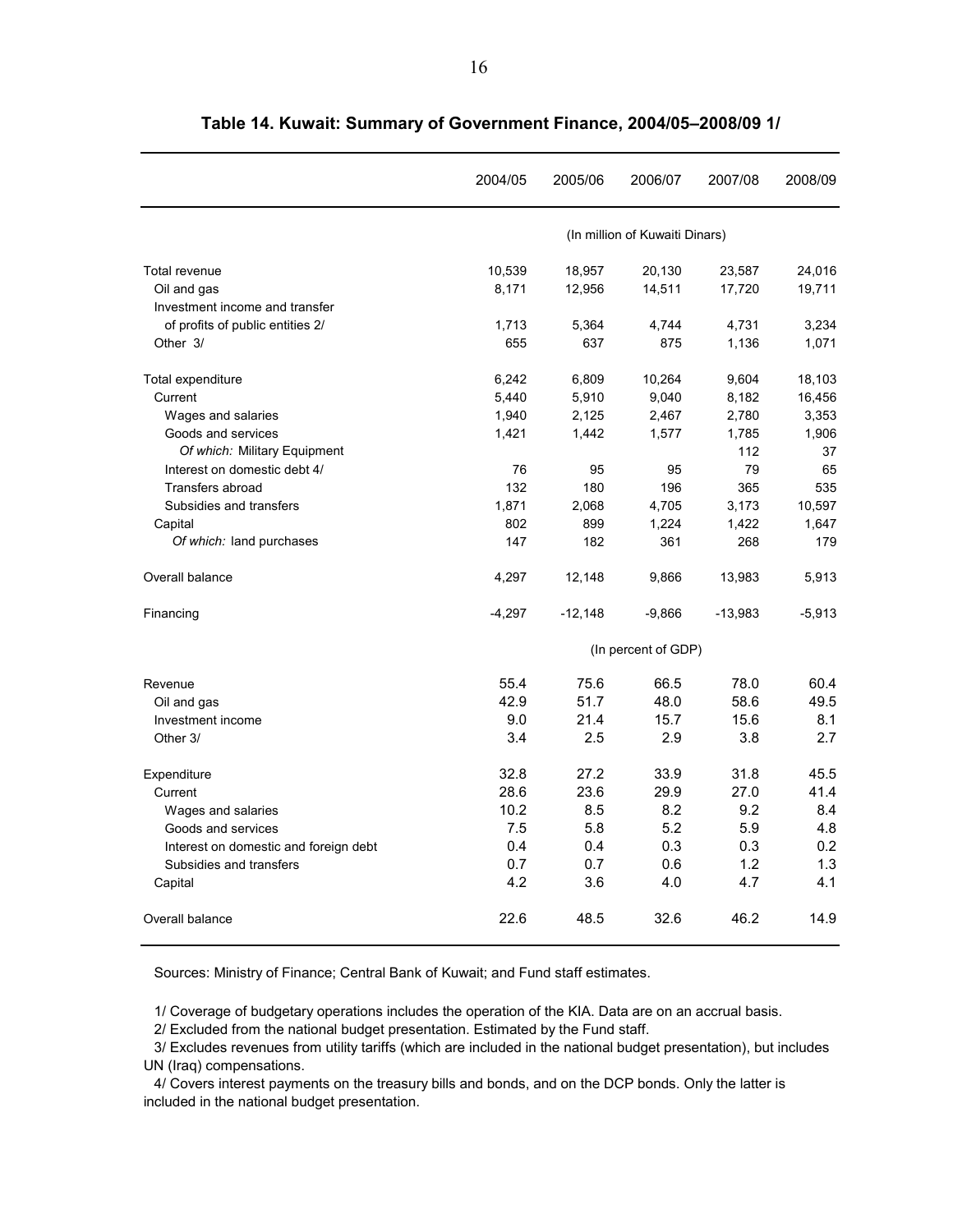|                                                                                                                                                                                                                                                                | 2004/05                                                          | 2005/06                                                           | 2006/07                                                           | 2007/08                                                              | 2008/09                                                              |
|----------------------------------------------------------------------------------------------------------------------------------------------------------------------------------------------------------------------------------------------------------------|------------------------------------------------------------------|-------------------------------------------------------------------|-------------------------------------------------------------------|----------------------------------------------------------------------|----------------------------------------------------------------------|
|                                                                                                                                                                                                                                                                |                                                                  |                                                                   | (In million of Kuwaiti Dinars)                                    |                                                                      |                                                                      |
| Total revenue                                                                                                                                                                                                                                                  | 10,539                                                           | 18,957                                                            | 20,130                                                            | 23,587                                                               | 24,016                                                               |
| Current revenue<br>Oil and gas receipts<br>Investment income and transfer 1/<br>Other current revenue<br>Tax revenue<br>Taxes on income and profits<br>of non-oil companies<br>Taxes on property transfers<br>Customs duties<br>Excise taxes<br>Nontax revenue | 10,479<br>8,171<br>1,713<br>595<br>230<br>53<br>11<br>166<br>365 | 18,934<br>12,956<br>5,364<br>614<br>243<br>58<br>10<br>175<br>371 | 20,111<br>14,511<br>4,744<br>856<br>286<br>82<br>14<br>190<br>570 | 23,575<br>17,720<br>4,731<br>1,124<br>354<br>109<br>20<br>225<br>770 | 24,014<br>19,711<br>3,234<br>1.069<br>347<br>122<br>10<br>215<br>722 |
| Capital revenue                                                                                                                                                                                                                                                | 60                                                               | 23                                                                | 19                                                                | 12                                                                   | 2                                                                    |
|                                                                                                                                                                                                                                                                |                                                                  |                                                                   | (In percent of total)                                             |                                                                      |                                                                      |
| Oil receipts<br>Investment income<br>Tax revenue<br>Of which<br>Customs duties<br>Nontax revenue                                                                                                                                                               | 77.5<br>16.3<br>2.2<br>1.6<br>3.5                                | 68.3<br>28.3<br>1.3<br>0.9<br>2.0                                 | 72.1<br>23.6<br>1.4<br>0.9<br>2.8                                 | 75.1<br>20.1<br>1.5<br>1.0<br>3.3                                    | 82.1<br>13.5<br>1.4<br>0.9<br>3.0                                    |

**Table 15. Kuwait: Government Revenue, 2004/05–2008/09**

Sources: Ministry of Finance; and Fund staff estimates.

1/ Income from government's external assets; excluded from national budget and ex-post fiscal accounts.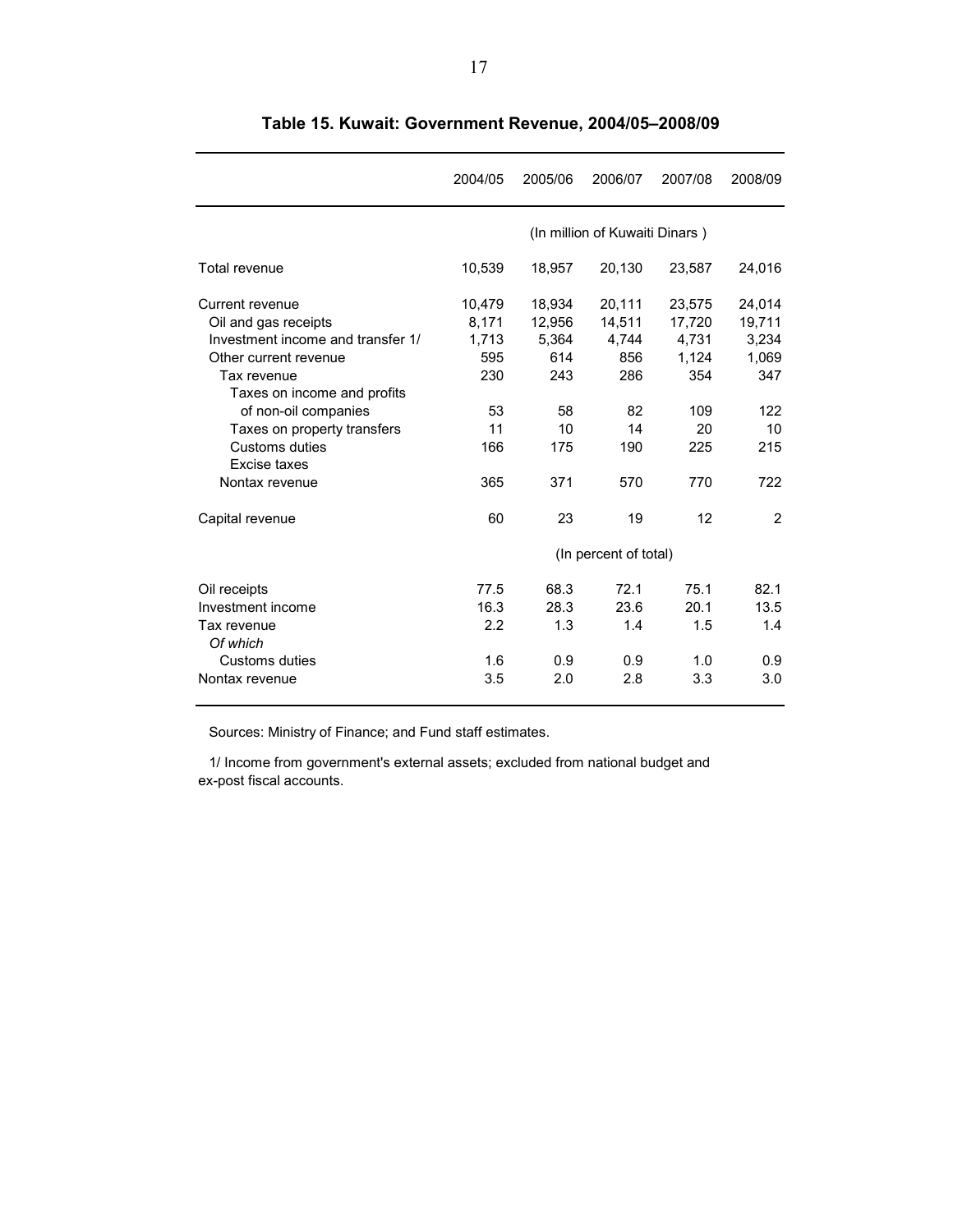|                                         | 2004/05     | 2005/06     | 2006/07                        | 2007/08  | 2008/09   |
|-----------------------------------------|-------------|-------------|--------------------------------|----------|-----------|
|                                         |             |             | (In million of Kuwaiti Dinars) |          |           |
| Economic classification                 |             |             |                                |          |           |
| Total current expenditure               | 5,440       | 5,910       | 9,040                          | 8,182    | 16,456    |
| Wages and salaries 1/                   | 1,940       | 2,125       | 2,467                          | 2,780    | 3,353     |
| Goods and non-interest services         | 1,421       | 1,442       | 1,577                          | 1,785    | 1,906     |
| Interest on domestic debt               | 76          | 95          | 95                             | 79       | 65        |
| Interest on DCP bonds                   | 13          | 0           | 13                             | $\cdots$ | $\ddotsc$ |
| Interest on treasury bills 2/           | 26          | 0           | 0                              | $\cdots$ | $\cdots$  |
| Interest on treasury bonds 2/           | 37          | 0           | 0                              | $\cdots$ | $\ddotsc$ |
| Interest on foreign debt 2/             | $\mathbf 0$ | $\mathbf 0$ | 0                              | 0        | 0         |
| <b>Transfers abroad</b>                 | 132         | 180         | 196                            | 365      | 535       |
| Subsidies and domestic transfers        | 1,871       | 2,068       | 4,705                          | 3,173    | 10,597    |
| Functional classification               |             |             |                                |          |           |
| Total current expenditure               | 5,440       | 5,910       | 9,040                          | 8,182    | 16,456    |
| General public service                  | 647         | 544         | 1,021                          | 1,210    | 1,386     |
| Defense                                 | 1,036       | 1,013       | 1,052                          | 1,209    | 1,185     |
| Public order                            | 549         | 629         | 649                            | 727      | 899       |
| Education                               | 740         | 789         | 950                            | 1,121    | 1,323     |
| Health                                  | 357         | 423         | 512                            | 560      | 968       |
| Social affairs                          | 913         | 1,052       | 2,935                          | 1,114    | 7,235     |
| Social security                         | 567         | 653         | 2,538                          | 669      | 6,401     |
| Social welfare                          | 346         | 399         | 397                            | 445      | 834       |
| Housing and utilities                   | 160         | 168         | 245                            | 289      | 300       |
| Economic services                       | 746         | 927         | 1,183                          | 1,525    | 2,691     |
| Mining, manufacturing, and construction | 14          | 15          | 17                             | 21       | 31        |
| Electricity, etc.                       | 662         | 849         | 1,075                          | 1,393    | 2,533     |
| Agriculture                             | 31          | 29          | 37                             | 59       | 71        |
| Other                                   | 39          | 34          | 54                             | 52       | 56        |
| Other 3/                                | 292         | 365         | 493                            | 427      | 469       |
|                                         |             |             | (In percent of total)          |          |           |
| Economic classification<br>Of which:    |             |             |                                |          |           |
| Wages and salaries                      | 35.7        | 36.0        | 27.3                           | 34.0     | 20.4      |
| Goods and services                      | 26.1        | 24.4        | 17.4                           | 21.8     | 11.6      |
| Transfers abroad                        | 1.4         | 1.6         | 1.1                            | 1.0      | 0.4       |
| Subsidies and domestic transfers        | 0.2         | 0.0         | 0.1                            |          |           |
| Functional classification               |             |             |                                |          |           |
| Of which:                               |             |             |                                |          |           |
| General public service                  | 11.9        | 9.2         | 11.3                           | 14.8     | 8.4       |
| Defense                                 | 19.0        | 17.1        | 11.6                           | 14.8     | 7.2       |
| Health                                  | 10.1        | 10.6        | 7.2                            | 8.9      | 5.5       |
| Housing and utilities                   | 13.6        | 13.4        | 10.5                           | 13.7     | 8.0       |
| Economic services                       | 6.6         | 7.2         | 5.7                            | 6.8      | 5.9       |

**Table 16. Kuwait: Government Current Expenditure, 2004/05–2008/09**

Sources: Ministry of Finance; and Fund staff estimates.

1/ Excludes military wages and salaries which are included under goods and services.

2/ Excluded from national budget presentation.

3/ Includes interest payments on treasury bills and bonds which are excluded from national budget presentation.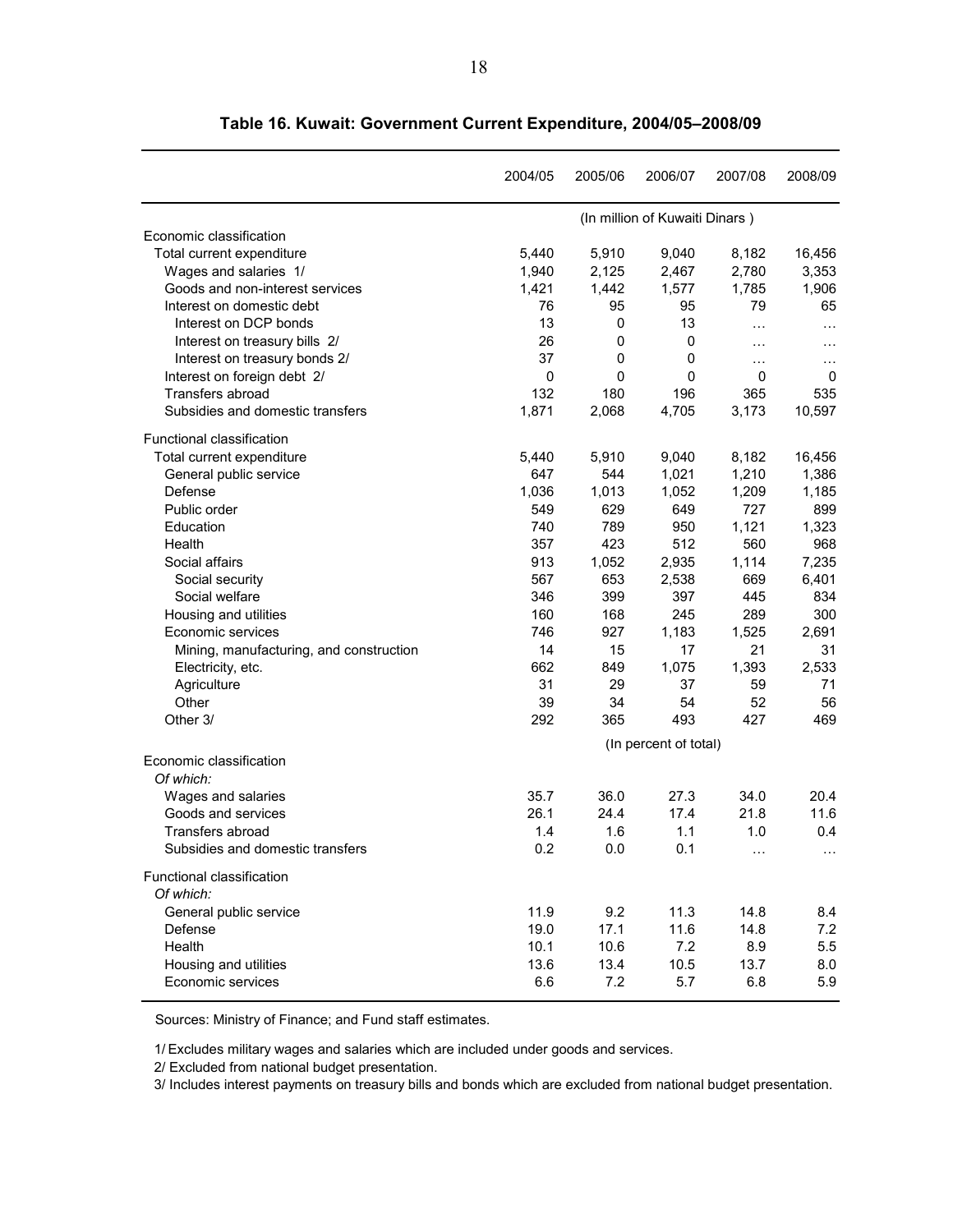|                                  | 2004/05               | 2005/06        | 2006/07                        | 2007/08 | 2008/09 |  |  |  |  |
|----------------------------------|-----------------------|----------------|--------------------------------|---------|---------|--|--|--|--|
|                                  |                       |                | (In million of Kuwaiti Dinars) |         |         |  |  |  |  |
| Capital expenditure              | 655                   | 717            | 863                            | 1,154   | 1,468   |  |  |  |  |
| General public services          | 49                    | 86             | 83                             | 169     | 192     |  |  |  |  |
| Defense                          | 3                     | $\overline{7}$ | $\overline{7}$                 | 10      | 10      |  |  |  |  |
| Education                        | 66                    | 87             | 106                            | 115     | 171     |  |  |  |  |
| Health                           | 36                    | 34             | 35                             | 39      | 60      |  |  |  |  |
| Social affairs                   | 12                    | 42             | 48                             | 16      | 16      |  |  |  |  |
| Housing                          | 190                   | 180            | 240                            | 229     | 208     |  |  |  |  |
| Economic services                | 260                   | 224            | 280                            | 501     | 723     |  |  |  |  |
| Of which:                        |                       |                |                                |         |         |  |  |  |  |
| Electricity and water            | 235                   | 196            | 250                            | 468     | 690     |  |  |  |  |
| Other                            | 25                    | 28             | 30                             | 33      | 33      |  |  |  |  |
| Public order                     | 18                    | 35             | 37                             | 43      | 50      |  |  |  |  |
| Other 1/                         | 21                    | 22             | 27                             | 32      | 38      |  |  |  |  |
| Land purchases                   | 147                   | 182            | 361                            | 268     | 179     |  |  |  |  |
| Capital and land, total          | 802                   | 899            | 1,224                          | 1,422   | 1,647   |  |  |  |  |
|                                  | (In percent of total) |                |                                |         |         |  |  |  |  |
| Capital expenditure<br>Of which: | 81.7                  | 79.8           | 70.5                           | 81.2    | 89.1    |  |  |  |  |
| General public services          | 6.1                   | 9.6            | 6.8                            | 11.9    | 11.7    |  |  |  |  |
| Education                        | 8.2                   | 9.7            | 8.7                            | 8.1     | 10.4    |  |  |  |  |
| Health                           | 4.5                   | 3.8            | 2.9                            | 2.7     | 3.6     |  |  |  |  |
| Housing                          | 23.7                  | 20.0           | 19.6                           | 16.1    | 12.6    |  |  |  |  |
| Economic services                | 32.4                  | 24.9           | 22.9                           | 35.2    | 43.9    |  |  |  |  |
| Land purchases                   | 18.3                  | 20.2           | 29.5                           | 18.8    | 10.9    |  |  |  |  |
| Total                            | 100.0                 | 100.0          | 100.0                          | 100.0   | 100.0   |  |  |  |  |

**Table 17. Kuwait: Government Capital Expenditures and Land Purchases, 2004/05–2008/09**

Sources: Ministry of Finance; and Fund staff estimates.

1/ Includes contingency funds not allocated to specific expenditures.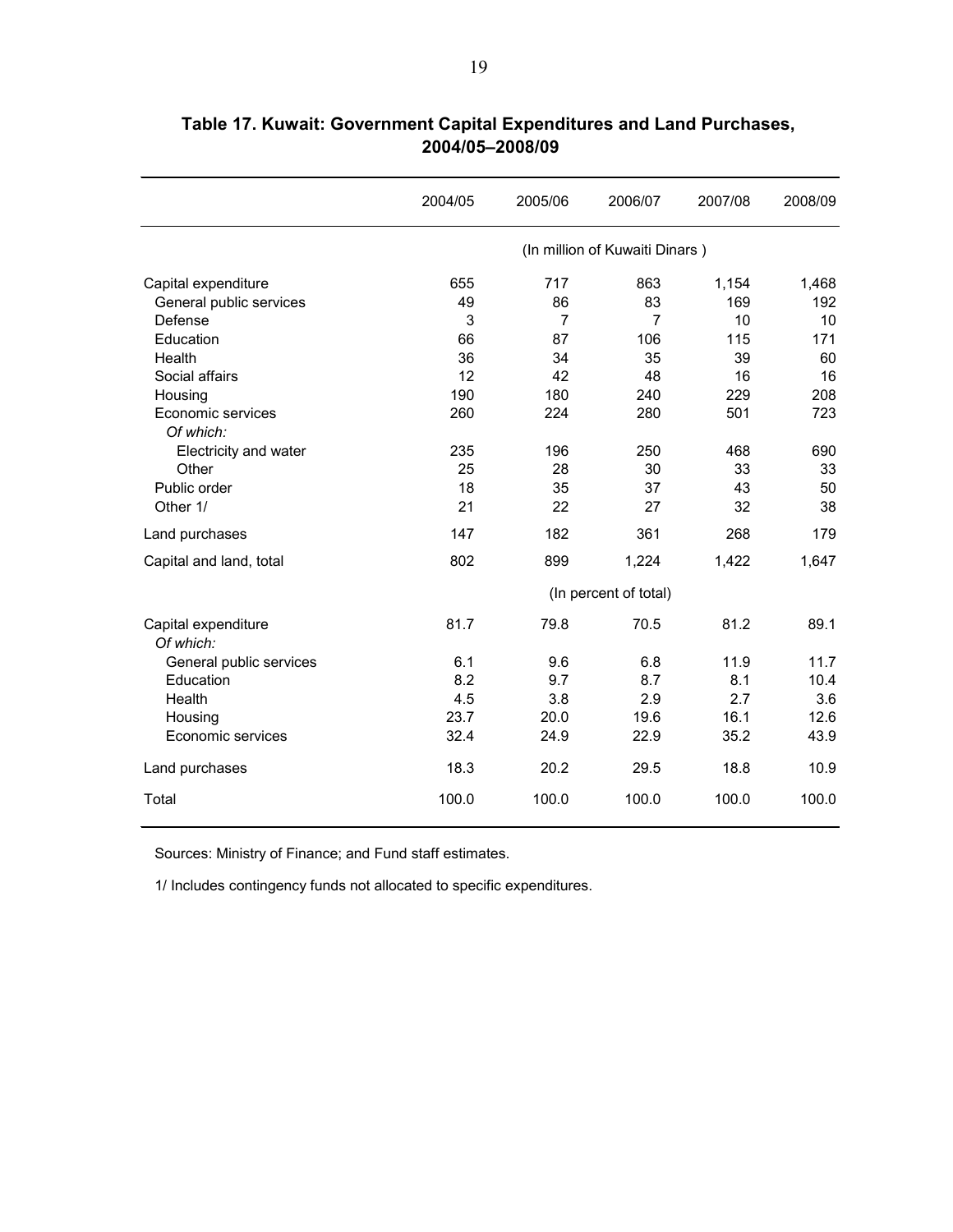# **Table 18. Kuwait: Government Domestic Subsidies and Transfers, 2004/05–2008/09**

|                                             | 2004/05 | 2005/06 | 2006/07 | 2007/08 | 2008/09 |
|---------------------------------------------|---------|---------|---------|---------|---------|
| Total current subsidies                     | 656     | 817     | 1,166   | 1,525   | 2,964   |
| Food and commodity subsidies                | 17      | 18      | 19      | 47      | 130     |
| Petroleum product subsidies                 | 11      | 21      | 30      | 38      | 252     |
| Electricity and water                       | 628     | 778     | 1,117   | 1,440   | 2,582   |
| <b>Total transfers</b>                      | 1,215   | 1,251   | 3,539   | 1,648   | 7,633   |
| Social Security Institute                   | 567     | 654     | 2,538   | 669     | 6,401   |
| Individuals<br>Of which:                    | 189     | 212     | 224     | 225     | 282     |
| End-of-employment benefits                  | 4       | 5       | 14      | 11      | 15      |
| Cancellation of housing loans               | 35      | 35      | 35      | 35      | 35      |
| Private domestic institutions               | 14      | 15      | 17      | 19      | 20      |
| Other public entities                       | 76      | 79      | 98      | 165     | 155     |
| Other                                       | 369     | 291     | 662     | 570     | 775     |
| Total current subsidies and transfers       | 1.871   | 2,068   | 4,705   | 3,173   | 10,597  |
| Memorandum items<br>Subsidies and transfers |         |         |         |         |         |
| As percent of GDP                           | 9.8     | 8.3     | 15.6    | 9.2     | 26.6    |
| As percent of government expenditure        | 30.0    | 30.4    | 45.8    | 33.0    | 58.5    |

(In millions of Kuwaiti dinars)

Sources: Ministry of Finance; and Fund staff estimates.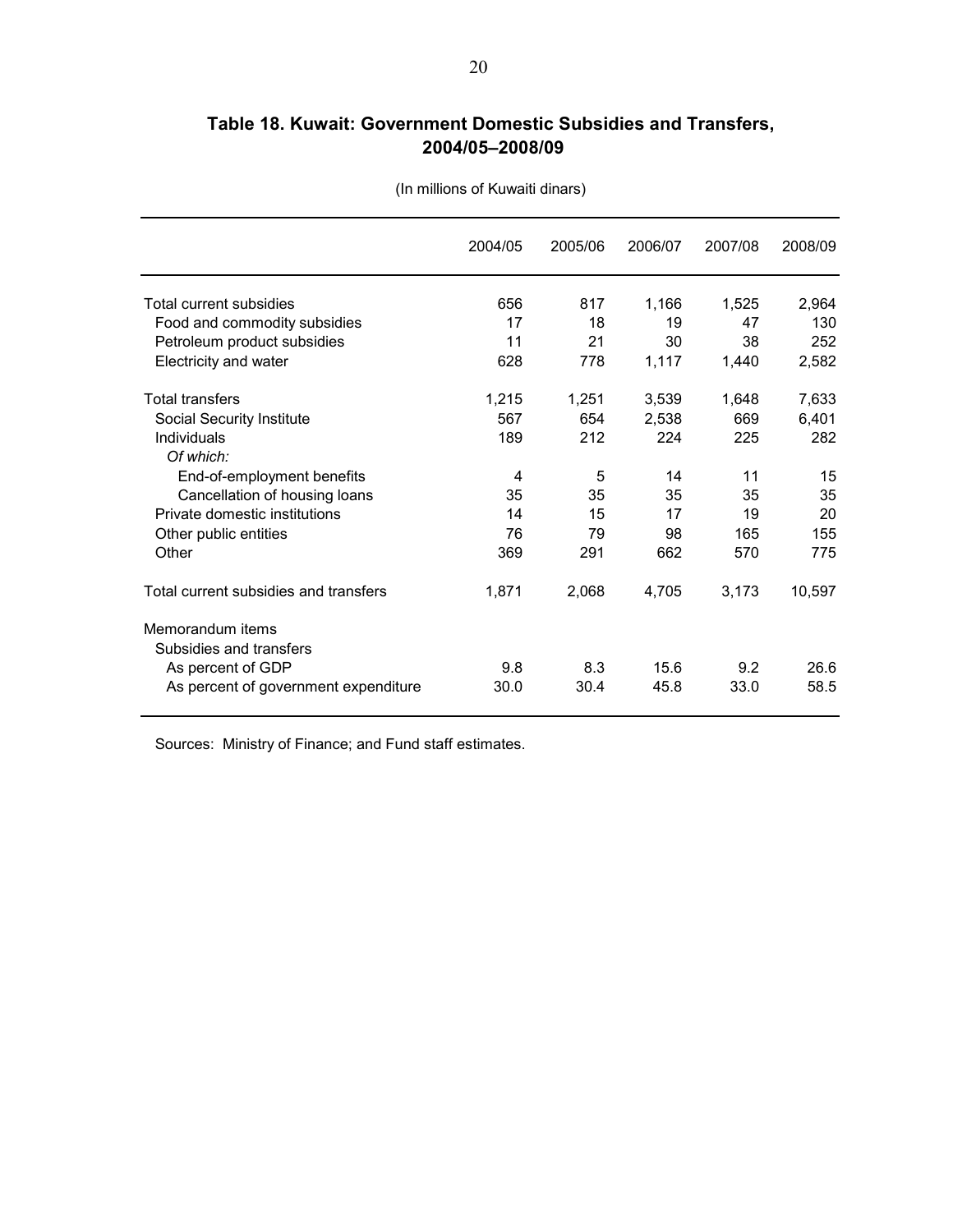| End of Period                    | 2004     | 2005     | 2006     | 2007     | 2008     | 2009      |
|----------------------------------|----------|----------|----------|----------|----------|-----------|
| Foreign assets 1/                | 2,196    | 2,478    | 3,551    | 4,475    | 4,613    | 5,079     |
| Gold                             | 32       | 32       | 32       | 32       | 32       | 32        |
| Other foreign assets             | 2,164    | 2,446    | 3,519    | 4,443    | 4,581    | 5,047     |
| Rediscounted commercial paper    | $\cdots$ | $\cdots$ | $\cdots$ | $\cdots$ | $\cdots$ | $\ddotsc$ |
| Deposits with local banks        | 1        | $\cdots$ | $\cdots$ | .        | 311      | .         |
| Claims on government             | $\cdots$ | 15       | $\cdots$ | $\cdots$ | $\cdots$ | $\cdots$  |
| <b>Unclassified assets</b>       | 25       | 120      | 43       | 179      | 252      | 69        |
| Total assets = Total liabilities | 2,222    | 2,612    | 3,594    | 4,654    | 5,176    | 5,148     |
| Reserve money                    | 912      | 1,364    | 2,119    | 2,654    | 1,705    | 2,980     |
| Currency in circulation          | 531      | 579      | 656      | 642      | 708      | 776       |
| Currency with banks              | 75       | 106      | 149      | 115      | 161      | 168       |
| Local banks' deposits with CBK   | 306      | 556      | 959      | 1,307    | 461      | 1,019     |
| CBK bonds                        | $\cdots$ | 124      | 356      | 591      | 375      | 1,017     |
| Foreign liabilities 2/           | 32       | 107      | 135      | 148      | 103      | 70        |
| Government deposits              | 662      | 534      | 617      | 920      | 1,124    | 1,165     |
| Capital accounts                 | 204      | 218      | 253      | 300      | 300      | 300       |
| Unclassified liabilities 3/      | 412      | 388      | 469      | 632      | 1,944    | 633       |
| Memorandum items                 |          |          |          |          |          |           |

Net foreign assets 2,164 2,370 3,416 4,327 4,510 5,009 Currency issued 606 685 805 757 869 944

# **Table 19. Kuwait: Monetary Accounts of the Central Bank, 2004–09**

(In millions of Kuwaiti dinars)

Source: Central Bank of Kuwait.

1/ Excludes SDRs and IMF reserve position.

2/ Accounts of international organizations.

3/ Includes deposits against L/Cs.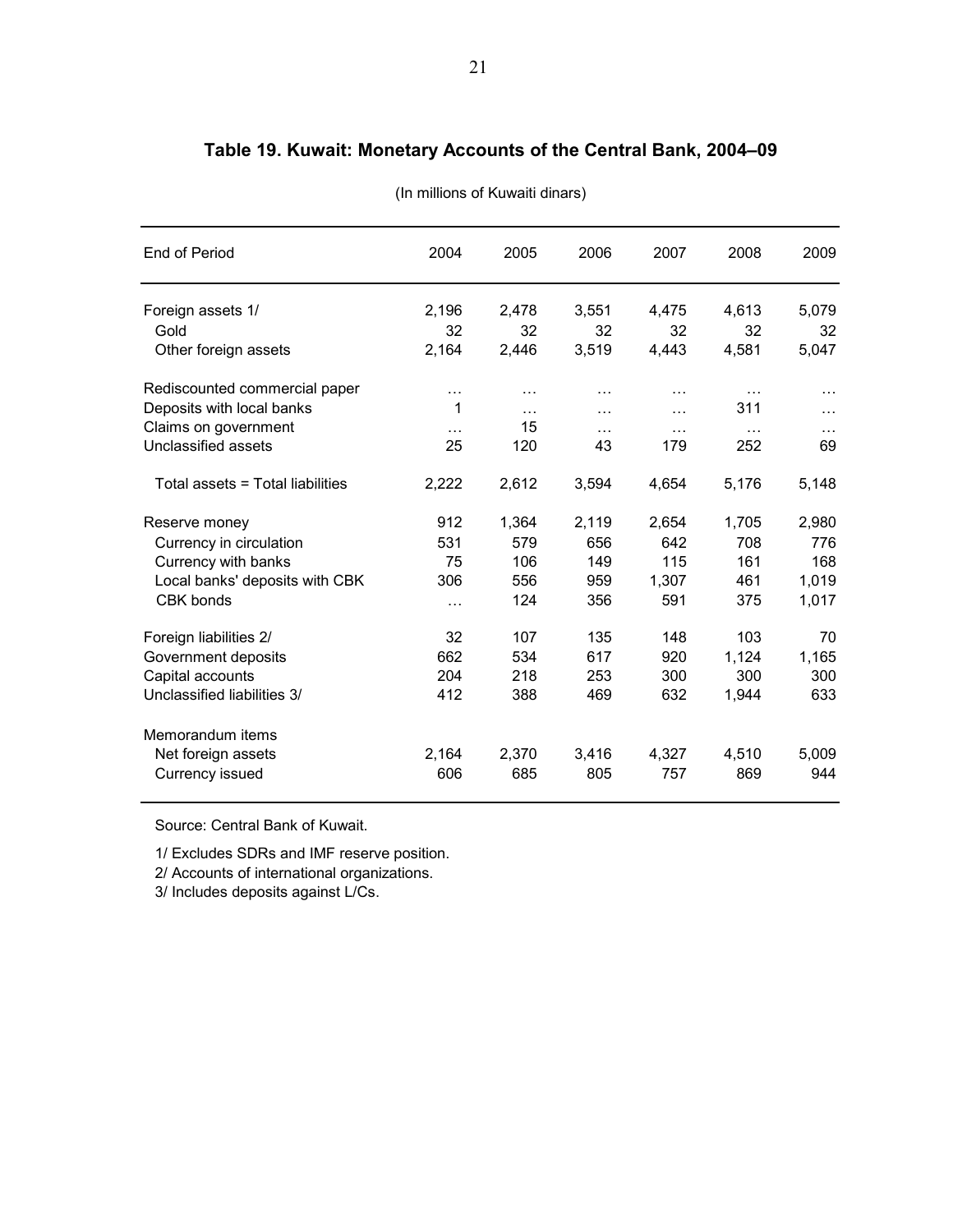| End of Period                                           | 2004          | 2005          | 2006                            | 2007            | 2008                                                    | 2009            |
|---------------------------------------------------------|---------------|---------------|---------------------------------|-----------------|---------------------------------------------------------|-----------------|
|                                                         |               |               | (In millions of Kuwaiti dinars) |                 |                                                         |                 |
| Foreign assets (net)                                    | 3.534         | 3,904         | 5,546                           | 5,737           | 7,607                                                   | 9,444           |
| Central bank 1/                                         | 2,164         | 2,370         | 3,416                           | 4,327           | 4,510                                                   | 5,009           |
| Local banks                                             | 1,370         | 1,534         | 2,130                           | 1,410           | 3,097                                                   | 4,435           |
| Domestic assets (net)                                   | 8,121         | 9,182         | 10,375                          | 13,223          | 14,343                                                  | 15,452          |
| Claims on government (net)                              | 1,246         | 948           | 113                             | $-1,013$        | $-2,663$                                                | $-3,227$        |
| Central bank (net)                                      | -662          | $-520$        | $-617$                          | -920            | $-1,124$                                                | $-1,165$        |
| Claims                                                  | 0             | 15            | 0                               | 0               | 0                                                       | 0               |
| Deposits (increase -)                                   | 662           | 534           | 617                             | 920             | 1,124                                                   | 1.165           |
| Local banks (net)                                       | 1,908         | 1,467         | 731                             | -93             | $-1,539$                                                | $-2,063$        |
| Claims                                                  | 2,750         | 2,463         | 2,165                           | 1,912           | 1,996                                                   | 1,922           |
| Government debt bonds                                   | 604           | 378           | 176                             | 0               | 0                                                       | 0               |
| Public debt instruments                                 | 2,146         | 2,085         | 1,989                           | 1,912           | 1,996                                                   | 1,922           |
| Other claims                                            | 0             | 0             | 0                               | 0               | 0                                                       | 0               |
| Deposits (increase -)<br>Claims on nongovernment sector | 842<br>10,886 | 996<br>12,937 | 1,434<br>16,148                 | 2,004<br>21,822 | 3,535<br>25,452                                         | 3,984<br>27,015 |
| <b>Credit facilities</b>                                | 9.867         | 11,827        | 14,934                          | 20,139          | 23,668                                                  | 25,104          |
| Local investments                                       | 1,019         | 1,109         | 1,214                           | 1,683           | 1,785                                                   | 1,911           |
| Other items (net)                                       | $-4,011$      | $-4,702$      | $-5,887$                        | $-7,586$        | $-8,446$                                                | $-8,336$        |
|                                                         |               |               |                                 |                 |                                                         |                 |
| Broad money                                             | 11,655        | 13,086        | 15,921                          | 18,960          | 21,950                                                  | 24,896          |
| Money                                                   | 3,174         | 3,727         | 3,550                           | 4,147           | 4,370                                                   | 4,714           |
| Quasi money, of which:                                  | 8,481         | 9,359         | 12,370                          | 14,813          | 17,580                                                  | 20,182          |
| Foreign currency deposits                               | 1,169         | 1,548         | 2,245                           | 1,683           | 1,899                                                   | 2,753           |
|                                                         |               |               | (Annual percentage change)      |                 |                                                         |                 |
| Foreign assets (net)                                    | 43.3          | 10.5          | 42.1                            | 3.4             | 32.6                                                    | 24.1            |
| Central bank                                            | 10.1          | 9.5           | 44.1                            | 26.6            | 4.2                                                     | 11.1            |
| Local banks                                             | 173.7         | 12.0          | 38.9                            | $-33.8$         | 119.7                                                   | 43.2            |
| Domestic assets (net)                                   | 2.3           | 13.1          | 13.0                            | 27.5            | 8.5                                                     | 7.7             |
| Claims on government (net)                              | $-37.8$       | $-24.0$       | $-88.0$                         | $-993.3$        | 162.9                                                   | 21.2            |
| Claims on nongovernment sector                          | 16.1          | 18.8          | 24.8                            | 35.1            | 16.6                                                    | 6.1             |
| Other items (net)                                       | 16.3          | 17.2          | 25.2                            | 28.9            | 11.3                                                    | $-1.3$          |
| Broad money                                             | 12.1          | 12.3          | 21.7                            | 19.1            | 15.8                                                    | 13.4            |
| Money                                                   | 21.5          | 17.4          | $-4.8$                          | 16.8            | 5.4                                                     | 7.9             |
| Quasi money, of which:                                  | 8.9           | 10.4          | 32.2                            | 19.7            | 18.7                                                    | 14.8            |
| Foreign currency deposits                               | 18.0          | 32.4          | 45.0                            | $-25.0$         | 12.9                                                    | 44.9            |
|                                                         |               |               |                                 |                 | (Change in percent of broad money stock a year earlier) |                 |
| Foreign assets (net)                                    | 10.3          | 3.2           | 12.5                            | 1.2             | 9.9                                                     | 8.4             |
| Central bank                                            | 1.9           | 1.8           | 8.0                             | 5.7             | 1.0                                                     | 2.3             |
| Local banks                                             | 8.4           | 1.4           | 4.6                             | $-4.5$          | 8.9                                                     | 6.1             |
| Domestic assets (net)                                   | 1.8           | 9.1           | 9.1                             | 17.9            | 5.9                                                     | 5.1             |
| Claims on government (net)                              | $-7.3$        | $-2.6$        | $-6.4$                          | $-7.1$          | $-8.7$                                                  | $-2.6$          |
| Claims on nongovernment sector                          | 14.5          | 17.6          | 24.5                            | 35.6            | 19.1                                                    | 7.1             |
| Other items (net)                                       | $-5.4$        | $-5.9$        | $-9.1$                          | $-10.7$         | $-4.5$                                                  | 0.5             |
| Broad money                                             | 12.1          | 12.3          | 21.7                            | 19.1            | 15.8                                                    | 13.4            |
| Money                                                   | 5.4           | 4.7           | $-1.4$                          | 3.7             | 1.2                                                     | 1.6             |
| Quasi money, of which:                                  | 6.6           | 7.5           | 23.0                            | 15.3            | 14.6                                                    | 11.9            |
| Foreign currency deposits                               | 1.7           | 3.3           | 5.3                             | $-3.5$          | 1.1                                                     | 3.9             |

**Table 20. Kuwait: Monetary Survey, 2004–09**

Source: Central Bank of Kuwait.

1/ Excludes SDRs and IMF reserve position.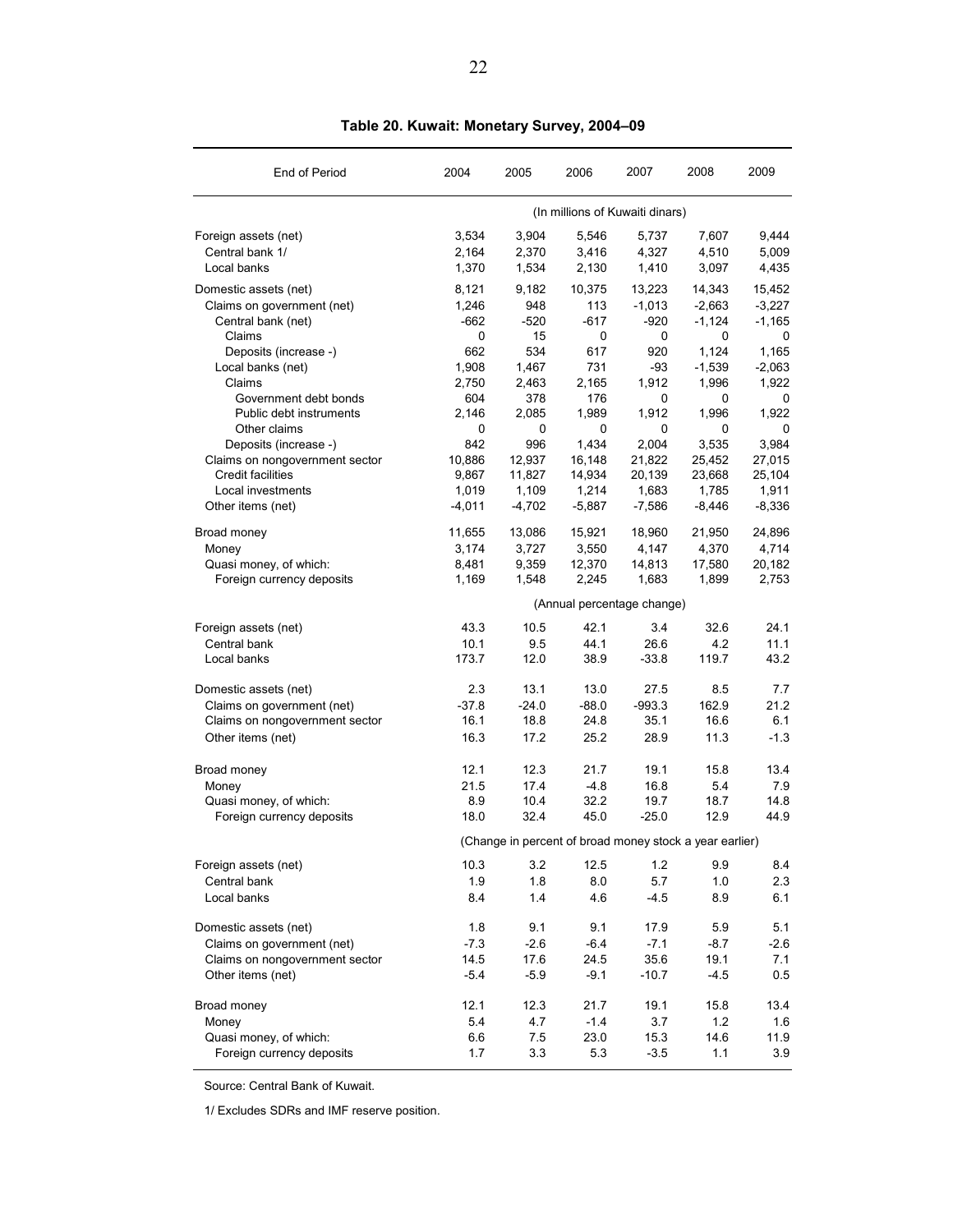| End of Period                  | 2004   | 2005   | 2006   | 2007     | 2008   | 2009     |
|--------------------------------|--------|--------|--------|----------|--------|----------|
| Reserves                       | 32,245 | 36,390 | 44,644 | 58,492   | 65,369 | 68,369   |
| Cash                           | 75     | 106    | 149    | 115      | 161    | 168      |
| Balances with central bank     | 175    | 112    | 50     | 484      | 371    | 225      |
| Foreign assets                 | 3,192  | 3,794  | 5,246  | 7,633    | 8,796  | 7,356    |
| Claims on nongovernment sector | 10,886 | 12,937 | 16,148 | 21,822   | 25,452 | 27,015   |
| <b>Credit facilities</b>       | 9,867  | 11,827 | 14,934 | 20,139   | 23,668 | 25,104   |
| Local investments              | 1,019  | 1,109  | 1,214  | 1,683    | 1,785  | 1,911    |
| Claims on government           | 2,750  | 2,463  | 2,165  | 1,912    | 1,996  | 1,922    |
| Government debt bonds          | 604    | 378    | 176    | $\Omega$ | 0      | $\Omega$ |
| Public debt instruments 1/     | 2,146  | 2,085  | 1,989  | 1,912    | 1,996  | 1,922    |
| Other claims                   | 0      | 0      | 0      | 0        | 0      | $\Omega$ |
| Interbank deposits             | 1,405  | 1,014  | 1,291  | 1,390    | 672    | 856      |
| Time Deposits with CBK         | 126    | 440    | 926    | 813      | 97     | 873      |
| CBK bonds                      | 0      | 124    | 356    | 591      | 375    | 1,017    |
| Other assets                   | 535    | 622    | 659    | 797      | 1,322  | 929      |
| Total assets=Total liabilities | 19,144 | 21,612 | 26,990 | 35,555   | 39,243 | 40,361   |
| Broad money deposits           | 11,124 | 12,508 | 15,264 | 18,318   | 21,242 | 24,120   |
| Demand deposits                | 2,643  | 3,149  | 2,894  | 3,505    | 3,663  | 3,938    |
| Quasi-money deposits           | 8,481  | 9,359  | 12,370 | 14,813   | 17,580 | 20,182   |
| Government deposits            | 842    | 996    | 1,434  | 2,004    | 3,535  | 3,984    |
| Foreign liabilities            | 1,822  | 2,260  | 3,116  | 6,223    | 5,699  | 2,921    |
| Interbank deposits             | 1,369  | 853    | 1,302  | 1,374    | 664    | 847      |
| Own funds                      | 2,311  | 2,800  | 3,170  | 4,496    | 4,600  | 4,899    |
| Other liabilities              | 1,676  | 2,195  | 2,703  | 3,140    | 3,502  | 3,589    |

# **Table 21. Kuwait: Balance Sheet of the Local Banks, 2004–09**

(In millions of Kuwaiti dinars)

Source: Central Bank of Kuwait.

1/ Treasury bills and bonds.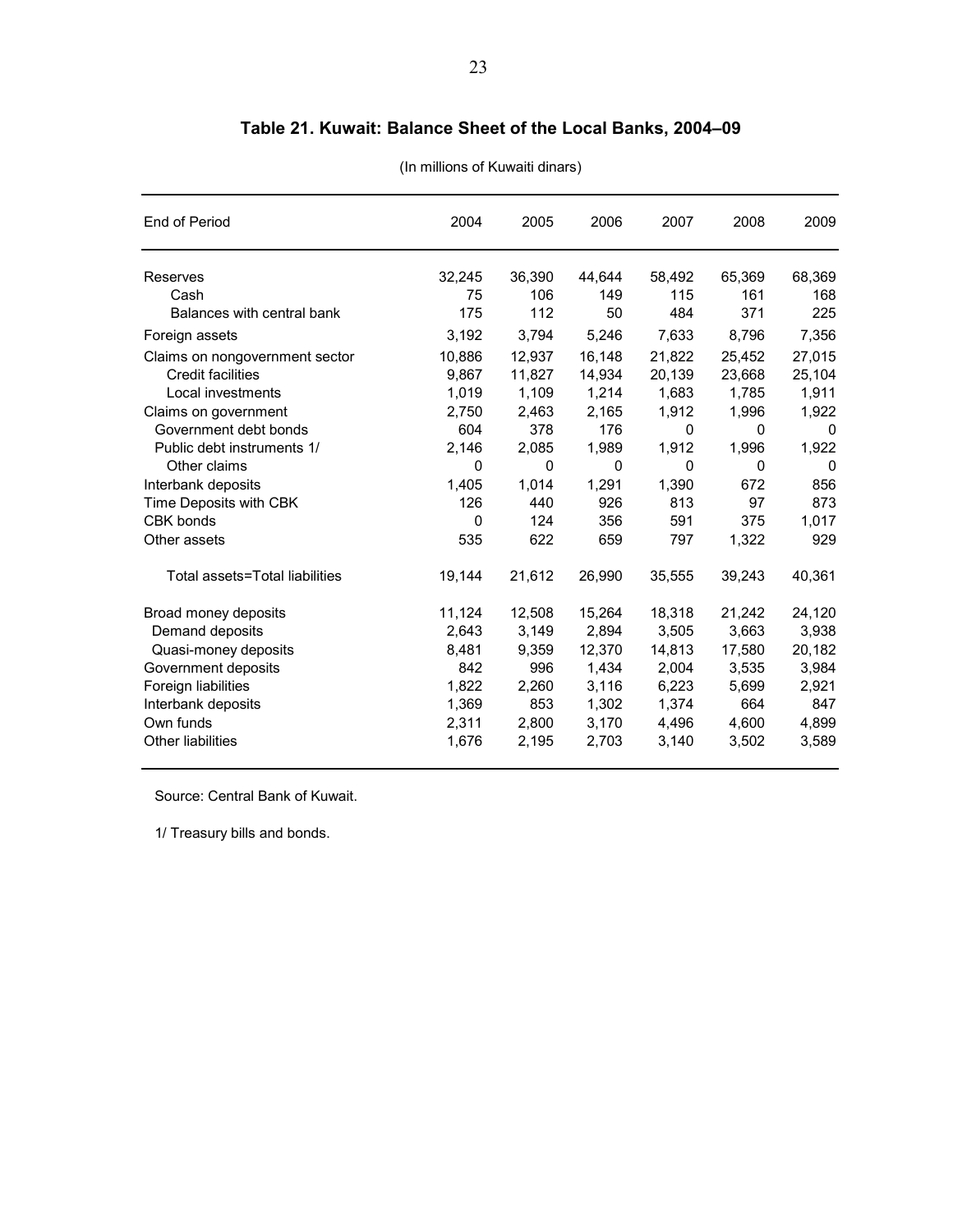| End of Period                              | 2004                  | 2005    | 2006   | 2007                            | 2008    | 2009   |  |  |
|--------------------------------------------|-----------------------|---------|--------|---------------------------------|---------|--------|--|--|
|                                            |                       |         |        | (In millions of Kuwaiti Dinars) |         |        |  |  |
| Trade                                      | 1,276                 | 1,371   | 1,702  | 1,900                           | 2,285   | 2.256  |  |  |
| Industry                                   | 447                   | 468     | 609    | 1,071                           | 1,465   | 1,500  |  |  |
| Construction                               | 592                   | 770     | 1,070  | 1,367                           | 1,674   | 1,632  |  |  |
| Agriculture and fisheries                  | 23                    | 19      | 36     | 15                              | 12      | 12     |  |  |
| Non-bank financial institutions            | 781                   | 933     | 1,427  | 2,409                           | 2,762   | 2,897  |  |  |
| Personal facilities                        | 4,169                 | 5,137   | 6,052  | 7,093                           | 7,866   | 8,392  |  |  |
| Of which: credit for trading in securities | 908                   | 1,248   | 1,605  | 2,157                           | 2,794   | 2,827  |  |  |
| Real estate                                | 2,029                 | 2,539   | 3,288  | 5,002                           | 5,966   | 6,597  |  |  |
| Other                                      | 550                   | 591     | 750    | 1,283                           | 1,637   | 1,817  |  |  |
| Total                                      | 9,867                 | 11,827  | 14,934 | 20,139                          | 23,668  | 25,104 |  |  |
|                                            | (In percent of total) |         |        |                                 |         |        |  |  |
| Trade                                      | 12.9                  | 11.6    | 11.4   | 9.4                             | 9.7     | 9.0    |  |  |
| Industry                                   | 4.5                   | 4.0     | 4.1    | 5.3                             | 6.2     | 6.0    |  |  |
| Construction                               | 6.0                   | 6.5     | 7.2    | 6.8                             | 7.1     | 6.5    |  |  |
| Agriculture and fisheries                  | 0.2                   | 0.2     | 0.2    | 0.1                             | 0.1     | 0.0    |  |  |
| <b>Financial institutions</b>              | 7.9                   | 7.9     | 9.6    | 12.0                            | 11.7    | 11.5   |  |  |
| <b>Personal facilities</b>                 | 42.3                  | 43.4    | 40.5   | 35.2                            | 33.2    | 33.4   |  |  |
| Of which: credit for trading in securities | 9.2                   | 10.6    | 10.7   | 10.7                            | 11.8    | 11.3   |  |  |
| Real estate                                | 20.6                  | 21.5    | 22.0   | 24.8                            | 25.2    | 26.3   |  |  |
| Other                                      | 5.6                   | 5.0     | 5.0    | 6.4                             | 6.9     | 7.2    |  |  |
| Total                                      | 100                   | 100     | 100    | 100                             | 100     | 100    |  |  |
|                                            |                       |         |        | (Change in percent)             |         |        |  |  |
| Trade                                      | 19.0                  | 7.4     | 24.1   | 11.6                            | 20.3    | $-1.3$ |  |  |
| Industry                                   | 1.2                   | 4.6     | 30.1   | 75.9                            | 36.8    | 2.4    |  |  |
| Construction                               | $-6.5$                | 30.1    | 38.9   | 27.8                            | 22.5    | $-2.5$ |  |  |
| Agriculture and fisheries                  | $-53.1$               | $-16.6$ | 88.7   | $-59.4$                         | $-14.8$ | $-0.2$ |  |  |
| <b>Financial institutions</b>              | 20.1                  | 19.4    | 53.0   | 68.8                            | 14.7    | 4.9    |  |  |
| <b>Personal facilities</b>                 | 21.1                  | 23.2    | 17.8   | 17.2                            | 10.9    | 6.7    |  |  |
| Of which: credit for trading in securities | 20.2                  | 37.6    | 28.5   | 34.4                            | 29.6    | 1.2    |  |  |
| Real estate                                | 41.5                  | 25.1    | 29.5   | 52.1                            | 19.3    | 10.6   |  |  |
| Other                                      | $-21.1$               | 7.4     | 27.0   | 71.1                            | 27.6    | 11.0   |  |  |
| Total                                      | 17.2                  | 19.9    | 26.3   | 34.9                            | 17.5    | 6.1    |  |  |

# **Table 22. Kuwait: Distribution of Local Bank Domestic Credit Outstanding to the Private Sector, 2004–09**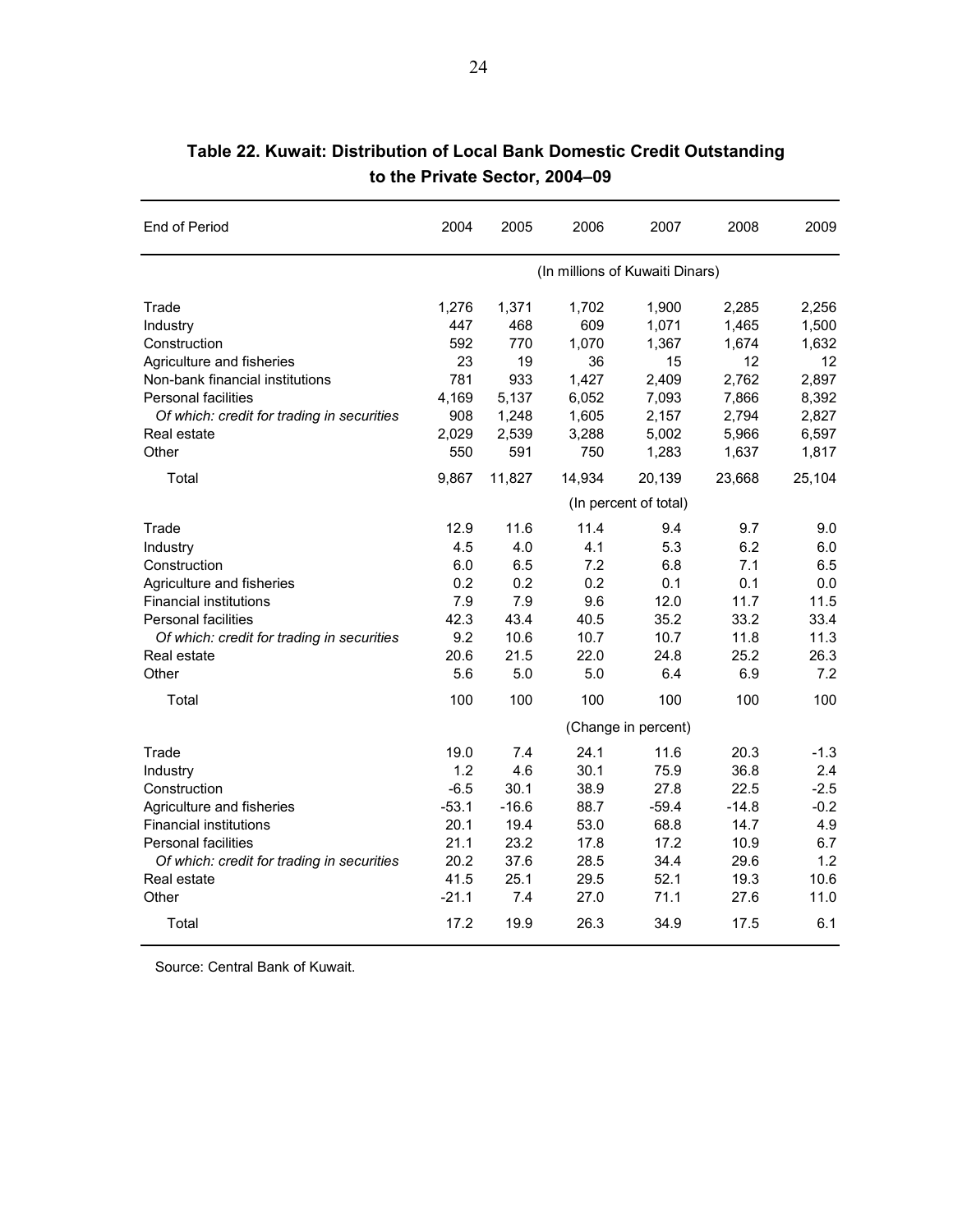# **Table 23. Kuwait: Structure of Interest Rates, 2004–10**

(In percent per annum)

|      |                    |                 |          | <b>Maximum Lending Rates</b>          |      |                 | Lending Margin Over Discount Rate |                    |       |                 |      |
|------|--------------------|-----------------|----------|---------------------------------------|------|-----------------|-----------------------------------|--------------------|-------|-----------------|------|
|      |                    |                 |          | Credit One Year<br><b>Credit More</b> |      | Credit One Year |                                   | <b>Credit More</b> |       |                 |      |
|      | <b>Valid Since</b> | <b>Discount</b> | Consumer | or Less                               |      | Than One Year   |                                   | or Less            |       | Than One Year   |      |
| Year | Month              | Rate            | Loans    | Overdraft Loans                       |      | Overdraft       | Loans                             | Overdraft          | Loans | Overdraft Loans |      |
|      |                    |                 |          |                                       |      |                 |                                   |                    |       |                 |      |
| 2004 | 7                  | 3.50            | 3.50     | 6.50                                  | 6.00 | 7.50            | 7.00                              | 3.00               | 2.50  | 4.00            | 3.50 |
| 2004 | 8                  | 4.00            | 4.00     | 7.00                                  | 6.50 | 8.00            | 7.50                              | 3.00               | 2.50  | 4.00            | 3.50 |
| 2004 | 9                  | 4.25            | 4.25     | 7.25                                  | 6.75 | 8.25            | 7.75                              | 3.00               | 2.50  | 4.00            | 3.50 |
| 2004 | 11                 | 4.50            | 4.50     | 7.50                                  | 7.00 | 8.50            | 8.00                              | 3.00               | 2.50  | 4.00            | 3.50 |
| 2004 | 12                 | 4.75            | 4.75     | 7.75                                  | 7.25 | 8.75            | 8.25                              | 3.00               | 2.50  | 4.00            | 3.50 |
| 2005 | $\overline{2}$     | 5.00            | 5.00     | 8.00                                  | 7.50 | 9.00            | 8.50                              | 3.00               | 2.50  | 4.00            | 3.50 |
| 2005 | 3                  | 5.25            | 5.25     | 8.25                                  | 7.75 | 9.25            | 8.75                              | 3.00               | 2.50  | 4.00            | 3.50 |
| 2005 | 7                  | 5.50            | 5.50     | 8.50                                  | 8.00 | 9.50            | 9.00                              | 3.00               | 2.50  | 4.00            | 3.50 |
| 2005 | 10                 | 5.75            | 5.75     | 8.75                                  | 8.25 | 9.75            | 9.25                              | 3.00               | 2.50  | 4.00            | 3.50 |
| 2005 | 11                 | 6.00            | 6.00     | 9.00                                  | 8.50 | 10.00           | 9.50                              | 3.00               | 2.50  | 4.00            | 3.50 |
| 2006 | 7                  | 6.25            | 6.25     | 9.25                                  | 8.75 | 10.25           | 9.75                              | 3.00               | 2.50  | 4.00            | 3.50 |
| 2007 | 12                 | 6.25            | 6.25     | 9.25                                  | 8.75 | 10.25           | 9.75                              | 3.00               | 2.50  | 4.00            | 3.50 |
| 2008 | 1                  | 5.75            | 5.75     | 8.75                                  | 8.25 | 9.75            | 9.25                              | 3.00               | 2.50  | 4.00            | 3.50 |
| 2008 | 3                  | 5.75            | 8.75     | 8.75                                  | 8.25 | 9.75            | 9.25                              | 3.00               | 2.50  | 4.00            | 3.50 |
| 2008 | 10                 | 4.50            | 7.50     | 7.50                                  | 7.00 | 8.50            | 8.00                              | 3.00               | 2.50  | 4.00            | 3.50 |
| 2008 | 10                 | 4.25            | 7.25     | 7.25                                  | 6.75 | 8.25            | 7.75                              | 3.00               | 2.50  | 4.00            | 3.50 |
| 2008 | 12                 | 3.75            | 6.75     | 6.75                                  | 6.25 | 7.75            | 7.25                              | 3.00               | 2.50  | 4.00            | 3.50 |
| 2009 | 4                  | 3.50            | 6.50     | 6.50                                  | 6.00 | 7.50            | 7.00                              | 3.00               | 2.50  | 4.00            | 3.50 |
| 2009 | 5                  | 3.00            | 6.00     | 6.00                                  | 5.50 | 7.00            | 6.50                              | 3.00               | 2.50  | 4.00            | 3.50 |
| 2010 | 2                  | 2.50            | 5.50     | 5.50                                  | 5.00 | 6.50            | 6.00                              | 3.00               | 2.50  | 4.00            | 3.50 |

Memorandum items:

| <b>Types of Rates</b>                                                                                                       |                                  | <b>Rate Formation</b>                                                                                                                                                                     |
|-----------------------------------------------------------------------------------------------------------------------------|----------------------------------|-------------------------------------------------------------------------------------------------------------------------------------------------------------------------------------------|
| Overnight REPO rate<br>One week REPO rate<br>One month REPO rate<br>Overnight rate<br>Sales/purchase of treasury bills rate | 0.750<br>1.500<br>2.000<br>10.00 | Variable rate set daily by CBK.                                                                                                                                                           |
| <b>Market Rates</b>                                                                                                         |                                  |                                                                                                                                                                                           |
| Interbank rate<br>Savings deposit rate<br>Time deposit rate<br>Commercial loans rate                                        |                                  | One week; one-, three-, six-, and twelve-month rate.<br>Variable rate; floor abolished effective February 1995.<br>Variable rate; floor abolished effective February 1995.<br>Market Rate |
| One year or less<br>Ceiling                                                                                                 | 5.00                             | Discount rate +2.5 percentage points                                                                                                                                                      |
| More than one year<br>Ceiling                                                                                               | 6.50                             | Market Rate<br>Discount rate +4 percentage points.                                                                                                                                        |
| Consumer loans rate<br>Ceiling                                                                                              | 5.50                             | Discount rate +3 percentage points.<br>Discount rate, but front loaded.                                                                                                                   |
|                                                                                                                             |                                  |                                                                                                                                                                                           |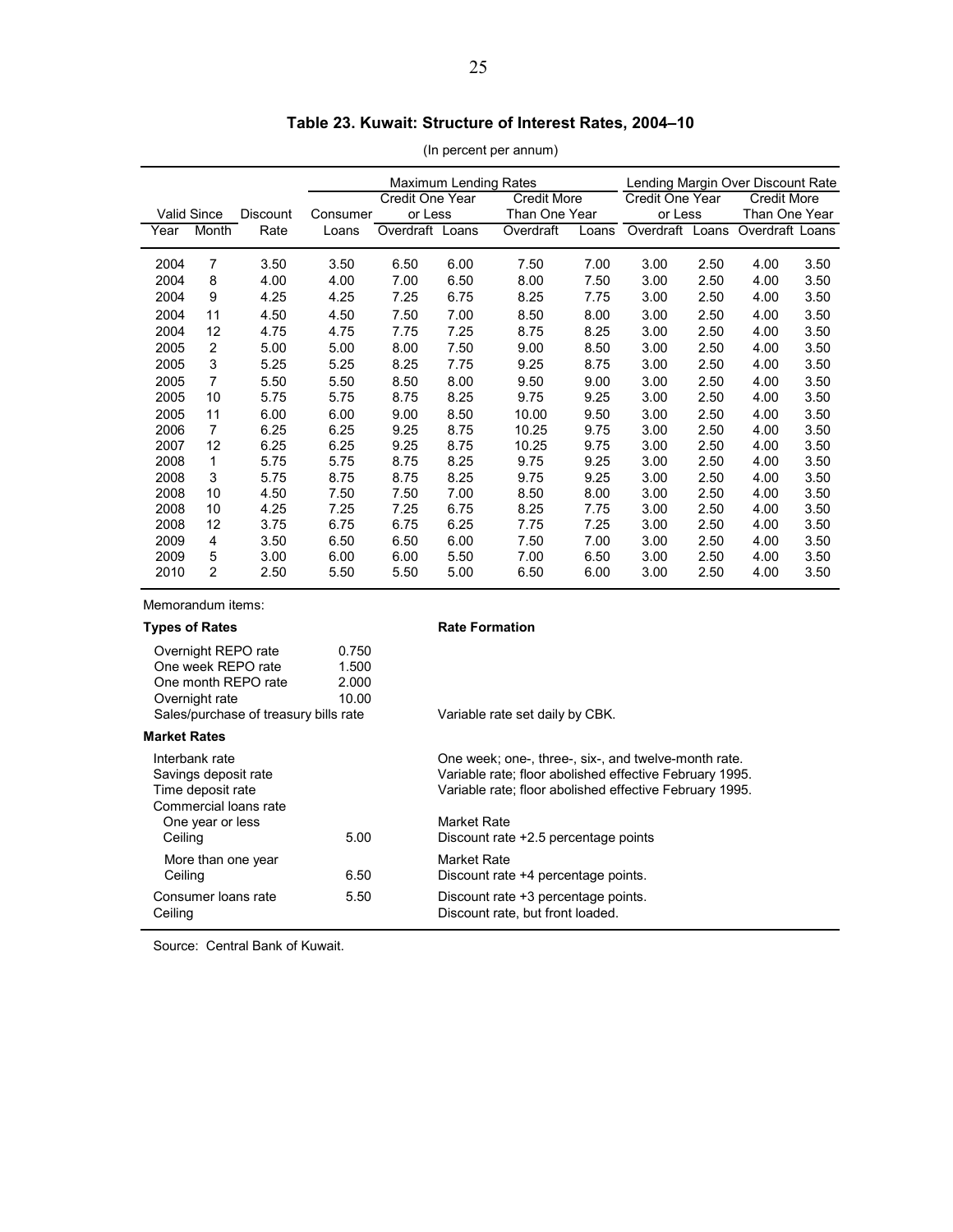|                                                                  | Kuwaiti Dinar<br>3 months                    | Deposits<br>6 month                          | U.S. Dollar<br>Deposits<br>6 month<br>3 months |                                              | KD minus U.S. Dollar<br>3 months                | Interest Differential<br>6 month             |
|------------------------------------------------------------------|----------------------------------------------|----------------------------------------------|------------------------------------------------|----------------------------------------------|-------------------------------------------------|----------------------------------------------|
|                                                                  |                                              |                                              |                                                |                                              |                                                 |                                              |
| 2004<br>2005<br>2006<br>2007<br>2008<br>2009                     | 1.59<br>2.85<br>5.03<br>5.02<br>3.42<br>1.69 | 1.80<br>3.12<br>5.11<br>5.15<br>3.63<br>1.91 | 1.05<br>2.87<br>4.51<br>4.70<br>2.40<br>0.56   | 1.21<br>3.09<br>4.61<br>4.69<br>2.50<br>0.88 | 0.53<br>$-0.02$<br>0.52<br>0.33<br>1.02<br>1.12 | 0.60<br>0.03<br>0.50<br>0.46<br>1.14<br>1.03 |
| 2004<br>Q <sub>1</sub><br>Q2<br>Q <sub>3</sub><br>Q <sub>4</sub> | 1.57<br>1.32<br>1.62<br>1.85                 | 1.75<br>1.51<br>1.86<br>2.09                 | 0.69<br>0.74<br>1.17<br>1.60                   | 0.73<br>0.90<br>1.38<br>1.78                 | 0.88<br>0.57<br>0.45<br>0.26                    | 1.02<br>0.61<br>0.48<br>0.31                 |
| 2005<br>Q <sub>1</sub><br>Q2<br>Q <sub>3</sub><br>Q4             | 1.90<br>2.51<br>3.10<br>3.94                 | 2.18<br>2.81<br>3.36<br>4.16                 | 2.13<br>2.65<br>3.08<br>3.65                   | 2.35<br>2.89<br>3.29<br>3.85                 | $-0.23$<br>$-0.14$<br>0.03<br>0.30              | $-0.17$<br>$-0.08$<br>0.06<br>0.32           |
| 2006<br>Q <sub>1</sub><br>Q2<br>Q <sub>3</sub><br>Q4             | 4.60<br>4.83<br>5.28<br>5.35                 | 4.74<br>4.95<br>5.29<br>5.40                 | 4.09<br>4.46<br>4.70<br>4.73                   | 4.24<br>4.59<br>4.79<br>4.78                 | 0.50<br>0.37<br>0.58<br>0.62                    | 0.51<br>0.37<br>0.50<br>0.63                 |
| 2007<br>Q <sub>1</sub><br>Q2<br>Q <sub>3</sub><br>Q <sub>4</sub> | 5.37<br>5.05<br>5.03<br>4.63                 | 5.41<br>5.17<br>5.20<br>4.83                 | 4.72<br>4.71<br>4.86<br>4.48                   | 4.77<br>4.74<br>4.83<br>4.40                 | 0.65<br>0.34<br>0.17<br>0.15                    | 0.65<br>0.43<br>0.37<br>0.42                 |
| 2008<br>Q <sub>1</sub><br>Q2<br>Q <sub>3</sub><br>Q4             | 3.84<br>3.54<br>3.61<br>2.73                 | 4.04<br>3.75<br>3.85<br>2.95                 | 2.83<br>2.16<br>2.27<br>2.35                   | 2.73<br>2.25<br>2.50<br>2.54                 | 1.01<br>1.37<br>1.34<br>0.37                    | 1.32<br>1.50<br>1.35<br>0.40                 |
| 2009<br>Q <sub>1</sub><br>Q2<br>Q <sub>3</sub><br>Q4             | 2.17<br>1.65<br>1.44<br>1.51                 | 2.41<br>1.85<br>1.67<br>1.74                 | 0.92<br>0.59<br>0.41<br>0.36                   | 1.31<br>1.00<br>0.66<br>0.57                 | 1.26<br>1.06<br>1.03<br>1.15                    | 1.10<br>0.86<br>1.01<br>1.17                 |

# **Table 24. Kuwait: Interest Rates on Kuwaiti Dinar and U.S. Dollar Deposits with Local Banks, 2004–09**

(In percent per annum, period average)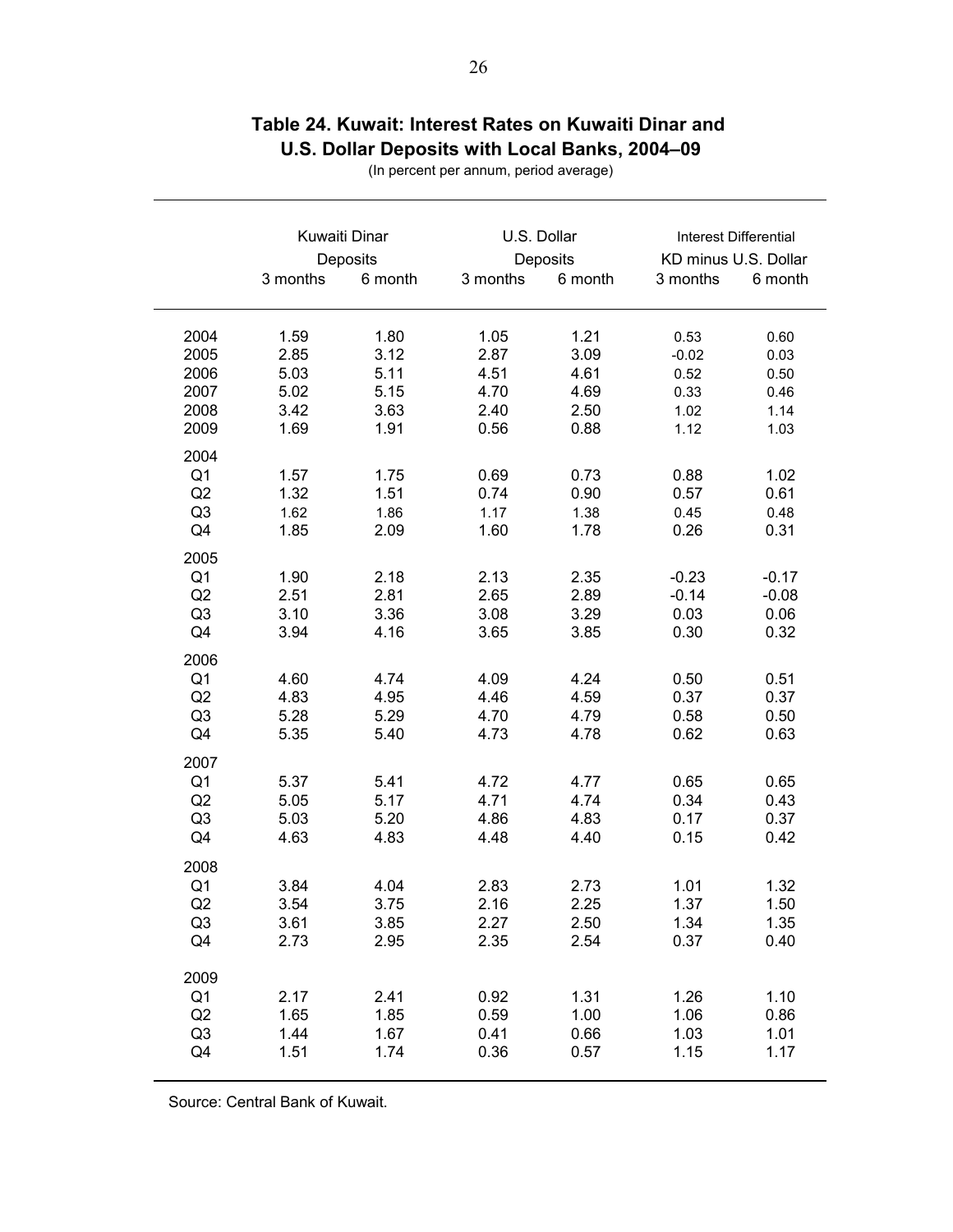### **Table 25. Kuwait: Balance Sheet of the Investment Companies, 2004–09**

#### (In millions of Kuwaiti dinars)

A. Conventional Investment Companies

| End of Period                        | 2004  | 2005  | 2006  | 2007  | 2008  | 2009  |
|--------------------------------------|-------|-------|-------|-------|-------|-------|
| Assets                               | 4,872 | 6,679 | 8,324 | 9.448 | 8,988 | 7,925 |
| Cash and balances with local banks   | 172   | 284   | 405   | 450   | 373   | 403   |
| Loans and discounts to residents     | 686   | 841   | 1,030 | 1,014 | 1,012 | 809   |
| Local investments                    | 1,201 | 2,226 | 2,462 | 2,809 | 2,566 | 2,068 |
| Foreign assets                       | 2,625 | 2,859 | 3,810 | 4,598 | 4,187 | 3,821 |
| Cash and balances with foreign banks | 122   | 133   | 147   | 298   | 406   | 416   |
| Loans and discounts to nonresidents  | 60    | 71    | 59    | 70    | 116   | 79    |
| Foreign investments                  | 2.443 | 2.655 | 3.605 | 4,231 | 3,666 | 3,326 |
| Other assets                         | 187   | 468   | 616   | 577   | 850   | 823   |
| Liabilities                          | 4,872 | 6,679 | 8,324 | 9,448 | 8,988 | 7,925 |
| Resources from residents             | 803   | 1,005 | 1,309 | 1,619 | 2,068 | 1,602 |
| From local banks                     | 557   | 634   | 848   | 1,299 | 1,464 | 1,234 |
| From others                          | 173   | 297   | 415   | 262   | 541   | 316   |
| Foreign liabilities                  | 1,578 | 1,559 | 2,058 | 2,493 | 2,174 | 1,854 |
| Capital and reserves                 | 1,476 | 2,398 | 2,962 | 3,504 | 2,753 | 2,948 |
| Other liabilities                    | 1,015 | 1,717 | 1,995 | 1,833 | 1,993 | 1,520 |
| Memorandum item:                     |       |       |       |       |       |       |
| Number of companies covered          | 28    | 33    | 40    | 40    | 46    | 46    |

B. Islamic Investment Companies

| End of Period                              | 2004  | 2005  | 2006  | 2007  | 2008  | 2009  |
|--------------------------------------------|-------|-------|-------|-------|-------|-------|
| Assets                                     | 1,488 | 2,750 | 4,811 | 6,608 | 7,680 | 7,204 |
| Cash and cash-like assets                  | 3     | 0     | 3     | 0     | 2     | 2     |
| Balances with other financial institutions | 88    | 213   | 531   | 656   | 568   | 398   |
| <b>Financial investments</b>               | 290   | 887   | 1,492 | 2,452 | 2,009 | 1,754 |
| Non-financial investments                  | 111   | 268   | 276   | 233   | 398   | 377   |
| Customer financing operations              | 406   | 449   | 668   | 780   | 948   | 623   |
| Foreign assets                             | 321   | 361   | 864   | 1,506 | 2,647 | 2,676 |
| Other assets                               | 269   | 574   | 977   | 981   | 1,108 | 1,374 |
| Liabilities                                | 1,488 | 2,750 | 4,811 | 6,608 | 7,680 | 7,204 |
| Funding from financial sector              | 534   | 907   | 1,718 | 2,631 | 2,181 | 2,144 |
| Local banks                                | 222   | 325   | 696   | 1,327 | 1,383 | 1,529 |
| Investment companies                       | 170   | 361   | 609   | 771   | 546   | 384   |
| Other financial institutions               | 142   | 222   | 413   | 534   | 252   | 231   |
| Subordinated loans                         | 16    | 29    | 111   | 85    | 6     | 5     |
| Foreign liabilities                        | 68    | 105   | 338   | 653   | 1,641 | 1,595 |
| Capital and reserves                       | 542   | 1,013 | 1,651 | 2,126 | 2,570 | 2,678 |
| Other liabilities                          | 319   | 664   | 978   | 1,107 | 1,257 | 756   |
| Memorandum item:                           |       |       |       |       |       |       |
| Number of companies covered                | 14    | 23    | 33    | 39    | 53    | 54    |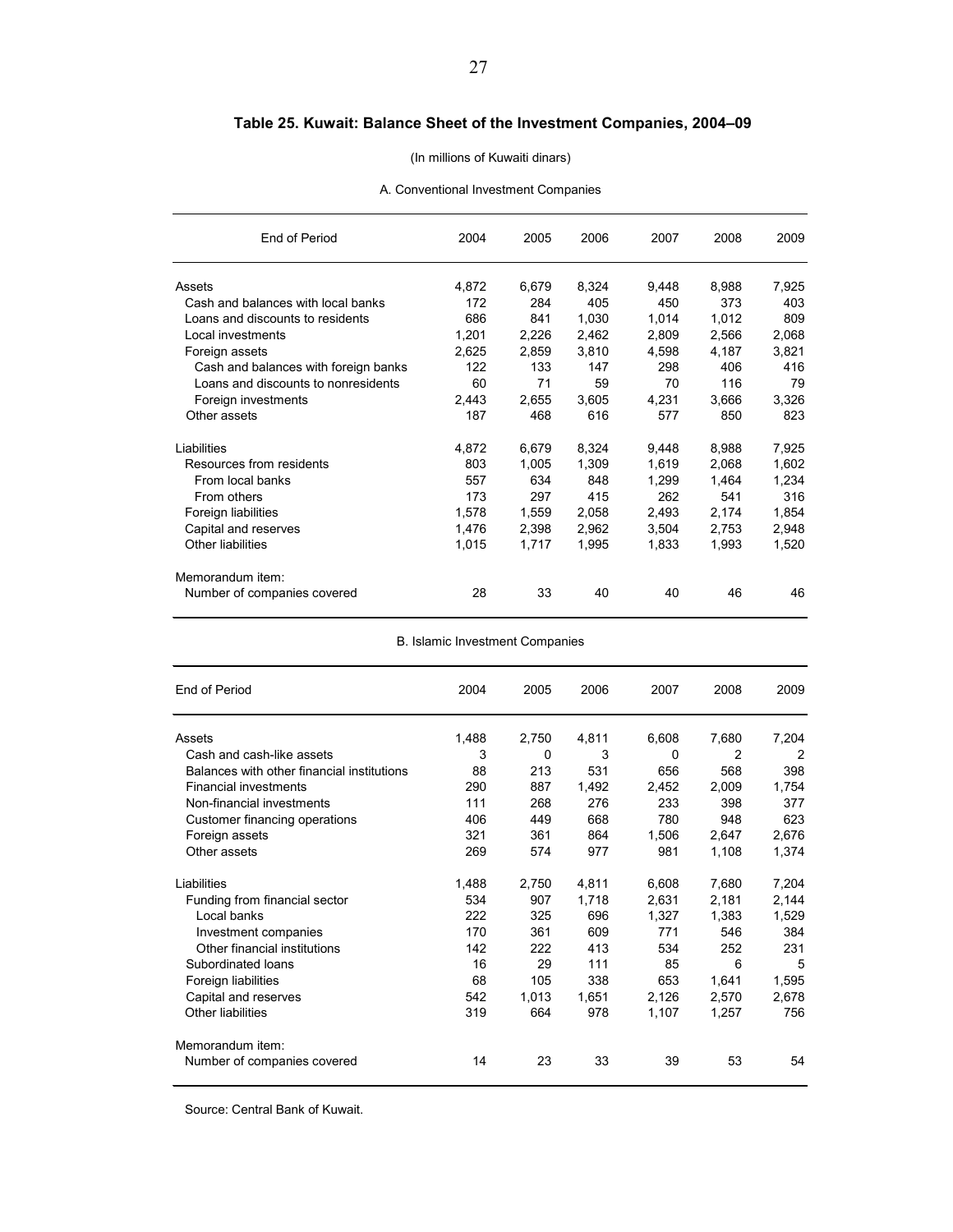|                                | 2004     | 2005     | 2006                            | 2007     | 2008     | 2009   |
|--------------------------------|----------|----------|---------------------------------|----------|----------|--------|
|                                |          |          | (In millions of Kuwaiti dinars) |          |          |        |
| Total, f.o.b.                  | 3,655    | 4,396    | 4,713                           | 5.433    | 6,167    | 4,916  |
| By SITC category (c.i.f.)      | 3,722    | 4,614    | 5,001                           | 6,061    | 6,688    | 5,158  |
| Food and live animals          | 462      | n.a      | 640                             | 697      | n a      | n.a    |
| Beverages and tobacco          | 42       | n.a      | 55                              | 59       | n a      | n.a    |
| Crude materials                | 77       | n.a      | 98                              | 94       | n.a      | n.a    |
| Mineral fuels                  | 19       | n.a      | 28                              | 36       | n.a      | n.a    |
| Other oils and fats            | 17       | n.a      | 23                              | 23       | n.a      | n.a    |
| Chemicals                      | 325      | n.a      | 434                             | 483      | n.a      | n.a    |
| Manufactured materials         | 764      | n.a      | 1,225                           | 1,394    | n a      | n.a    |
| Machinery and equipment        | 1,511    | n.a      | 1,834                           | 2,527    | n.a      | n.a    |
| Miscellaneous manufactures     | 487      | n.a      | 646                             | 715      | n.a      | n.a    |
| Other commodities              | 18       | n a      | 17                              | 33       | n a      | n.a    |
| By economic use (c.i.f.)       | 3,722    | 4,614    | 5.001                           | 6,061    | 6,688    | 5.158  |
| Capital goods                  | 806      | n a      | 844                             | 1,266    | n a      | n.a    |
| Intermediate goods             | 1,426    | n.a      | 2,067                           | 2,435    | n.a      | n.a    |
| Consumer goods                 | 1,472    | n.a      | 2,072                           | 2,327    | n.a      | n.a    |
| Other, unspecified             | 19       | n a      | 17                              | 33       | n.a      | n.a    |
| Adjustments for BOP            | -67      | $-218$   | $-288$                          | $-628$   | $-522$   | $-242$ |
| Unrecorded imports 1/          | 461      | 467      | 653                             | 374      | 531      | n.a    |
| Freight and insurance payments | -528     | $-685$   | $-941$                          | $-1,002$ | $-1,053$ | n a    |
|                                |          |          | (In millions of U.S. dollars)   |          |          |        |
| Total, f.o.b.                  | 12,402   | 15,053   | 16,239                          | 19,113   | 22,964   | 17,108 |
| By SITC category (c.i.f.)      | 12,631   | 15,801   | 17,231                          | 21,322   | 24,907   | 17,926 |
| Food and live animals          | 1,568    | n.a      | 2,204                           | 2,453    | n.a      | n.a    |
| Beverages and tobacco          | 143      | n.a      | 189                             | 208      | n.a      | n a    |
| Crude materials                | 260      | n.a      | 339                             | 330      | n.a      | n.a    |
| Mineral fuels                  | 64       | n.a      | 96                              | 128      | n.a      | n.a    |
| Other oils and fats            | 58       | n.a      | 81                              | 80       | n.a      | n.a    |
| Chemicals                      | 1,103    | n.a      | 1,497                           | 1,701    | n.a      | n.a    |
| Manufactured materials         | 2,592    |          |                                 |          |          |        |
|                                |          | n.a      | 4,222                           | 4,903    | n a      | n.a    |
| Machinery and equipment        | 5,127    | n.a      | 6,320                           | 8,890    | n.a      | n.a    |
| Miscellaneous manufactures     | 1,653    | n.a      | 2,225                           | 2,514    | n.a      | n.a    |
| Other commodities              | 61       | n.a      | 57                              | 115      | n.a      | n.a    |
| By economic use (c.i.f.)       | 12,631   | 15,801   | 17,231                          | 21,322   | 24,907   | 17,926 |
| Capital goods                  | 2,735    | n.a      | 2,907                           | 4,455    | n.a      | n.a    |
| Intermediate goods             | 4,838    | n.a      | 7,123                           | 8,566    | n.a      | n.a    |
| Consumer goods                 | 4,994    | n.a      | 7,141                           | 8,185    | n.a      | n.a    |
| Other, unspecified             | 64       | n.a      | 60                              | 117      | n.a      | n.a    |
| Adjustments for BOP            | $-228$   | $-748$   | $-992$                          | $-2,210$ | $-1,942$ | $-840$ |
| Unrecorded imports 1/          | 1,564    | 1,598    | 2,250                           | 1,314    | 1,978    | n.a    |
| Freight and insurance payments | $-1,792$ | $-2,345$ | $-3,243$                        | $-3,524$ | $-3,921$ | n.a    |

**Table 26. Kuwait: Composition of Imports, 2004–09**

Source: Central Bank of Kuwait and Central statistical office.

1/ Imports not reflected in the customs returns.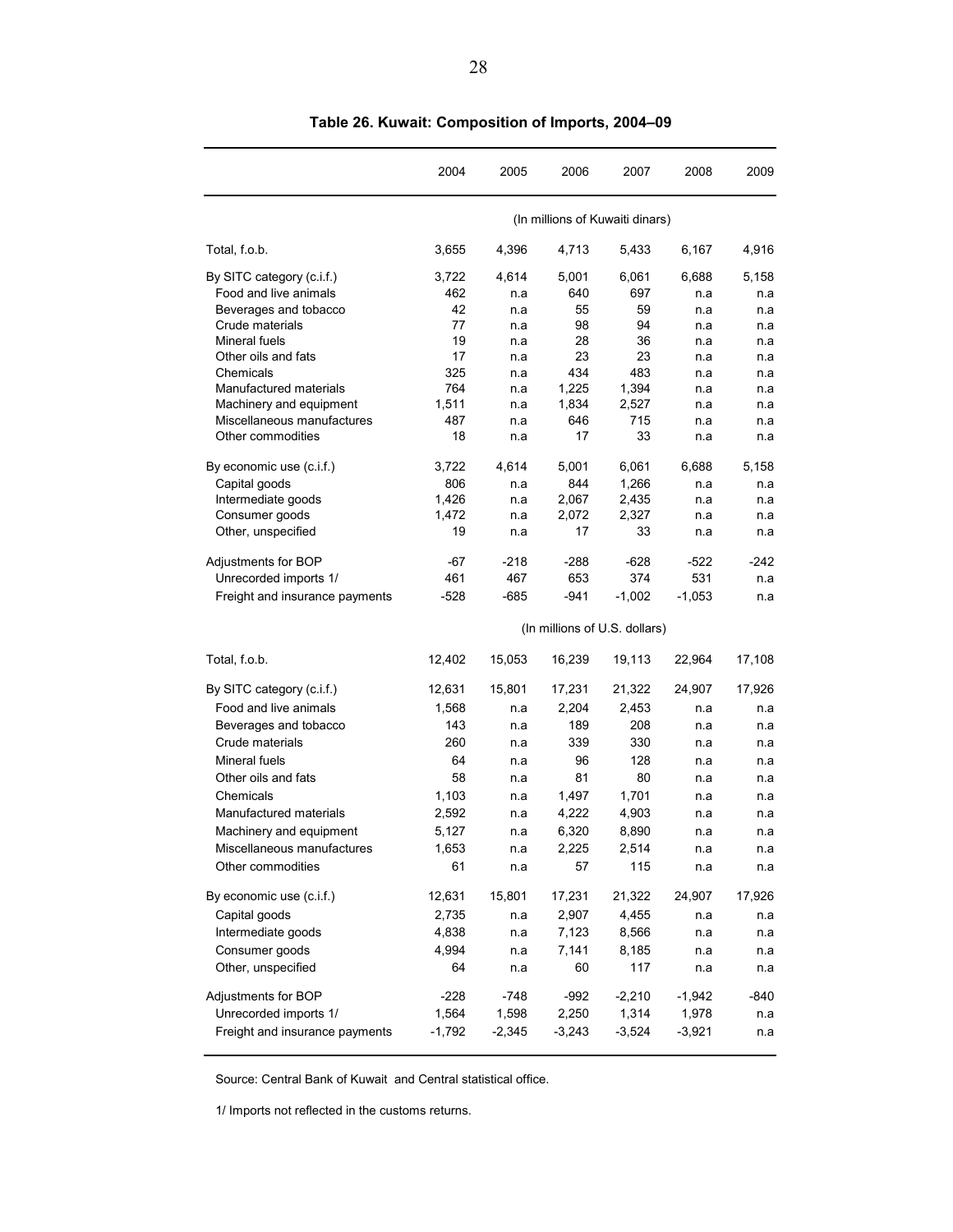### **Table 27. Kuwait: Composition of Exports, 2004–09**

#### (In millions of Kuwaiti Dinars)

|                                       | 2004  | 2005   | 2006   | 2007     | 2008     | 2009   |
|---------------------------------------|-------|--------|--------|----------|----------|--------|
|                                       |       |        |        |          |          |        |
| Total f.o.b. (1+2+3)                  | 8.547 | 13,228 | 16,381 | 17,771   | 23,373   | 14,488 |
| Of which: re-xports                   | 140   | 180    | 268    | 342      | 402      | 310    |
| 1. Oil and oil products               | 7,861 | 12,393 | 15,430 | 16,780   | 22,200   | 13,415 |
| Crude oil                             | 4,867 | 8,244  | 10,634 | 10,941   | 15,492   | 8,567  |
| Refined products                      | 2,647 | 3,748  | 4,273  | 5,285    | 5,976    | 4,386  |
| Of which: Bunker oil                  | 0     | 0      | 0      | $\Omega$ | $\Omega$ | 0      |
| <b>LPG</b>                            | 346   | 400    | 523    | 554      | 732      | 444    |
| 2. Non-oil                            | 685   | 835    | 951    | 991      | 1,173    | 1,073  |
| <b>Plastics in Primary Forms</b>      | 255   | n.a    | 302    | 345      | n.a      | n.a    |
| <b>Road Vehicles</b>                  | 41    | n.a    | 147    | 194      | n.a      | n.a    |
| Non-Metallic Mineral Manufactures     | 19    | n.a    | 26     | 29       | n.a      | n.a    |
| <b>Electrical Machinery Apparatus</b> | 14    | n.a    | 20     | 31       | n.a      | n.a    |
| Papers & Paperboard                   | 14    | n.a    | 11     | 12       | n.a      | n.a    |
| Metalliferous & Metal                 | 20    | n.a    | 21     | 29       | n.a      | n.a    |
| <b>Manufactures of Metal</b>          | 14    | n.a    | 14     | 36       | n.a      | n.a    |
| Fertilizers, Manufactured             | 41    | n.a    | 73     | 82       | n.a      | n.a    |
| Inorganic Chemicals                   | 8     | n.a    | 16     | 8        | n.a      | n.a    |
| Clothing                              | 5     | n.a    | 3      | 4        | n.a      | n.a    |
| Fruit & Vegetables                    | 8     | n.a    | 8      | 12       | n.a      | n.a    |
| Machinery & Equipment                 | 13    | n.a    | 12     | 18       | n.a      | n.a    |
| Textile Yarn & Fabrics Made-up        | 10    | n.a    | 3      | 3        | n.a      | n.a    |
| Plastics in Non-primary Forms         | 8     | n.a    | 6      | 10       | n.a      | n.a    |
| Other                                 | 108   | n.a    | 161    | 177      | n.a      | n.a    |
| Unrecorded exports and adjustments 1/ | 110   | n.a    | 129    | 1        | n.a      | n.a    |

Sources: Central Bank of Kuwait, Ministry of Oil, and Central Statistical Office.

1/ Include exports that are not reflected in the customs returns, and are mainly provided to the allied forces.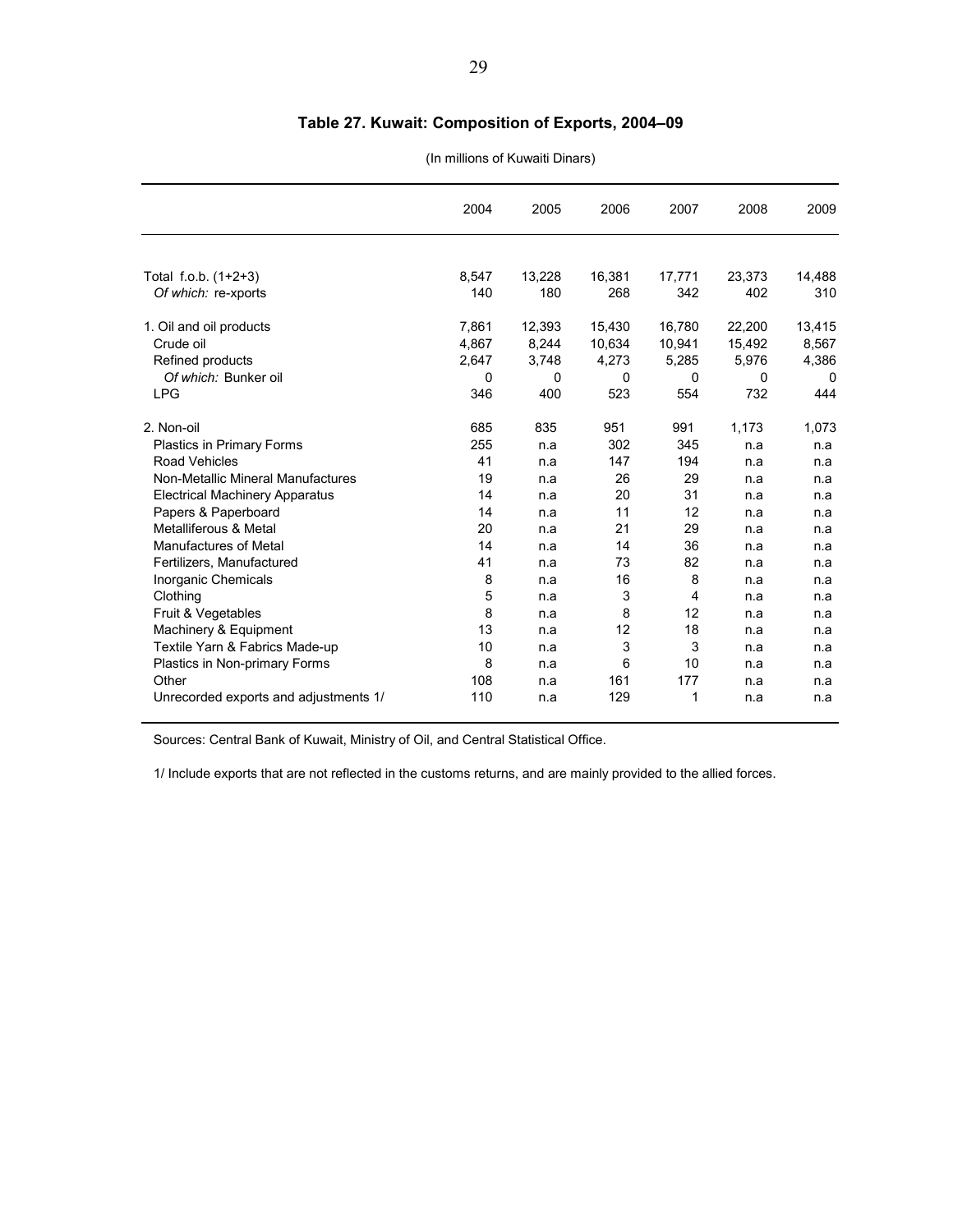|                                                               | 2004           | 2005     | 2006      | 2007                           | 2008      | 2009     |
|---------------------------------------------------------------|----------------|----------|-----------|--------------------------------|-----------|----------|
|                                                               |                |          |           | (In million of Kuwaiti Dinars) |           |          |
| Current account                                               | 4,596          | 8,779    | 13,149    | 11,986                         | 16,194    | 8,233    |
| Goods (trade balance)                                         | 4,892          | 8,833    | 11,669    | 12,338                         | 17,206    | 9,572    |
| Exports                                                       | 8,547          | 13,228   | 16,381    | 17,771                         | 23,373    | 14,488   |
| Oil and oil products                                          | 7,861          | 12,393   | 15,430    | 16,780                         | 22,200    | 13,415   |
| Non-oil 1/                                                    | 685            | 835      | 951       | 991                            | 1,173     | 1,073    |
| Imports                                                       | $-3,655$       | $-4,396$ | $-4,713$  | $-5,433$                       | $-6,167$  | $-4,916$ |
| Services                                                      | $-1,098$       | $-1,151$ | $-636$    | $-903$                         | $-1,027$  | $-646$   |
| Transportation                                                | $-145$         | $-113$   | 65        | $-28$                          | $-171$    | $-98$    |
| Travel                                                        | $-1,038$       | $-1,275$ | $-1,558$  | $-1,823$                       | $-1,966$  | $-2,069$ |
| Other services                                                | 86             | 237      | 857       | 948                            | 1,110     | 1,521    |
| Investment income                                             | 1,528          | 2,096    | 3,182     | 3,522                          | 2,889     | 2,223    |
| Receipts                                                      | 1,735          | 2,342    | 3,627     | 4,640                          | 3,754     | 2,943    |
| General government 2/                                         | 1,309          | 1,418    | 2,051     | 2,429                          | 2,371     | 2,147    |
| Other 3/                                                      | 426            | 924      | 1,576     | 2,211                          | 1,383     | 796      |
| Payments                                                      | $-207$         | $-246$   | $-445$    | $-1,118$                       | $-865$    | $-720$   |
| General government                                            | $-3$           | $-2$     | $-3$      | $-4$                           | $-5$      | $-76$    |
| Other                                                         | $-204$         | $-244$   | $-442$    | $-1,114$                       | $-860$    | $-644$   |
| Current transfers 4/                                          | $-727$         | $-999$   | $-1,066$  | $-2,971$                       | $-2,874$  | $-2,916$ |
| Capital and Financial account                                 | $-4,838$       | $-9,359$ | $-14,170$ | $-9,489$                       | $-13,325$ | $-7,027$ |
| Capital account 5/                                            | 103            | 208      | 215       | 423                            | 465       | 298      |
| <b>Financial account</b>                                      | $-4,940$       | $-9,567$ | $-14,385$ | $-9,912$                       | $-13,790$ | $-7,325$ |
| Direct investment                                             | $-754$         | $-1,433$ | $-2,348$  | $-2,749$                       | $-2,446$  | $-2,463$ |
| Abroad                                                        | $-761$         | $-1,501$ | $-2,383$  | $-2,781$                       | $-2,444$  | $-2,505$ |
| In reporting country                                          | $\overline{7}$ | 68       | 35        | 32                             | $-2$      | 42       |
| Portfolio investment                                          | $-4,090$       | $-3,836$ | $-8,452$  | $-9,919$                       | $-7,562$  | 2.188    |
| Assets                                                        | $-4,175$       | $-3,702$ | $-8,465$  | $-10,112$                      | $-8,625$  | 2,443    |
| Liabilities                                                   | 85             | $-134$   | 13        | 193                            | 1,063     | $-255$   |
| Other investment (Net)                                        | $-96$          | $-4,298$ | $-3,585$  | 2,756                          | $-3,782$  | $-7,050$ |
|                                                               |                |          |           |                                |           |          |
| Net errors and omissions 6/                                   | 439            | 745      | 2,060     | $-1,580$                       | $-2,697$  | $-707$   |
| Overall balance                                               | 197            | 165      | 1,039     | 917                            | 172       | 499      |
| International reserve assets (-increase)                      | $-197$         | $-165$   | $-1,039$  | $-917$                         | $-172$    | -499     |
| Memorandum items                                              |                |          |           |                                |           |          |
| Current account to GDP                                        | 26.2           | 37.2     | 44.6      | 36.8                           | 40.7      | 29.1     |
| Overall balance to GDP                                        | 1.1            | 0.7      | 3.5       | 2.8                            | 0.4       | 1.8      |
| International reserve assets (In millions of U.S. dollars) 7/ | 8,350          | 8,972    | 12,666    | 16,776                         | 17,228    | 20,378   |
| International reserve minus gold                              | 8,242          | 8,863    | 12,556    | 16,660                         | 17,113    | 20,268   |
| Gold                                                          | 108            | 109      | 110       | 116                            | 115       | 111      |

**Table 28. Kuwait: Summary Balance of Payments, 2004–09**

Sources: Central Bank of Kuwait; and Fund staff estimates.

1/ Also includes unrecorded exports.

2/ Kuwait Investment Authority, Kuwait Petroleum Corporation, Kuwait Fund for Arab Economic

Development, Public Authority for Social Security, Kuwait Airways Corporation.

3/ CBK, local banks, Investment companies, exchange companies, insurance companies, and some

nonfinancial private sector companies.

4/ Primarily expatriate workers' remittances.

5/ Includes UN war compensation.

6/ Includes other unclassified private sector flows.

7/ Includes SDRs and IMF reserve position (source: IFS).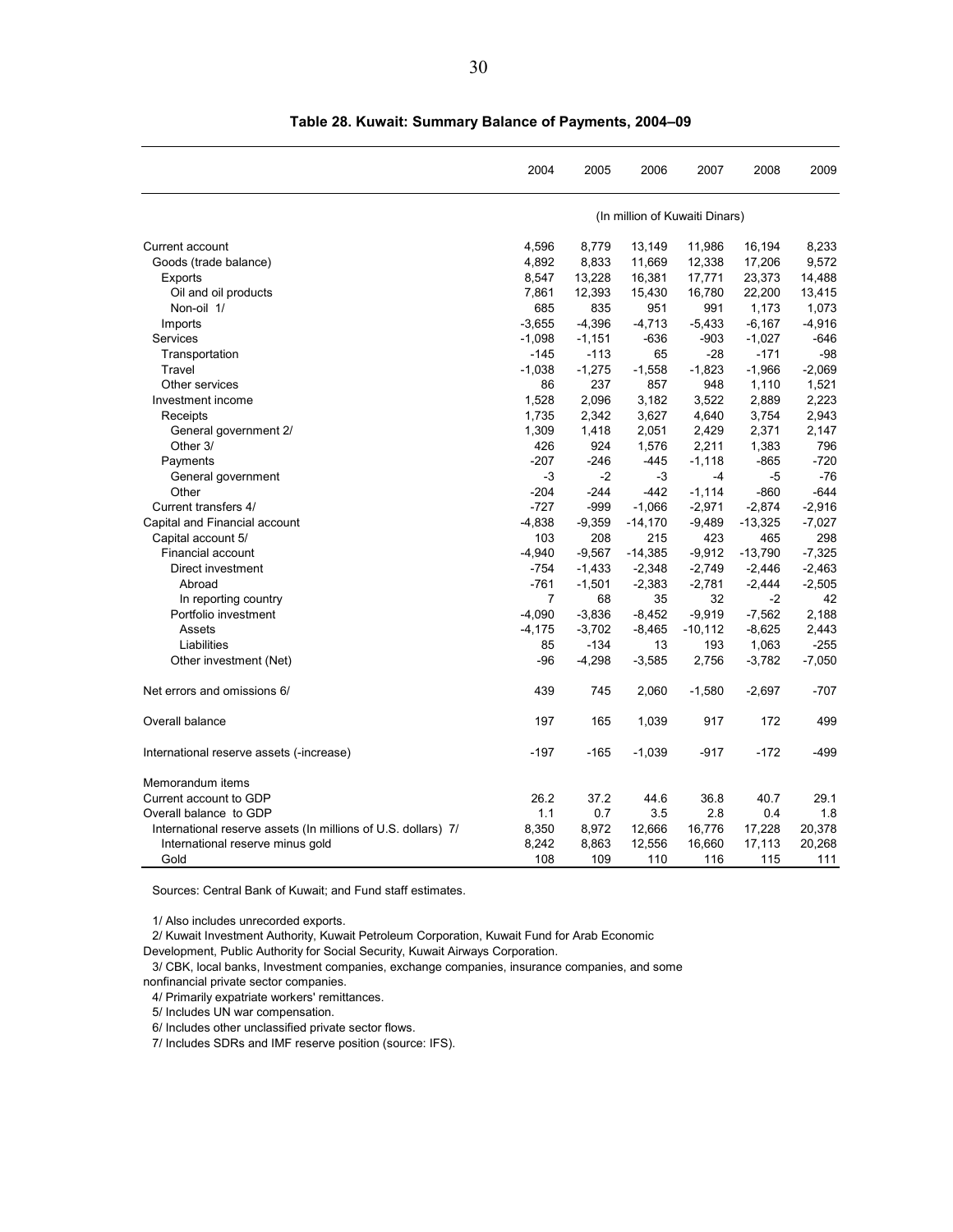|                                                               | 2004      | 2005      | 2006      | 2007                         | 2008      | 2009      |
|---------------------------------------------------------------|-----------|-----------|-----------|------------------------------|-----------|-----------|
|                                                               |           |           |           | (In million of U.S. dollars) |           |           |
| Current account                                               | 15,596    | 30.068    | 45,311    | 42.188                       | 60,244    | 28.688    |
| Goods (trade balance)                                         | 16,600    | 30,247    | 40,211    | 43,427                       | 64,008    | 33,354    |
| Exports                                                       | 29,002    | 45,301    | 56,453    | 62,551                       | 86,950    | 50,483    |
| Oil and oil products                                          | 26,675    | 42,440    | 53,175    | 59,062                       | 82,587    | 46,685    |
| Non-oil 1/                                                    | 2,327     | 2,861     | 3,278     | 3,488                        | 4,363     | 3,799     |
| Imports                                                       | $-12,402$ | $-15,055$ | $-16,242$ | $-19,123$                    | $-22,942$ | $-17,130$ |
| Services                                                      | $-3,722$  | $-3,942$  | $-2,192$  | $-3,178$                     | $-3,821$  | $-2,251$  |
| Transportation                                                | $-492$    | $-387$    | 224       | -99                          | $-636$    | $-341$    |
| Travel                                                        | $-3.522$  | $-4.366$  | $-5.369$  | $-6.417$                     | $-7,314$  | $-7.209$  |
| Other services                                                | 292       | 812       | 2,953     | 3,337                        | 4,130     | 5,300     |
| Investment income                                             | 5,185     | 7,185     | 10,966    | 12,397                       | 10,747    | 7,746     |
| Receipts                                                      | 5,887     | 8,024     | 12,500    | 16,332                       | 13,965    | 10,255    |
| General government 2/                                         | 4,442     | 4,856     | 7,068     | 9,408                        | 9,401     | 7,645     |
| Other 3/                                                      | 1,446     | 3,168     | 5,431     | 6,923                        | 4,565     | 2,610     |
| Payments                                                      | $-702$    | $-839$    | $-1,534$  | $-3,935$                     | $-3,218$  | $-2,509$  |
| General government                                            | $-10$     | $-7$      | $-10$     | -14                          | $-19$     | $-265$    |
| Other                                                         | $-692$    | $-832$    | $-1,523$  | $-3,921$                     | $-3,199$  | $-2,244$  |
| Current transfers 4/                                          | $-2.467$  | $-3,421$  | $-3,674$  | $-10,457$                    | $-10.692$ | $-10.161$ |
| Capital and Financial account                                 | $-16,413$ | $-32,053$ | $-48,833$ | $-33,399$                    | $-49,571$ | $-24,486$ |
| Capital account 5/                                            | 350       | 712       | 741       | 1,489                        | 1,730     | 1,038     |
| <b>Financial account</b>                                      | $-16.763$ | $-32,765$ | $-49,574$ | $-34,888$                    | $-51,301$ | $-25,524$ |
| Direct investment                                             | $-2,559$  | $-4,908$  | $-8,092$  | $-9,676$                     | $-9,099$  | $-8,582$  |
| Abroad                                                        | $-2,582$  | $-5,140$  | $-8,212$  | $-9,789$                     | $-9,092$  | $-8,729$  |
| In reporting country                                          | 24        | 233       | 121       | 113                          | $-7$      | 146       |
| Portfolio investment                                          | $-13,879$ | $-13,138$ | $-29,128$ | $-34,913$                    | $-28,132$ | 7,624     |
| Assets                                                        | $-14,167$ | $-12,680$ | $-29,173$ | $-35,592$                    | $-32,086$ | 8,513     |
| Liabilities                                                   | 288       | $-459$    | 45        | 679                          | 3,954     | $-889$    |
| Other investment (Net)                                        | $-326$    | $-14,719$ | $-12,355$ | 9,701                        | $-14,070$ | $-24,566$ |
|                                                               |           |           |           |                              |           |           |
| Net errors and omissions 6/                                   | 1,492     | 2,687     | 7,140     | $-5,454$                     | $-10,009$ | $-2,464$  |
| Overall balance                                               | 674       | 703       | 3,618     | 3,335                        | 664       | 1,738     |
| International reserve assets (-increase)                      | $-674$    | $-703$    | $-3,618$  | $-3,335$                     | $-664$    | $-1,738$  |
| Memorandum items                                              |           |           |           |                              |           |           |
| Current account to GDP                                        | 26.2      | 37.2      | 44.6      | 36.8                         | 40.7      | 29.1      |
| Overall balance to GDP                                        | 1.1       | 0.7       | 3.5       | 2.8                          | 0.4       | 1.8       |
| International reserve assets (In millions of U.S. dollars) 7/ | 8,350     | 8,972     | 12,666    | 16,776                       | 17,228    | 20,378    |
| International reserve minus gold                              | 8,242     | 8,863     | 12,556    | 16,660                       | 17,113    | 20,268    |
| Gold                                                          | 108       | 109       | 110       | 116                          | 115       | 111       |
|                                                               |           |           |           |                              |           |           |

**Table 29. Kuwait: Summary Balance of Payments, 2004–09**

Sources: Central Bank of Kuwait; and Fund staff estimates.

1/ Also includes unrecorded exports.

2/ Kuwait Investment Authority, Kuwait Petroleum Corporation, Kuwait Fund for Arab Economic Development,

Public Authority for Social Security, Kuwait Airways Corporation.

3/ CBK, local banks, Investment companies, exchange companies, insurance companies, and some

nonfinancial private sector companies.

4/ Primarily expatriate workers' remittances.

5/ Includes UN war compensation.

6/ Includes other unclassified private sector flows.

7/ Includes SDRs and IMF reserve position (source: IFS).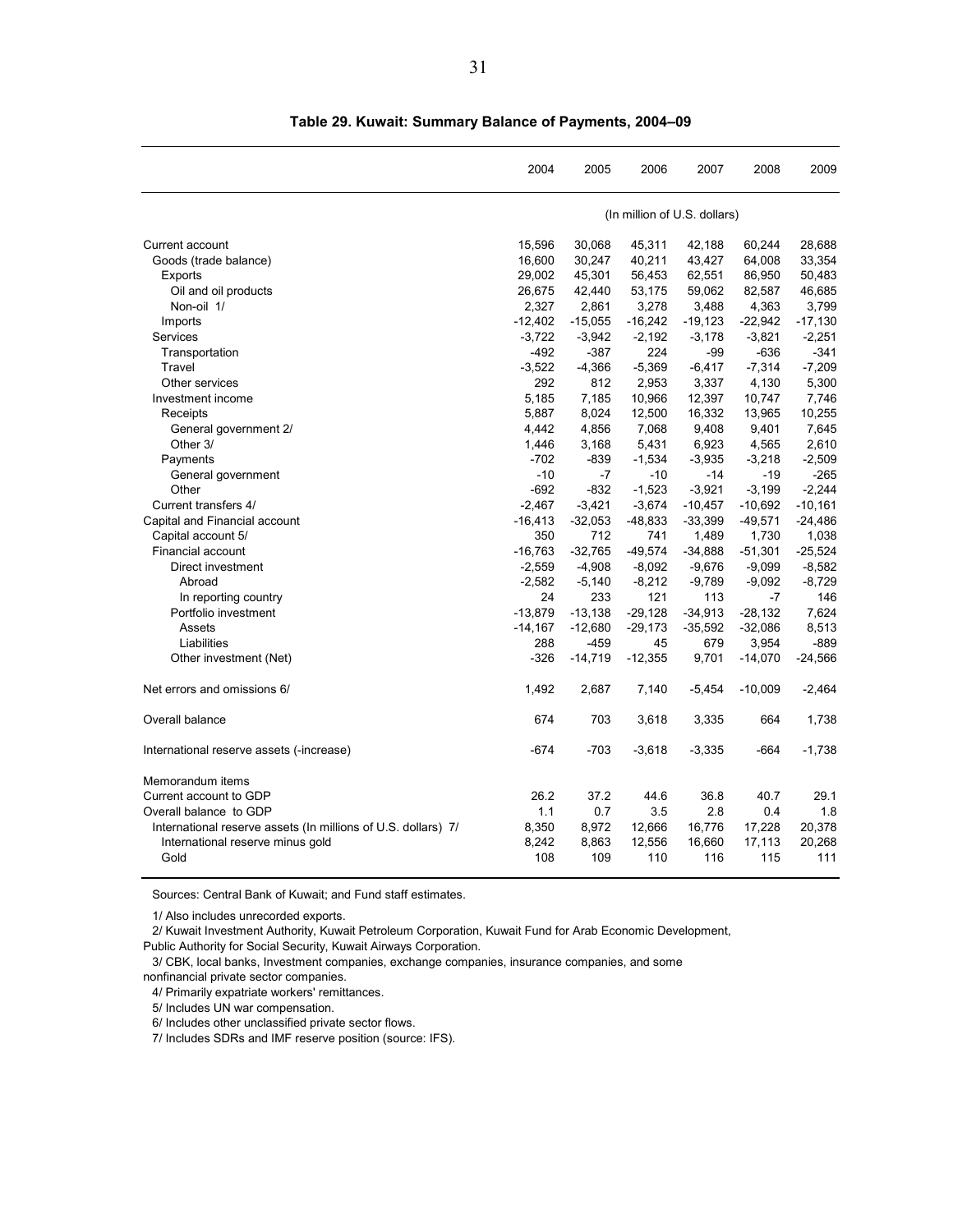#### **Table 30. Kuwait: External Services, Investment Income, and Current Transfers, 2004–09**

|                               | 2004     | 2005     | 2006     | 2007     | 2008     | 2009     |
|-------------------------------|----------|----------|----------|----------|----------|----------|
| Receipts                      | 2,873    | 3,736    | 6,078    | 7,530    | 6,831    | 6,210    |
| Transport 1/                  | 505      | 660      | 923      | 983      | 1,051    | 902      |
| Insurance 1/                  | 23       | 25       | 19       | 19       | 17       | 26       |
| Travel                        | 53       | 48       | 59       | 63       | 69       | 72       |
| Government, n.i.e.            | 370      | 273      | 275      | 303      | 293      | 266      |
| Other services                | 161      | 388      | 1,175    | 1,522    | 1,647    | 2,001    |
| Investment income             | 1,735    | 2,342    | 3,627    | 4,640    | 3,754    | 2,943    |
| Government 2/                 | 1,309    | 1,418    | 2,051    | 2,429    | 2,371    | 2,147    |
| Private                       | 426      | 924      | 1,576    | 2,211    | 1,383    | 796      |
| Financial institutions 3/     | 182      | 222      | 408      | 656      | 555      | 305      |
| Other                         | 245      | 702      | 1,168    | 1,555    | 828      | 491      |
| Government Transfer receipts  | 26       | 0        | 0        | 0        | 0        | 0        |
| Payments                      | $-3,168$ | $-3,790$ | $-4,598$ | $-7,882$ | $-7,843$ | $-7,549$ |
| Transport 1/                  | $-650$   | $-773$   | $-858$   | $-1,011$ | $-1,222$ | $-1,000$ |
| Insurance 1/                  | $-30$    | $-37$    | $-40$    | -46      | $-54$    | $-41$    |
| Travel                        | $-1,091$ | $-1,323$ | $-1,617$ | $-1,886$ | $-2,035$ | $-2,141$ |
| Government, n.i.e.            | $-381$   | $-371$   | $-532$   | $-810$   | $-769$   | $-662$   |
| Other services                | $-57$    | $-41$    | $-40$    | $-40$    | $-24$    | $-69$    |
| Investment income             | $-206$   | $-246$   | $-445$   | $-1.118$ | $-865$   | $-720$   |
| Government                    | $-3$     | $-2$     | $-3$     | -4       | $-5$     | $-76$    |
| Private                       | $-204$   | $-244$   | $-442$   | $-1,114$ | $-860$   | $-644$   |
| <b>Financial institutions</b> | $-92$    | $-44$    | $-114$   | $-255$   | $-238$   | $-68$    |
| Other                         | $-111$   | $-200$   | $-328$   | $-859$   | $-622$   | $-576$   |
| Government Transfer payment   | $-31$    | $-209$   | $-117$   | $-163$   | $-72$    | $-26$    |
| Private transfer payments 4/  | $-722$   | $-790$   | $-949$   | $-2,808$ | $-2,802$ | $-2,890$ |
| Total (net)                   | $-295$   | $-54$    | 1,480    | $-352$   | $-1,012$ | $-1,339$ |
| Transport1/                   | $-145$   | $-113$   | 65       | $-28$    | $-171$   | $-98$    |
| Insurance1/                   | $-7$     | $-12$    | $-21$    | $-27$    | $-37$    | $-15$    |
| Travel                        | $-1,038$ | $-1,275$ | $-1,558$ | $-1,823$ | $-1,966$ | $-2,069$ |
| Government, n.i.e.            | $-11$    | $-98$    | $-257$   | $-507$   | $-476$   | $-396$   |
| Other services                | 104      | 347      | 1,135    | 1,482    | 1,623    | 1,932    |
| Investment income             | 1.529    | 2,096    | 3,182    | 3,522    | 2,889    | 2,223    |
| Government                    | 1,306    | 1,416    | 2,048    | 2,425    | 2,366    | 2,071    |
| Private                       | 223      | 680      | 1,134    | 1,097    | 523      | 152      |
| <b>Financial institutions</b> | 89       | 178      | 294      | 401      | 317      | 237      |
| Other                         | 133      | 502      | 840      | 696      | 206      | -85      |
| <b>Government Transfer</b>    | $-5$     | $-209$   | $-117$   | $-163$   | $-72$    | $-26$    |
| Private transfer              | $-722$   | $-790$   | $-949$   | $-2,808$ | $-2,802$ | $-2,890$ |
|                               |          |          |          |          |          |          |

(In millions of Kuwaiti Dinars)

Source: Central Bank of Kuwait.

1/ Available data are prepared according to BPM5 which separate transport from insurance.

2/ Income from external assets managed by Kuwait Invetsment Authority , Kuwait Petroleum

Corporation, Public Authority for Social Security,Kuwait Fund for Arab Economic

Development, and Kuwait Airways Corporation.

3/ Income from external assets of Central Bank of Kuwait, local banks,

investment and exchange companies.

<sup>4/</sup> Includes remittances of long-term expatriate workers.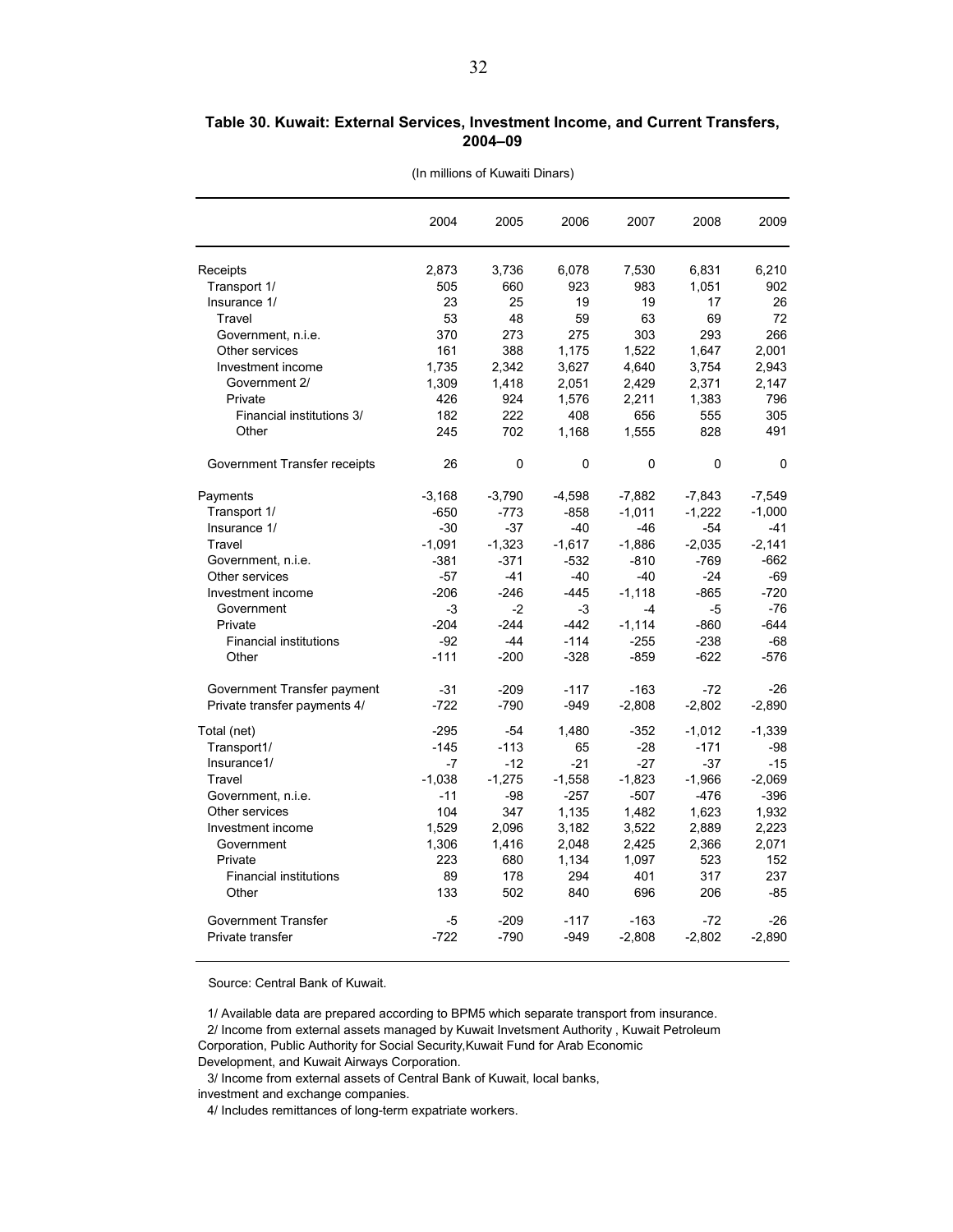### **Table 31. Kuwait: Capital and Financial Account, 2004–09**

#### (In millions of Kuwaiti Dinars)

|                                     | 2004           | 2005     | 2006      | 2007      | 2008      | 2009     |
|-------------------------------------|----------------|----------|-----------|-----------|-----------|----------|
| Capital and Financial Account       | $-4,838$       | $-9,360$ | $-14,170$ | $-9,489$  | $-13,325$ | $-7,028$ |
|                                     |                |          |           |           |           |          |
| Capital account                     | 103            | 207      | 215       | 423       | 465       | 298      |
| <b>General Government</b>           | $-11$          | 8        | 134       | 381       | 475       | 311      |
| Other sectors                       | 114            | 199      | 81        | 42        | $-10$     | -13      |
| <b>Financial Account</b>            | $-4,941$       | $-9,567$ | $-14,385$ | $-9,912$  | $-13,790$ | $-7,326$ |
| Direct investment                   | $-754$         | $-1,433$ | $-2,348$  | $-2,749$  | $-2,446$  | $-2,463$ |
| Direct investment abroad            | $-761$         | $-1,501$ | $-2,383$  | $-2,781$  | $-2,444$  | $-2,505$ |
| General government                  | $-554$         | $-213$   | $-968$    | $-1,913$  | $-1,993$  | $-2,368$ |
| Other sectors                       | $-207$         | $-1,288$ | $-1,415$  | $-868$    | $-451$    | $-137$   |
| Foreign direct investment in Kuwait | 7              | 68       | 35        | 32        | -2        | 42       |
| Portfolio investment (net)          | $-4,091$       | $-3,836$ | $-8,452$  | $-9,919$  | $-7,562$  | 2,186    |
| Assets                              | $-4,175$       | $-3,702$ | $-8,465$  | $-10.112$ | $-8,625$  | 2,441    |
| General government                  | $-3,684$       | $-1,619$ | $-5.979$  | $-7,691$  | $-7,530$  | 1,846    |
| Local banks                         | $-111$         | $-129$   | $-149$    | $-503$    | $-415$    | $-118$   |
| Other sectors                       | $-380$         | $-1,954$ | $-2,337$  | $-1,918$  | $-680$    | 713      |
| Liabilities                         | 85             | $-134$   | 13        | 193       | 1,063     | $-255$   |
| Local banks                         | 21             | $-142$   | $-10$     | -3        | -57       | 0        |
| Other sectors                       | 64             | 8        | 23        | 196       | 1,120     | $-255$   |
| Other investment (net)              | -96            | $-4,298$ | $-3,585$  | 2,756     | $-3,782$  | $-7,049$ |
| Assets                              | $-165$         | $-5,642$ | $-6,598$  | $-4,116$  | $-4,916$  | $-2,650$ |
| Trade credit                        | $-194$         | $-430$   | $-128$    | $-458$    | 928       | $-574$   |
| Loans                               | 27             | $-275$   | $-104$    | $-376$    | $-289$    | $-506$   |
| General government                  | $-126$         | $-150$   | 119       | 64        | $-235$    | $-349$   |
| Local banks                         | 146            | $-107$   | $-208$    | $-342$    | -98       | $-180$   |
| Other sectors                       | $\overline{7}$ | $-18$    | $-15$     | -98       | 44        | 23       |
| Currency and deposits               | $-23$          | $-4,979$ | $-6,055$  | $-2,588$  | $-5,014$  | $-1,913$ |
| General government                  | 1,261          | $-4,202$ | $-4,253$  | $-314$    | $-3,553$  | $-4,106$ |
| Local banks                         | -739           | $-399$   | $-1,056$  | $-1,208$  | -966      | 1,785    |
| Other sectors                       | $-545$         | -378     | $-746$    | $-1,066$  | -495      | 408      |
| Other                               | 25             | 42       | $-311$    | $-694$    | $-541$    | 343      |
| General government                  | -18            | -35      | $-201$    | $-132$    | $-155$    | 101      |
| Local banks                         | -40            | 32       | -8        | $-251$    | -58       | $-21$    |
| Other sectors                       | 83             | 45       | $-102$    | $-311$    | $-328$    | 263      |
| Liabilities                         | 68             | 1,344    | 3,013     | 6,872     | 1,134     | -4,399   |
| Trade credit                        | 0              | 0        | 0         | 0         | 0         | 0        |
| Loans                               | 146            | 385      | 1,806     | 2,900     | 949       | $-721$   |
| General government                  | $-11$          | $-12$    | $-11$     | -7        | 54        | 3        |
| Other sectors                       | 157            | 397      | 1,817     | 2,907     | 895       | $-724$   |
| Currency and deposits               | $-129$         | 562      | 881       | 3,041     | $-470$    | $-2,717$ |
| Other                               | 52             | 397      | 326       | 931       | 655       | $-961$   |
| General government 1/               | 13             | 332      | 140       | 762       | 241       | $-962$   |
| Local banks                         | 15             | 32       | $-16$     | 46        | 19        | $-67$    |
| Other sectors                       | 24             | 33       | 202       | 123       | 395       | 68       |

Source: Central Bank of Kuwait.

1/ Includes CBK other liabilities.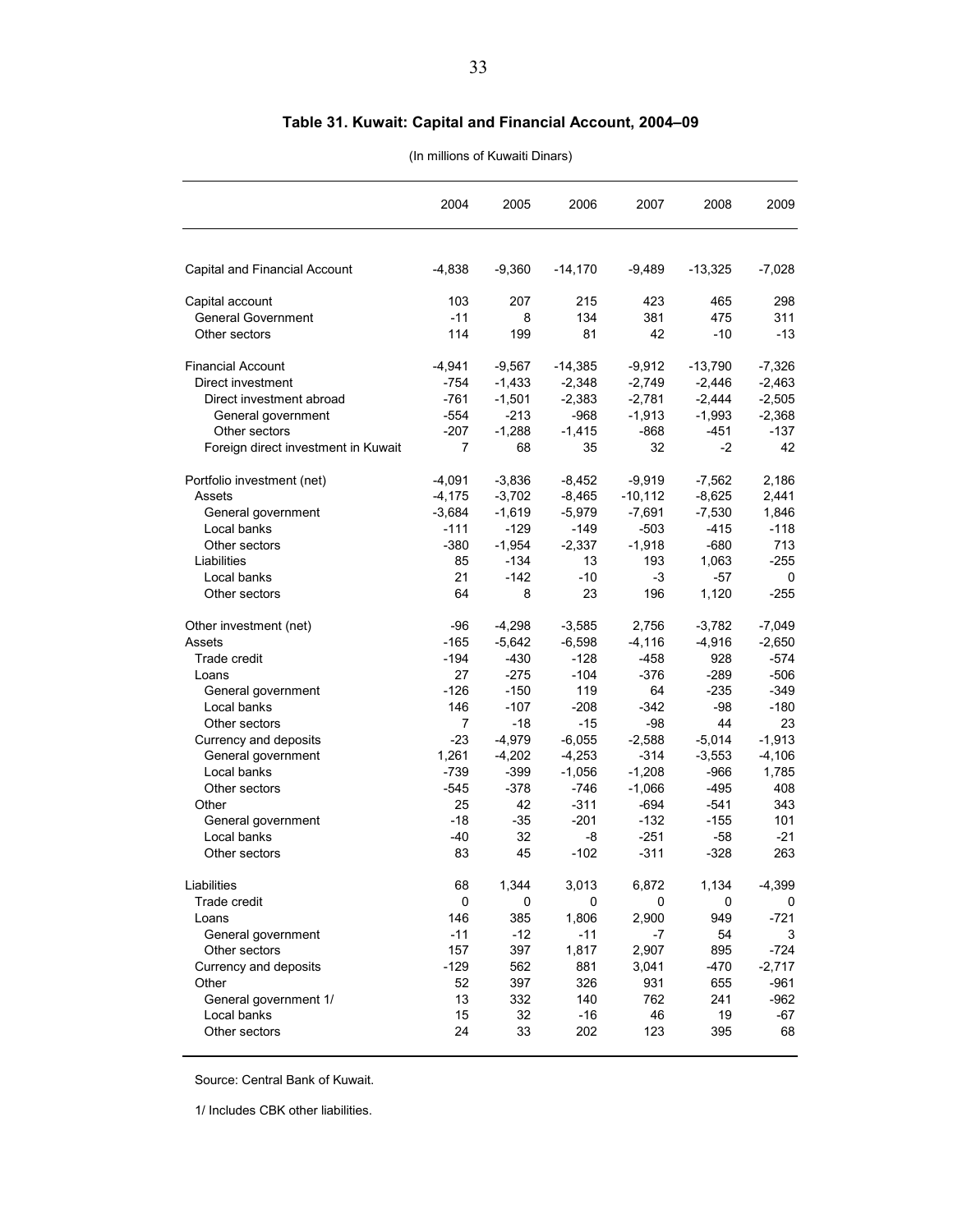### **Table 32. Kuwait: Capital and Financial Account, 2004–09**

#### (In millions of U.S. dollars)

|                                     | 2004      | 2005      | 2006      | 2007      | 2008      | 2009      |
|-------------------------------------|-----------|-----------|-----------|-----------|-----------|-----------|
|                                     |           |           |           |           |           |           |
| Capital and Financial Account       | $-16,416$ | $-32,055$ | $-48,833$ | $-33,399$ | $-49,571$ | $-24,489$ |
| Capital account                     | 348       | 709       | 741       | 1,489     | 1,730     | 1,038     |
| <b>General Government</b>           | $-37$     | 27        | 462       | 1,341     | 1,767     | 1,084     |
| Other sectors                       | 386       | 682       | 279       | 148       | -37       | -45       |
| <b>Financial Account</b>            | $-16,765$ | $-32,764$ | $-49,574$ | $-34,888$ | $-51,301$ | $-25,527$ |
| Direct investment                   | $-2,558$  | $-4,908$  | $-8,092$  | $-9,676$  | $-9,099$  | $-8,582$  |
| Direct investment abroad            | $-2,581$  | $-5,140$  | $-8,212$  | $-9,789$  | $-9,092$  | $-8,729$  |
| General government                  | $-1,879$  | $-729$    | $-3,336$  | $-6,733$  | $-7,414$  | $-8,251$  |
| Other sectors                       | -702      | $-4,411$  | $-4,876$  | $-3,055$  | $-1,678$  | $-477$    |
| Foreign direct investment in Kuwait | 24        | 233       | 121       | 113       | $-7$      | 146       |
| Portfolio investment (net)          | $-13,880$ | $-13,137$ | $-29,128$ | $-34,913$ | $-28,132$ | 7,617     |
| Assets                              | $-14,168$ | $-12,678$ | $-29,173$ | $-35,592$ | $-32,086$ | 8,506     |
| General government                  | $-12,501$ | $-5,545$  | $-20,605$ | $-27,071$ | $-28,013$ | 6,432     |
| Local banks                         | $-377$    | $-442$    | $-513$    | $-1,770$  | $-1,544$  | $-411$    |
| Other sectors                       | $-1,290$  | $-6,692$  | $-8,054$  | $-6,751$  | $-2,530$  | 2,484     |
| Liabilities                         | 288       | $-459$    | 45        | 679       | 3,954     | $-889$    |
| Local banks                         | 71        | $-486$    | -34       | $-11$     | $-212$    | 0         |
| Other sectors                       | 217       | 27        | 79        | 690       | 4,167     | $-889$    |
| Other investment (net)              | $-327$    | $-14,719$ | $-12,355$ | 9,701     | $-14,070$ | $-24,562$ |
| Assets                              | $-559$    | $-19,322$ | $-22,738$ | $-14,488$ | $-18,288$ | $-9,234$  |
| Trade credit                        | $-657$    | $-1,473$  | $-441$    | $-1,612$  | 3,452     | $-2,000$  |
| Loans                               | 90        | $-942$    | $-358$    | $-1,323$  | $-1,075$  | $-1,763$  |
| General government                  | -428      | $-514$    | 410       | 225       | -874      | $-1,216$  |
| Local banks                         | 496       | $-366$    | $-717$    | $-1,204$  | -365      | $-627$    |
| Other sectors                       | 23        | -62       | -52       | $-345$    | 164       | 80        |
| Currency and deposits               | $-78$     | $-17,051$ | $-20,867$ | $-9,109$  | $-18,653$ | $-6,666$  |
| General government                  | 4,279     | $-14,390$ | $-14,657$ | $-1,105$  | $-13,218$ | $-14,307$ |
| Local banks                         | $-2,509$  | $-1,366$  | $-3,639$  | $-4,252$  | $-3,594$  | 6,220     |
| Other sectors                       | $-1,848$  | $-1,295$  | $-2,571$  | $-3,752$  | $-1,841$  | 1,422     |
| Other                               | 84        | 144       | $-1,072$  | $-2,443$  | $-2,013$  | 1,195     |
| General government                  | -62       | $-120$    | $-693$    | $-465$    | -577      | 352       |
| Local banks                         | $-135$    | 110       | -28       | -883      | -216      | -73       |
| Other sectors                       | 281       | 154       | $-352$    | $-1,095$  | $-1,220$  | 916       |
| Liabilities                         | 232       | 4,603     | 10,384    | 24,188    | 4,219     | $-15,328$ |
| Trade credit                        | 0         | 0         | 0         | 0         | 0         | 0         |
| Loans                               | 494       | 1,318     | 6,224     | 10,207    | 3,530     | $-2,512$  |
| General government                  | $-37$     | -41       | $-38$     | $-25$     | 201       | 10        |
| Other sectors                       | 531       | 1,360     | 6,262     | 10,232    | 3,330     | $-2,523$  |
| Currency and deposits               | $-437$    | 1,925     | 3,036     | 10,704    | $-1,748$  | $-9,467$  |
| Other                               | 176       | 1,360     | 1,123     | 3,277     | 2,437     | $-3,349$  |
| General government 1/               | 43        | 1,137     | 482       | 2,682     | 897       | $-3,352$  |
| Local banks                         | 51        | 110       | $-55$     | 162       | 71        | $-233$    |
| Other sectors                       | 82        | 113       | 696       | 433       | 1,469     | 237       |

Source: Central Bank of Kuwait.

1/ Includes CBK other liabilities.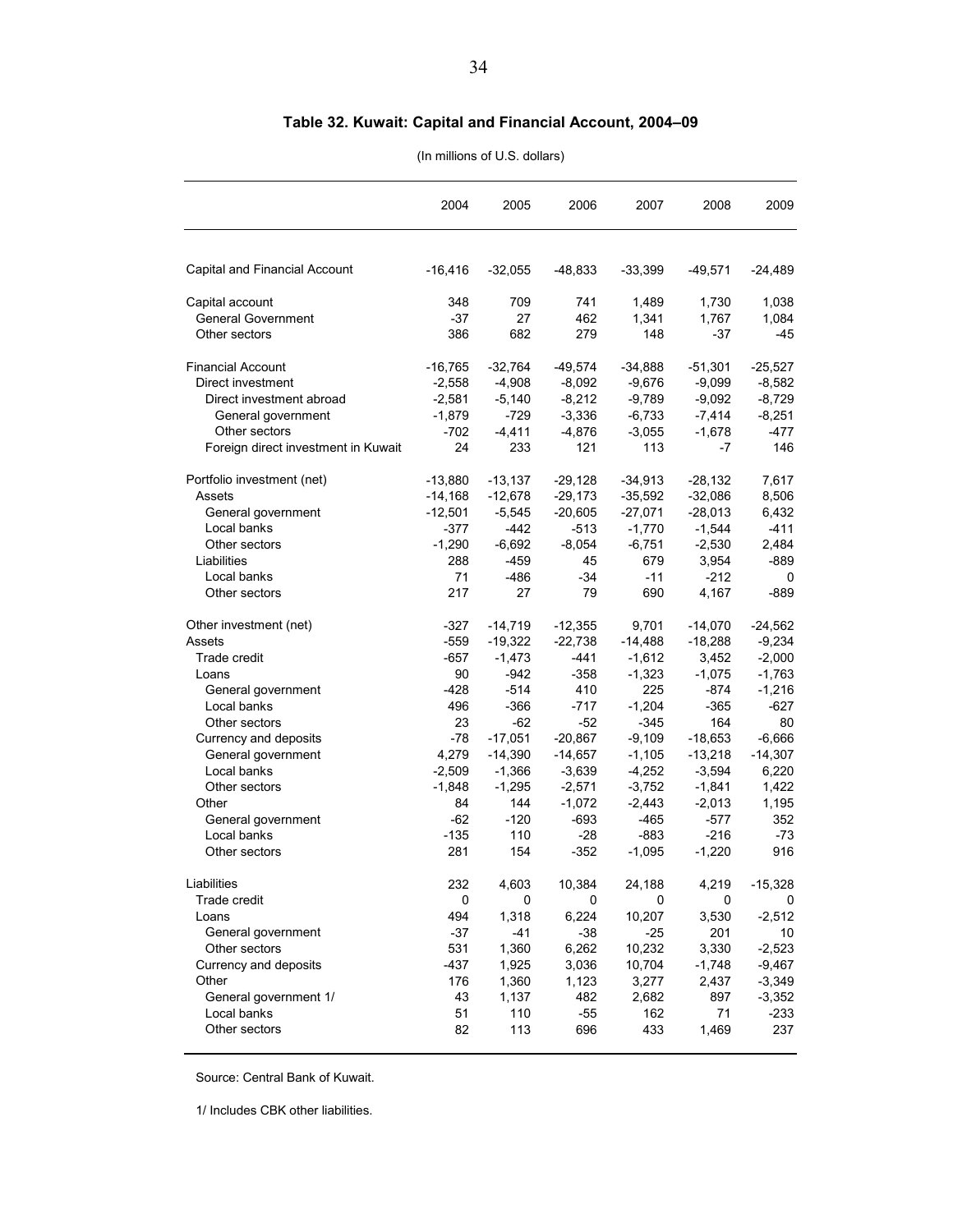#### **Table 33. Kuwait: Reserves and Net Foreign Assets of the Financial Sector, 2004–09**

|                                                          | 2004  | 2005  | 2006  | 2007  | 2008   | 2009   |
|----------------------------------------------------------|-------|-------|-------|-------|--------|--------|
| Central Bank net foreign assets 1/                       | 2,429 | 2,512 | 3,530 | 4,445 | 4,650  | 5,655  |
| International reserve assets                             | 2,461 | 2,620 | 3,665 | 4,593 | 4.753  | 5,727  |
| Central Bank foreign assets                              | 2,197 | 2,479 | 3,553 | 4,491 | 4,615  | 4,957  |
| Gold 2/                                                  | 32    | 32    | 32    | 32    | 32     | 32     |
| Foreign exchange (as in IFS)                             | 2,165 | 2,447 | 3,521 | 4,459 | 4,583  | 4,925  |
| SDRs 3/                                                  | 54    | 54    | 60    | 63    | 65     | 655    |
| IMF reserve position                                     | 210   | 87    | 52    | 39    | 74     | 115    |
| Central Bank foreign liabilities                         | 32    | 107   | 135   | 148   | 103    | 73     |
| Local banks net foreign assets 4/                        | 1,358 | 1,454 | 2,035 | 1,294 | 2,994  | 3,768  |
| Foreign assets                                           | 3,192 | 3,794 | 5,246 | 7,633 | 8,796  | 6,793  |
| Foreign liabilities                                      | 1,834 | 2,340 | 3,211 | 6,338 | 5,802  | 3,026  |
| Net foreign assets of the banking system                 | 3,786 | 3,967 | 5,565 | 5,739 | 7,644  | 9,422  |
| Net Foreign assets of non-bank financial institutions 5/ | 1,346 | 1,590 | 2,309 | 3,007 | 3,088  | 3,165  |
| Foreign assets                                           | 3,025 | 3,311 | 4,774 | 6,203 | 6,939  | 6,598  |
| Foreign liabilities                                      | 1,679 | 1,722 | 2,465 | 3,196 | 3,851  | 3,434  |
| Of which: net foreign assets of investment co.           | 1,289 | 1,539 | 2,244 | 2,937 | 3,011  | 3,087  |
| Foreign assets                                           | 2,946 | 3,220 | 4,674 | 6,104 | 6,834  | 6,497  |
| Foreign liabilities                                      | 1,657 | 1,681 | 2,430 | 3,167 | 3,823  | 3,410  |
| Net foreign assets of the financial sector               | 5,133 | 5,556 | 7,874 | 8,746 | 10,733 | 12,587 |
| Memorandum item:                                         |       |       |       |       |        |        |
| Central bank foreign exchange                            |       |       |       |       |        |        |
| at central bank valuation 6/                             | 2,165 | 2,447 | 3,534 | 4,630 | 4,461  | 4,930  |
| Central bank gross foreign assets 6/                     | 2,196 | 2,478 | 3,551 | 4,475 | 4,613  | 4,950  |
| Net foreign assets of non-bank financial institutions    | 1,346 | 1,590 | 2,309 | 3,007 | 3,088  | 3,165  |
| Foreign assets                                           | 3,025 | 3,311 | 4,774 | 6,203 | 6,939  | 6,598  |
| Foreign liabilities                                      | 1,679 | 1,722 | 2,465 | 3,196 | 3,851  | 3,434  |
|                                                          |       |       |       |       |        |        |

(In millions of Kuwaiti Dinars)

Source: Central Bank of Kuwait.

1/ Excludes SDRs and IMF reserve position.

2/ At notional valuation of KD 12.5 per fine ounce.

3/ Carried as assets of the Ministry of Finance.

4/ Commercial Banks, specialized banks and Kuwait Finance House.

5/ Investment companies, exchange companies, and insurance companies.

6/ At period average exchange rate.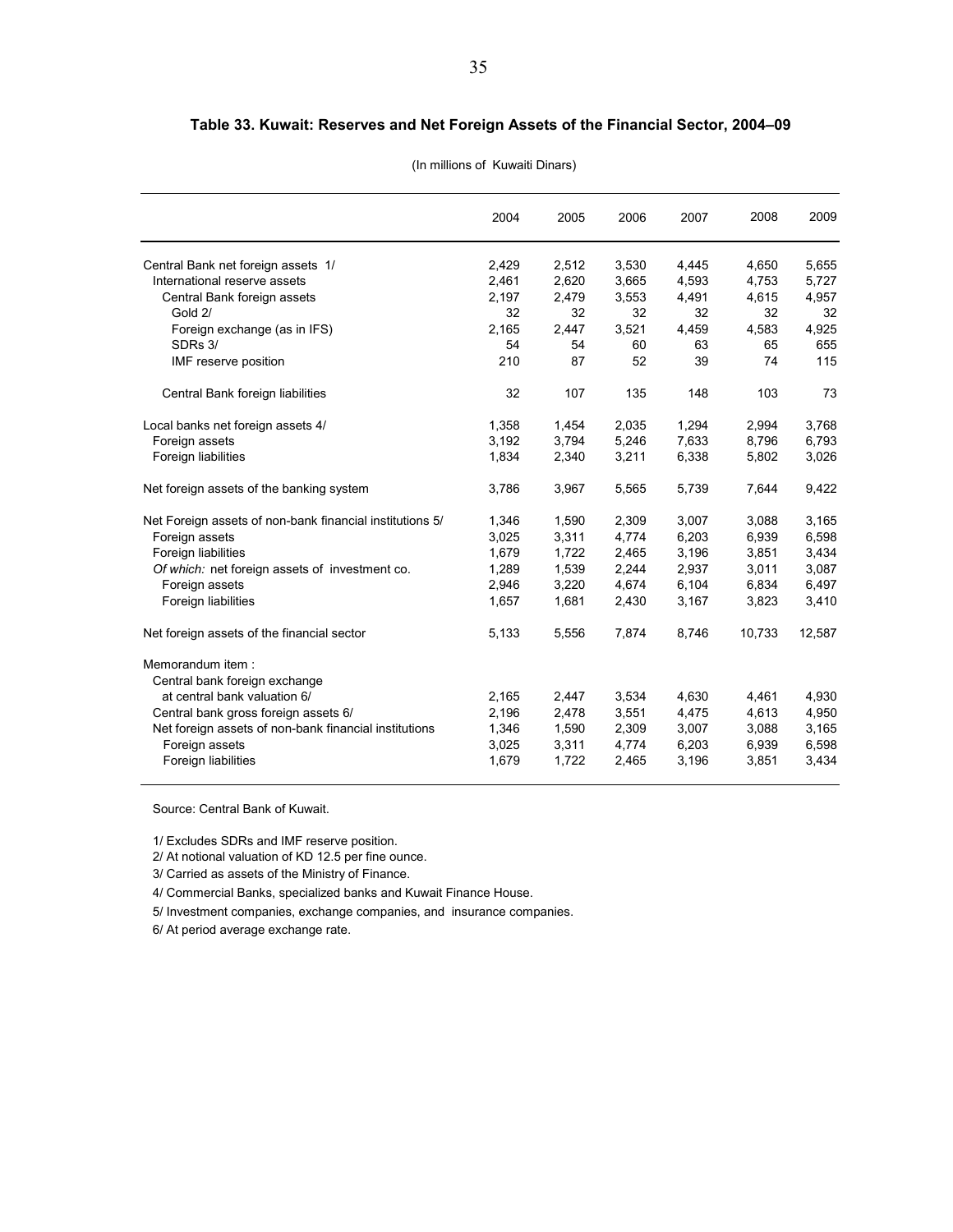|                                                                                      | 2006   | 2007         | 2008  | 2009  |
|--------------------------------------------------------------------------------------|--------|--------------|-------|-------|
| Core Set:                                                                            |        | (In percent) |       |       |
| Requlatory capital to risk-weighted assets (All Banks) (Local & Foreign Branches) 1/ | 21.2   | 19.4         | 17.1  | 18.0  |
| Regulatory capital to risk-weighted assets (Conventional Banks) 1/                   | 21.8   | 18.4         | 15.5  | 18.9  |
| Regulatory capital to risk-weighted assets (Islamic Banks) 1/                        | 19.9   | 22.9         | 21.8  | 16.2  |
| Tier 1 capital to risk-weighted assets (All Banks) (Local & Foreign Branches) 1/     | 18.6   | 17.4         | 15.8  | 16.8  |
| Tier 1 capital to risk-weighted assets (Conventional Banks) 1/                       | 18.5   | 15.9         | 13.8  | 16.9  |
| Tier 1 capital to risk-weighted assets (Islamic Banks) 1/                            | 19.4   | 23.1         | 22.4  | 16.8  |
| Nonperforming loans net of provisions to capital                                     | 14.3   | 11.4         | 26.0  | 45.7  |
| Nonperforming loans to gross loans                                                   | 3.9    | 3.2          | 5.3   | 9.7   |
| Nonperforming loans from before invasion                                             | 1.2    | 0.8          | 0.6   | 0.6   |
| Nonperforming loans since liberation                                                 | 2.6    | 2.4          | 4.7   | 9.1   |
| Banks' return on average assets                                                      | 3.7    | 3.6          | 0.9   | 0.8   |
| Banks' return on average equity                                                      | 28.8   | 29.4         | 7.7   | 6.8   |
| Liquid assets to total assets                                                        | 35.8   | 33.3         | 30.3  | 26.1  |
| Liquid assets to short-term liabilities                                              | 29.5   | 39.0         | 36.4  | 34.7  |
| Net open position in foreign exchange to capital and reserves                        | $-3.2$ | 0.6          | 10.0  | 10.0  |
| <b>Encouraged Set:</b>                                                               |        |              |       |       |
| Capital to assets                                                                    | 11.7   | 12.6         | 11.7  | 12.1  |
| Weighted average lending rate 2/                                                     | 8.6    | 8.5          | 7.6   | 6.2   |
| Weighted average deposits rate 2/                                                    | 4.9    | 5.5          | 4.8   | 2.8   |
| Spread between weighted average lending and weighted average deposit rates 2/        | 3.7    | 3.1          | 2.8   | 3.3   |
| Foreign-currency-denominated assets to total assets                                  | 21.4   | 24.3         | 23.6  | 20.6  |
| Foreign-currency-denominated liabilities to total assets                             | 21.8   | 24.7         | 23.1  | 19.4  |
| Loan provisions to nonperforming loans<br>Ratio of banks' lending to banks' capital  | 47.8   | 48.2         | 41.6  | 38.5  |
| Stock market related                                                                 | 50.6   | 48.0         | 60.7  | 57.6  |
| Real estate 3/                                                                       | 103.7  | 111.3        | 129.7 | 134.7 |
| Total (stock market plus real estate)                                                | 154.3  | 159.2        | 190.4 | 192.4 |
| Investment companies' capital and reserves to total assets                           | 35.1   | 35.1         | 31.9  | 37.2  |

#### **Table 34. Kuwait: Financial Soundness Indicators, 2006–09**

Sources: Central Bank of Kuwait; and Fund staff estimates.

1/ Conventional banks adopted Basel II in 2005 while the capital adequacy ratio for Islamic banks continued to be calculated under Basel I up to the first quarter of 2009.

2/ Includes Islamic financial companies since December 2008.

3/ Includes only credit to developers (excludes credit to home buyers). Includes lending for projects guaranteed by the government.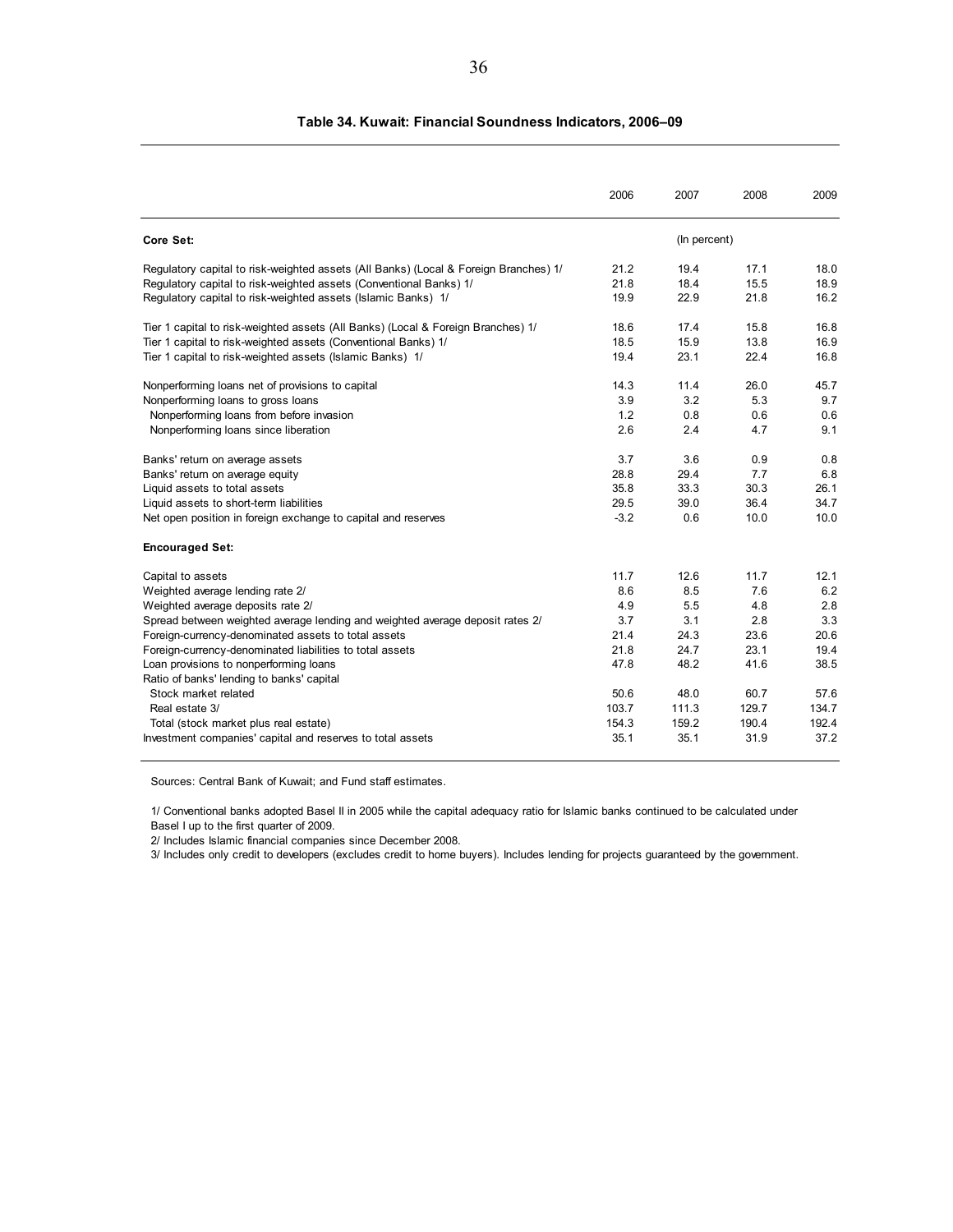|                                                                                                                                                                                      | 2004                                 | 2005                                  | 2006                                    | 2007                                 | 2008                                    | 2009                                        |
|--------------------------------------------------------------------------------------------------------------------------------------------------------------------------------------|--------------------------------------|---------------------------------------|-----------------------------------------|--------------------------------------|-----------------------------------------|---------------------------------------------|
| Market index (1993/12=1,000)                                                                                                                                                         | 6,410                                | 11,445                                | 10,067                                  | 12,559                               | 7,783                                   | 7,005                                       |
| Value of shares traded<br>(In millions of KD)                                                                                                                                        | 15,274                               | 28,421                                | 17,284                                  | 37,012                               | 35,747                                  | 21,829                                      |
| Number of shares traded<br>(In millions)                                                                                                                                             | 33,536                               | 52,245                                | 37,658                                  | 70,442                               | 80,851                                  | 6,332                                       |
| Number of transactions<br>(In thousands)                                                                                                                                             | 1,057                                | 1,955                                 | 1,486                                   | 2,102                                | 1,998                                   | 1,939                                       |
| Market capitalization<br>(In millions of KD end-period)                                                                                                                              | 22,164                               | 41,491                                | 42,006                                  | 57,455                               | 33,426                                  | 30,236                                      |
| Memorandum items<br>Number of listed companies<br>Market capitalization/GDP (*)<br>Turnover 1/<br>Profits of listed companies<br>(Percentage change) (**)<br>Price/earnings ratio 2/ | 125<br>126.5<br>68.9<br>23.0<br>18.9 | 158<br>175.9<br>68.5<br>102.6<br>13.2 | 180<br>142.5<br>41.1<br>$-21.4$<br>12.5 | 196<br>176.3<br>64.4<br>68.7<br>11.1 | 204<br>84.0<br>106.9<br>$-103.9$<br>9.4 | 205<br>76.0<br>72.2<br>$-494.5$<br>$\cdots$ |

### **Table 35. Kuwait:Selected Stock Market Indicators, 2004–09**

Source: Central Bank of Kuwait.

1/ Value of shares traded divided by market capitalization.

2/ Market-wide average of all P/E ratios, that are calculated for each listed company by dividing its period closing market share price by the net profits of that company.

(\*) The reference is GDP 2008.

(\*\*) Calculated up to third quarter of 2009 against 2008.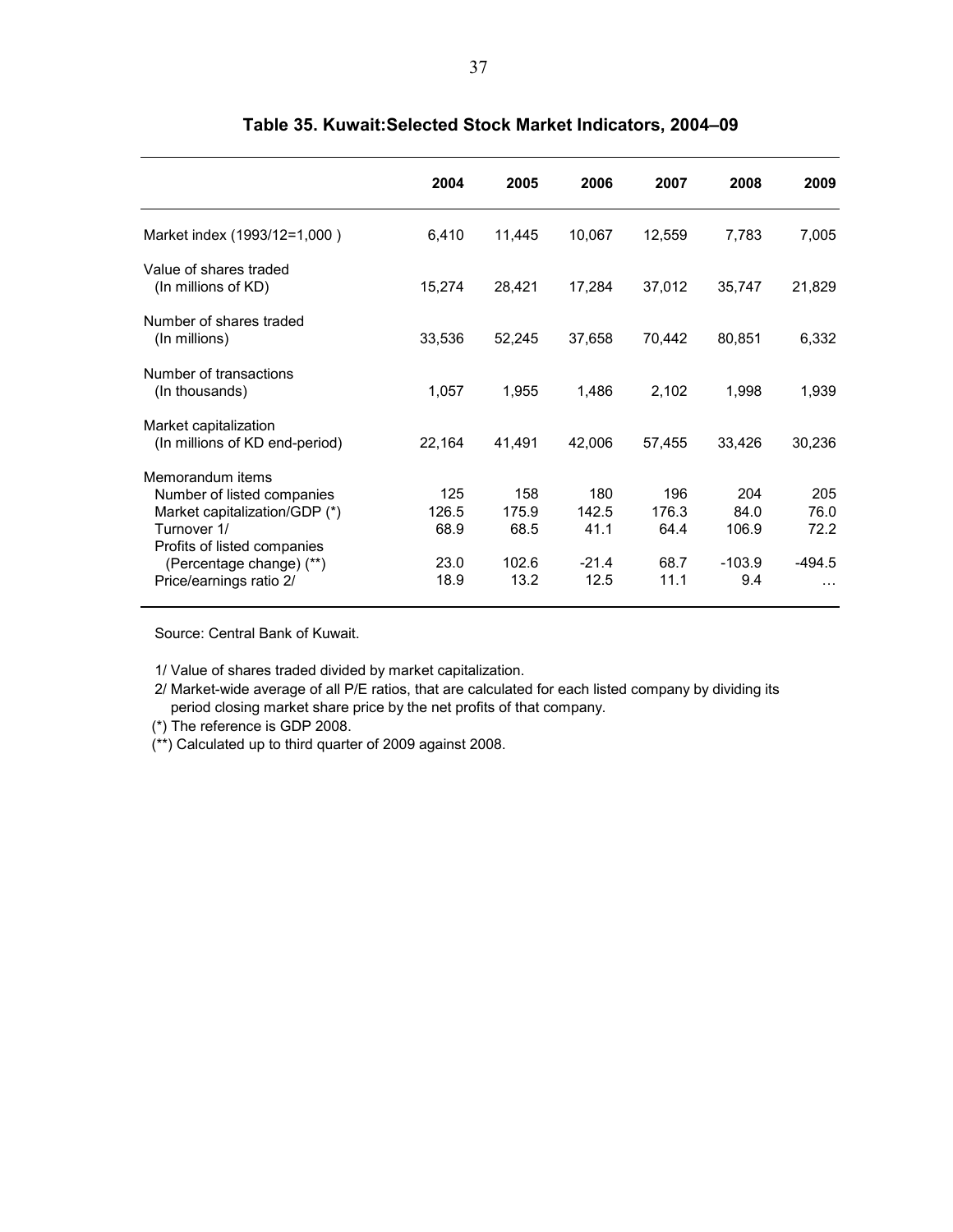|                                       | 2004     | 2005     | 2006                            | 2007       | 2008       |
|---------------------------------------|----------|----------|---------------------------------|------------|------------|
|                                       |          |          | (In millions of Kuwaiti Dinars) |            |            |
| Total external debt outstanding 1/    | 4,561.0  | 5,948.3  | 9,005.3                         | 15,808.1   | 16,721.9   |
| Drawings                              | 199.4    | 1,331.2  | 2,858.1                         | 5.720.7    | 1.859.7    |
| Amortization                          | $-231.0$ | $-87.3$  | $-27.6$                         | $-10.0$    | $-19.1$    |
| Total Interest repayments             | $-134.3$ | $-162.4$ | $-435.1$                        | $-781.8$   | $-404.0$   |
| General government external debt 2/   | 218.7    | 538.4    | 668.0                           | 1,490.8    | 1,786.4    |
| Of which: CBK F. Liabilities          | (31.7)   | (107.3)  | (134.7)                         | (148.2)    | (103.2)    |
| Drawings                              | 12.7     | 331.8    | 140.5                           | 829.6      | 403.3      |
| Amortization                          | $-11.0$  | $-11.9$  | $-10.9$                         | $-6.8$     | $-13.4$    |
| Interest repayments                   | $-2.9$   | $-2.3$   | $-2.6$                          | $-4.0$     | $-1.6$     |
| Private external debt 3/              | 4,342.3  | 5,409.9  | 8,337.3                         | 14,317.2   | 14,935.5   |
| Local banks                           | 1,614.8  | 2,238.6  | 3,147.8                         | 6,226.0    | 5,698.8    |
| Other sectors                         | 2,727.5  | 3,171.3  | 5,189.5                         | 8,091.2    | 9,236.7    |
| Drawings                              | 186.7    | 999.4    | 2.717.6                         | 4.891.1    | 1.456.4    |
| Amortization                          | $-220.0$ | $-75.4$  | $-16.7$                         | $-3.2$     | $-5.7$     |
| Interest repayments                   | $-131.4$ | $-160.1$ | $-432.5$                        | $-777.8$   | $-402.4$   |
|                                       |          |          | (In millions of U.S. dollars)   |            |            |
| Total external debt outstanding 1/    | 15,476.7 | 20,370.9 | 31,145.2                        | 57.735.8   | 60,608.4   |
| Drawings                              | 676.6    | 4,558.9  | 9,884.8                         | 20,893.7   | 6.740.5    |
| Amortization                          | $-783.8$ | $-299.0$ | $-95.5$                         | $-36.5$    | $-69.2$    |
| <b>Total Interest repayments</b>      | $-455.7$ | $-556.2$ | $-1,504.8$                      | $-2,855.4$ | $-1,464.3$ |
| General government external debt 2/   | 742.1    | 1,843.9  | 2,310.4                         | 5.445.0    | 6.474.6    |
| Of which: CBK F. Liabilities          | (107.5)  | (367.5)  | (465.9)                         | (541.4)    | (373.9)    |
| Drawings                              | 43.1     | 1,136.3  | 485.9                           | 3,029.9    | 1,461.8    |
| Amortization                          | $-37.3$  | $-40.8$  | $-37.7$                         | $-24.8$    | $-48.6$    |
| Interest repayments                   | $-9.8$   | $-7.9$   | $-9.0$                          | $-14.6$    | $-5.8$     |
| Private external debt 3/<br>Of which: | 14,734.6 | 18,527.1 | 28,834.9                        | 52,290.8   | 54,133.7   |
| Local banks                           | 5,479.4  | 7,666.5  | 10,886.8                        | 22,739.3   | 20,655.3   |
| Other sectors                         | 9,255.2  | 10,860.6 | 17,948.1                        | 29,551.5   | 33,478.4   |
| Drawings                              | 633.5    | 3,422.6  | 9,398.9                         | 17,863.8   | 5,278.7    |
| Amortization                          | $-746.5$ | $-258.2$ | $-57.8$                         | $-11.7$    | $-20.7$    |
| Interest repayments                   | $-445.9$ | $-548.3$ | $-1,495.8$                      | $-2,840.8$ | $-1,458.5$ |
|                                       |          |          |                                 |            |            |

#### **Table 36. Kuwait: External Debt, 2004–08**

Source: Central Bank of Kuwait.

1/ Stocks of external debt include changes due to flows (drawings and repayments),

as well as revaluation changes.

2/ Includes year-end stocks of loans, repos. and other credit facilities as defined

in the BPM5, CBK foreign liabilities are also included.

3/ Local banks, investment companies, exchange companies, insurance companies, and other nonfinancial private sector entities.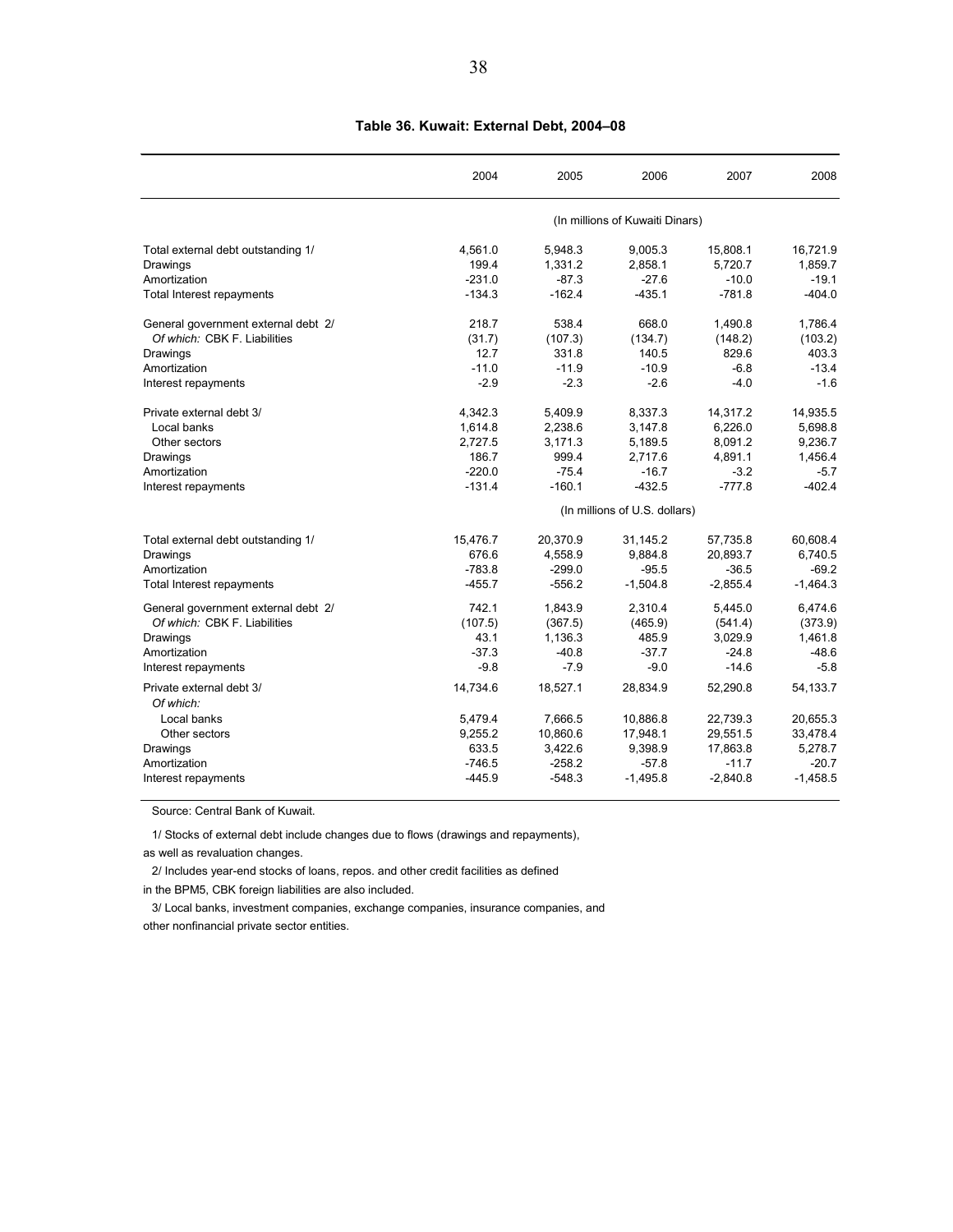#### **Table 37. Kuwait: International Investment Position, 2004–08 (Continued)**

(In millions of U.S. dollars)

|                                                        | 2004                | 2005                | 2006                | 2007               | 2008                |
|--------------------------------------------------------|---------------------|---------------------|---------------------|--------------------|---------------------|
| <b>ASSETS</b>                                          | 53,637.9            | 70,804.8            | 96,657.5            | 130,610.1          | 137.969.5           |
| Direct investment abroad                               | 1,467.6             | 5,893.5             | 10,845.3            | 14,622.4           | 15,807.2            |
| Equity capital and reinvested earnings                 | 1,467.6             | 5,893.5             | 10,845.3            | 14,622.4           | 15,807.2            |
| Claims on affiliated enterprises                       | 1,467.6             | 5,893.5             | 10,845.3            | 14,622.4           | 15,807.2            |
| Liabilities to affiliated enterprises<br>Other capital | 0.0<br>0.0          | 0.0<br>0.0          | 0.0<br>0.0          | 0.0<br>0.0         | 0.0<br>0.0          |
| Claims on affiliated enterprises                       | 0.0                 | 0.0                 | 0.0                 | 0.0                | 0.0                 |
| Liabilities to affiliated enterprises                  | 0.0                 | 0.0                 | 0.0                 | 0.0                | 0.0                 |
| Portfolio investment                                   | 11,422.8            | 18,658.2            | 27,440.3            | 37,177.5           | 40,794.5            |
| <b>Equity securities</b>                               | 5,887.3             | 8,056.5             | 11,362.7            | 15,769.2           | 17,755.3            |
| Monetary authorities                                   | 0.0                 | 0.0                 | 0.0                 | 0.0                | 0.0                 |
| General government                                     | 0.0                 | 0.0                 | 0.0                 | 0.0                | 0.0                 |
| Banks                                                  | 2,168.3             | 2,558.6             | 3,015.1             | 4,727.2            | 5,961.2             |
| Other sectors                                          | 3,719.0             | 5,497.9             | 8,347.5             | 11,042.0           | 11,794.1            |
| Debt securities                                        | 5,535.5             | 10,601.7            | 16,077.7            | 21,408.3           | 23,039.1            |
| Bonds and notes                                        | 5,535.5             | 10,601.7            | 16,077.7            | 21,408.3           | 23,039.1            |
| Monetary authorities<br>General government             | 0.0<br>0.0          | 0.0<br>0.0          | 0.0<br>0.0          | 0.0<br>0.0         | 0.0<br>0.0          |
| Banks                                                  | 414.0               | 487.3               | 574.8               | 901.4              | 1,135.6             |
| Other sectors                                          | 5,121.5             | 10,114.4            | 15,502.9            | 20,506.9           | 21,903.6            |
| Money market instruments                               | 0.0                 | 0.0                 | 0.0                 | 0.0                | 0.0                 |
| Monetary authorities                                   | 0.0                 | 0.0                 | 0.0                 | 0.0                | 0.0                 |
| General government                                     | 0.0                 | 0.0                 | 0.0                 | 0.0                | 0.0                 |
| Banks                                                  | 0.0                 | 0.0                 | 0.0                 | 0.0                | 0.0                 |
| Other sectors                                          | 0.0                 | 0.0                 | 0.0                 | 0.0                | 0.0                 |
| <b>Financial derivatives</b>                           | 0.0                 | 0.0                 | 0.0                 | 0.0                | 0.0                 |
| Monetary authorities                                   | 0.0                 | 0.0                 | 0.0                 | 0.0                | 0.0                 |
| General government                                     | 0.0                 | 0.0                 | 0.0                 | 0.0                | 0.0                 |
| Banks                                                  | 0.0                 | 0.0                 | 0.0                 | 0.0                | 0.0                 |
| Other sectors                                          | 0.0                 | 0.0                 | 0.0                 | 0.0                | 0.0                 |
| Other investment                                       | 32,404.8<br>2,348.5 | 37,267.5<br>3,843.2 | 45,702.4<br>4,323.5 | 62,082.9           | 64,146.1<br>2,826.4 |
| <b>Trade credits</b><br>General government             | 2,348.5             | 3,843.2             | 4,323.5             | 6,238.5<br>6,238.5 | 2,826.4             |
| Of which: Long-term                                    | 0.0                 | 0.0                 | 0.0                 | 0.0                | 0.0                 |
| Of which: Short-term                                   | 2,348.5             | 3,843.2             | 4,323.5             | 6,238.5            | 2,826.4             |
| Other sectors                                          | 0.0                 | 0.0                 | 0.0                 | 0.0                | 0.0                 |
| Of which: Long-term                                    | 0.0                 | 0.0                 | 0.0                 | 0.0                | 0.0                 |
| Of which: Short-term                                   | 0.0                 | 0.0                 | 0.0                 | 0.0                | 0.0                 |
| Loans                                                  | 6,070.6             | 6,757.9             | 7,739.5             | 9,906.5            | 10,889.1            |
| Monetary authorities                                   | 0.0                 | 0.0                 | 0.0                 | 0.0                | 0.0                 |
| Of which: Long-term                                    | 0.0                 | 0.0                 | 0.0                 | 0.0                | 0.0                 |
| Of which: Short-term                                   | 0.0                 | 0.0                 | 0.0                 | 0.0                | 0.0                 |
| General government                                     | 4,342.0             | 4,586.6             | 4,776.6             | 5,170.9            | 5,387.1             |
| Of which: Long-term                                    | 4,342.0             | 4,586.6             | 4,776.6             | 5,170.9            | 5,387.1             |
| Of which: Short-term                                   | 0.0                 | 0.0                 | 0.0                 | 0.0                | 0.0                 |
| Banks<br>Of which: Long-term                           | 1,462.2<br>0.0      | 1,840.8<br>0.0      | 2,577.3<br>0.0      | 3,970.4<br>0.0     | 4,293.9<br>0.0      |
| Of which: Short-term                                   | 1,462.2             | 1,840.8             | 2,577.3             | 3,970.4            | 4,293.9             |
| Other sectors                                          | 266.4               | 330.5               | 385.6               | 765.2              | 1,208.0             |
| Of which: Long-term                                    | 0.0                 | 0.0                 | 0.0                 | 0.0                | 0.0                 |
| Of which: Short-term                                   | 266.4               | 330.5               | 385.6               | 765.2              | 1,208.0             |
| Currency and deposits                                  | 22,971.2            | 25,905.1            | 32,489.1            | 42,737.4           | 45,758.6            |
| Monetary authorities                                   | 0.0                 | 0.0                 | 0.0                 | 0.0                | 0.0                 |
| General government                                     | 0.0                 | 0.0                 | 0.0                 | 0.0                | 0.0                 |
| Banks                                                  | 6,410.6             | 7.851.4             | 11,678.4            | 16,978.5           | 19,007.6            |
| Other sectors                                          | 16,560.6            | 18,053.8            | 20,810.7            | 25,758.9           | 26,751.0            |
| Other assets                                           | 1,014.6             | 761.3               | 1,150.3             | 3,200.5            | 4.672.0             |
| Monetary authorities                                   | 0.0<br>0.0          | 0.0<br>0.0          | 0.0<br>0.0          | 0.0<br>0.0         | 0.0<br>0.0          |
| Of which: Long-term<br>Of which: Short-term            | 0.0                 | 0.0                 | 0.0                 | 0.0                | 0.0                 |
| General government                                     | 0.0                 | 0.0                 | 0.0                 | 0.0                | 0.0                 |
| Of which: Long-term                                    | 0.0                 | 0.0                 | 0.0                 | 0.0                | 0.0                 |
| Of which: Short-term                                   | 0.0                 | 0.0                 | 0.0                 | 0.0                | 0.0                 |
| Banks                                                  | 321.3               | 215.1               | 243.8               | 1,173.5            | 1,374.8             |
| Of which: Long-term                                    | 0.0                 | 0.0                 | 0.0                 | 0.0                | 0.0                 |
| Of which: Short-term                                   | 321.3               | 215.1               | 243.8               | 1,173.5            | 1,374.8             |
| Other sectors                                          | 693.2               | 546.2               | 906.5               | 2,027.0            | 3,297.2             |
| Of which: Long-term                                    | 0.0                 | 0.0                 | 0.0                 | 0.0                | 0.0                 |
| Of which: Short-term                                   | 693.2               | 546.2               | 906.5               | 2,027.0            | 3,297.2             |
| Reserve assets                                         | 8,342.6             | 8,985.6             | 12,669.5            | 16,727.4           | 17,221.8            |
| Monetary gold<br>Special drawing rights                | 107.7               | 108.7               | 109.8               | 115.9<br>232.9     | 115.0               |
|                                                        | 171.9               | 193.4               | 200.6               |                    | 240.9               |
| Reserve position in the Fund<br>Foreign exchange       | 719.9<br>7,343.1    | 307.2<br>8,376.4    | 187.2<br>12,171.9   | 150.5<br>16,228.1  | 260.7<br>16,605.2   |
| Currency and deposits                                  | 7,343.1             | 8,376.4             | 12,171.9            | 16,228.1           | 16,605.2            |
| With monetary authorities                              | 763.1               | 755.4               | 1,218.0             | 1,080.5            | 1,061.8             |
| With banks                                             | 6,580.0             | 7,621.0             | 10,953.9            | 15,147.6           | 15,543.4            |
| Securities                                             | 0.0                 | 0.0                 | 0.0                 | 0.0                | 0.0                 |
| Equities                                               | 0.0                 | 0.0                 | 0.0                 | 0.0                | 0.0                 |
| Bonds and notes                                        | 0.0                 | 0.0                 | 0.0                 | 0.0                | 0.0                 |
| Money-market instruments                               | 0.0                 | 0.0                 | 0.0                 | 0.0                | 0.0                 |
| Financial derivatives (net)                            | 0.0                 | 0.0                 | 0.0                 | 0.0                | 0.0                 |
| Other claims                                           | 0.0                 | 0.0                 | 0.0                 | 0.0                | 0.0                 |